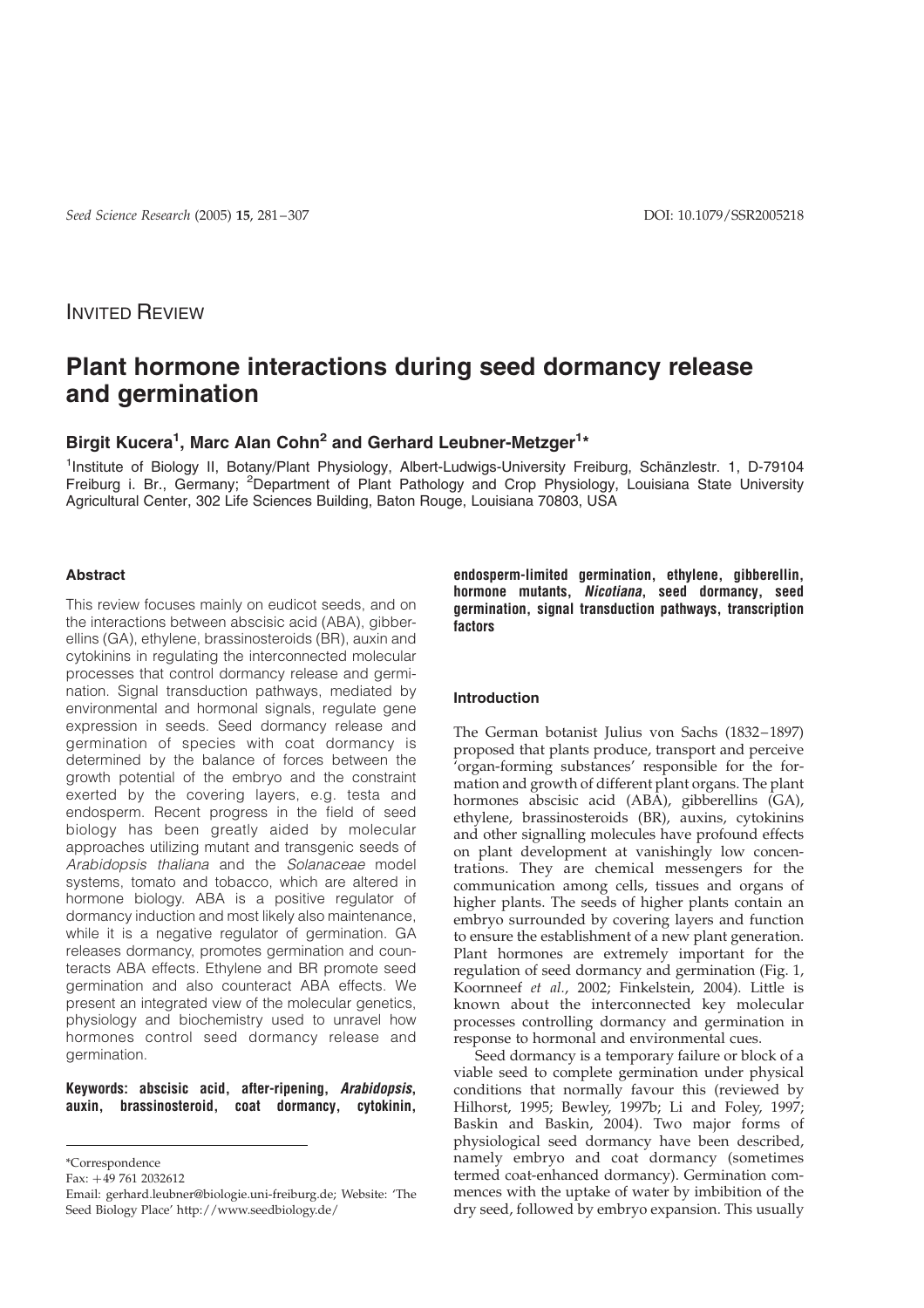<span id="page-1-0"></span>

Figure 1. Hormonal interactions during tobacco seed dormancy release and germination and their effects on testa and endosperm rupture. Dormancy release involves the light/gibberellin (GA) pathway and results in testa rupture. The light/GA pathway also promotes endosperm rupture. Class I  $\beta$ -1,3-glucanase ( $\beta$ Glu I) and other hydrolases are induced by the light/gibberellin (GA) pathway in the micropylar endosperm and facilitate endosperm rupture and radicle protrusion. Endosperm-specific bGlu I expression and endosperm rupture are inhibited by abscisic acid (ABA). The light/GA pathway also counteracts ABA effects by promoting ABA degradation. Ethylene and brassinosteroids (BR) counteract ABA effects and promote endosperm rupture, but do not affect testa rupture. EREBPs (ethylene responsive element binding proteins) are transcription factors that mediate hormonal regulation of  $\beta$ Glu I expression and endosperm rupture. BR and light/GA promote tobacco endosperm rupture by distinct signal transduction pathways. In addition, seed after-ripening is associated with a decrease in ABA content and sensitivity, and an increase in GA sensitivity or loss of GA requirement. A 'plus' sign means promotion and a 'minus' sign inhibition.

culminates in rupture of the covering layers and emergence of the radicle, generally considered as the completion of the germination process. Radicle protrusion at the completion of seed germination depends on embryo growth driven by water uptake. Uptake of water by a seed is triphasic, with a rapid initial uptake (phase I, i.e. imbibition) followed by a plateau phase (phase II). A further increase in water uptake (phase III) occurs only when germination is completed, as the embryo axis elongates and breaks through its covering structures (Schopfer and Plachy, 1984; Bewley, 1997b; Manz et al., 2005). Cell elongation is necessary, and is generally accepted to be sufficient, for the completion of radicle protrusion; cell division is not essential (Barroco et al., 2005).

In many plant species the seed-covering layers impose a physical constraint to radicle protrusion, which has to be overcome by the growth potential of the embryo. In non-endospermic seeds and in Arabidopsis, with only one cell layer of endosperm, the testa (seed coat, diploid maternal tissue) characteristics are mainly responsible for this coat dormancy (Debeaujon and Koornneef, 2000; Debeaujon et al., 2000). In many mature non-endospermic seeds, the cotyledons are the sole storage organs, complete endosperm assimilation occurs during seed development, and the embryo is enclosed by the testa as the only covering layer. The testa imposes a restraint to

radicle protrusion in radish (Schopfer and Plachy, 1993) and Arabidopsis (Debeaujon and Koornneef, 2000; Debeaujon et al., 2000; Rajjou et al., 2004), but is no hindrance to radicle protrusion in rape (Schopfer and Plachy, 1984) and pea (Petruzzelli et al., 2000). In addition to the testa, the covering layers of endospermic seeds include the endosperm, which is usually triploid in angiosperms, with two-thirds of its genome of maternal origin. In endospermic seeds the contributions of both the testa and the endosperm layers to the extent of coat dormancy have to be considered (reviewed by Hilhorst, 1995; Bewley, 1997a; Leubner-Metzger, 2003b). Endosperm rupture is the main germination-limiting process in seeds of the Asteraceae (e.g. lettuce), Solanaceae (e.g. tomato and tobacco) and Rubiaceae (e.g. coffee). In these cases of endosperm-limited germination, weakening of the micropylar endosperm surrounding the radicle tip appears to be required for radicle protrusion, and is likely to involve cell-wall hydrolysis by hydrolytic enzymes. Major recent contributions to our understanding of endosperm-limited germination have come from research on tomato and Nicotiana species (reviewed by Hilhorst, 1995; Bewley, 1997a; Koornneef et al., 2002; Leubner-Metzger, 2003b).

However, recent progress in wider aspects of seed biology has been enhanced greatly by molecular genetic studies with Arabidopsis thaliana hormone mutants.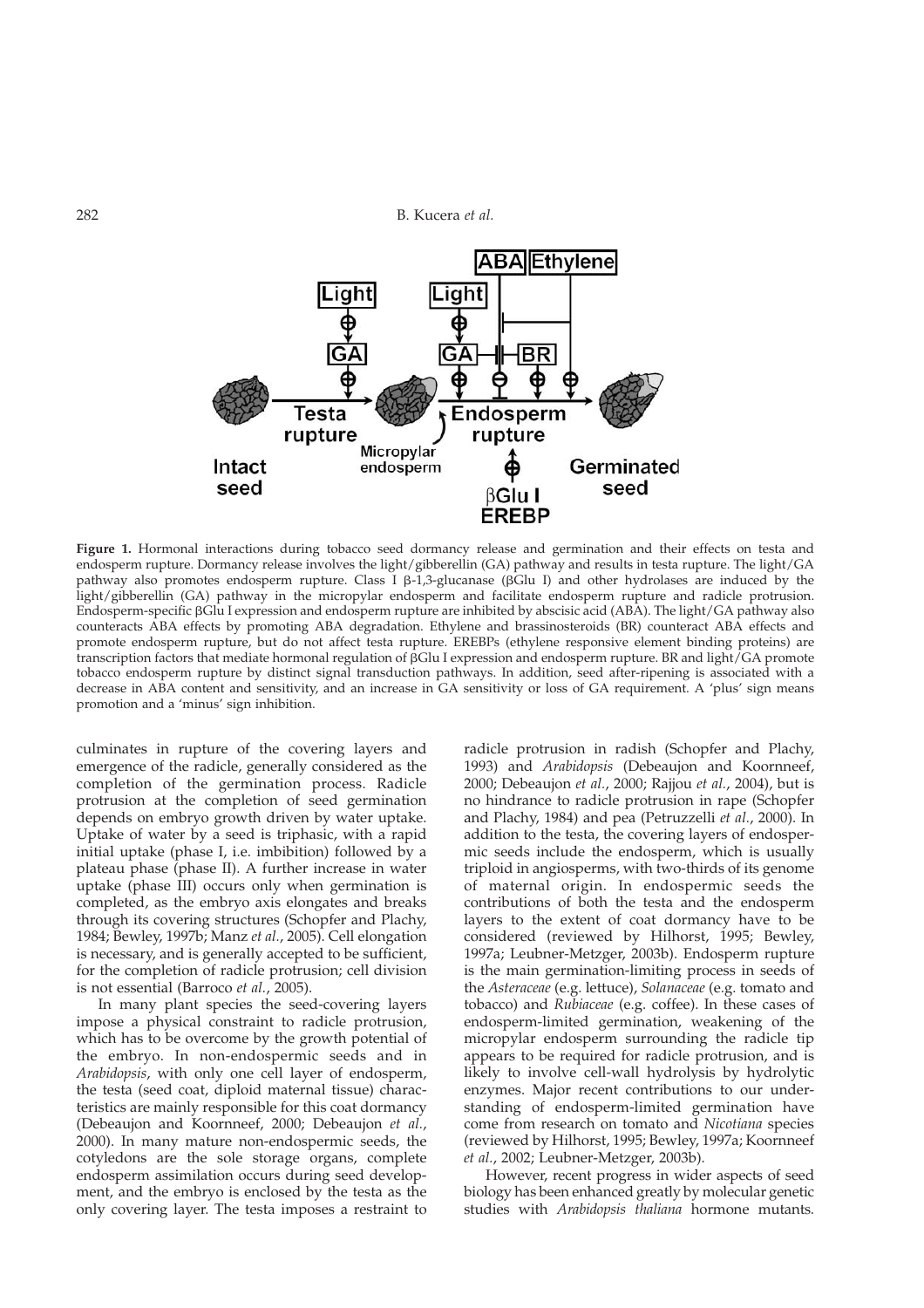<span id="page-2-0"></span>This review focuses mainly on eudicot seeds, and on the interactions between ABA, GA, ethylene and BR in controlling the interconnected molecular processes of dormancy release and germination ([Figs 1 and 2\)](#page-1-0). We present an overview on how molecular genetics, physiology and biochemistry are helping to unravel the basis of germination and dormancy in seed biology.

# Abscisic acid (ABA): a positive regulator of dormancy induction, a negative regulator of germination

Development of 'orthodox seeds' is completed by maturation and desiccation, when storage compounds have accumulated, water content decreases, ABA accumulates, and desiccation tolerance and primary dormancy are established. No receptor for the perception of ABA has been identified conclusively (Finkelstein et al., 2002). However, possible candidates are known (Razem et al., 2004; Osakabe et al., 2005).

RPK1, a leucine-rich repeat receptor-like protein kinase, may be a key membrane-bound regulator of early ABA signalling in seeds and seedlings; RPK1 knockout mutant seeds exhibit decreased ABA sensitivity of germination [\(Table 1\)](#page-3-0). In many plant species endogenous ABA is involved in the induction, and perhaps in the maintenance, of the dormant state (reviewed by Hilhorst, 1995; Bewley, 1997b; Koornneef et al., 2002; Leubner-Metzger, 2003b; Nambara and Marion-Poll, 2003). Overexpression of genes for ABA biosynthesis can increase seed ABA content and enhance seed dormancy or delay germination (Frey et al., 1999; Thompson et al., 2000; Lindgren et al., 2003; Nambara and Marion-Poll, 2003). Enhanced dormancy is also evident in Arabidopsis cyp707a2 mutants with increased ABA content due to a block of seed ABA catabolism (ABA 8' hydroxylase, [Table 1](#page-3-0), Kushiro et al., 2004). The abscisic aldehyde oxidase 3 (AAO3) protein of Arabidopsis catalyses the final step in ABA biosynthesis and is a target of a selfregulatory loop regulating ABA biosynthesis (Xiong



Figure 2. Schematic representation of the interactions between the gibberellin (GA), abscisic acid (ABA) and ethylene signalling pathways in the regulation of seed dormancy and germination. The model is mainly based on Arabidopsis hormone mutant analyses, the positions of some components are speculative, and details are explained in the text. Promotion or inhibition is indicated by thick arrows and blocks, respectively. Interactions based on extragenic suppressor or enhancer screens are indicated by thin grey lines. Small black arrows indicate enhancement (up-arrow) or reduction (down-arrow) of seed dormancy, and small blue arrows indicate enhancement or reduction of seed ABA sensitivity upon mutation of the corresponding protein. Corresponding hormone mutants of Arabidopsis thaliana: aba1, aba2 = ABA-deficient1,2; abi1 to abi5 = ABA-insensitive1 to ABAinsensitive5; ctr1 = constitutive triple response1; ein2, ein3 = ethylene insensitive2, 3; era3 = enhanced response to ABA3; gai = GAinsensitive; sly1 = sleepy1; spy = spindly; rga = repressor-of-ga1-3; rgl 1, rgl2 = rga-like1, 2. Other abbreviations: ACO = ACC oxidase;  $ACS = ACC$  synthase;  $EREBP =$  ethylene responsive element binding protein;  $ERF =$  ethylene responsive factor; GA3ox = GA 3-oxidase; Man = mannanase;  $\beta$ Glu I = class I  $\beta$ -1,3-glucanase;  $vp1 = viriparous1$  (maize mutant). (From Basra, 2005a with permission)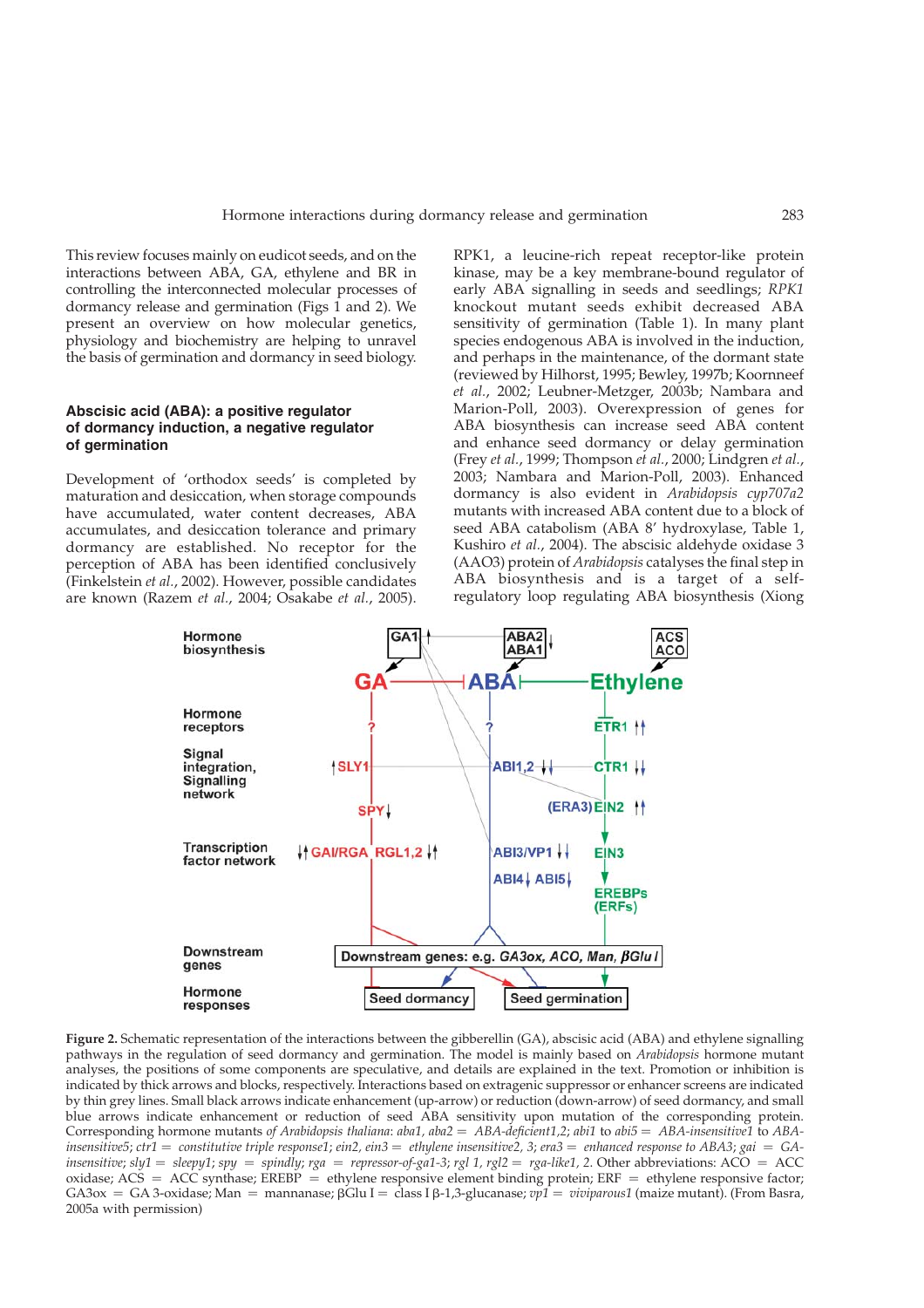|            | plumbaginifolia and Zea mays are grouped in defined classes for abscisic acid (ABA), gibberellin (GA), ethylene (C <sub>2</sub> H <sub>4</sub> ) and brassinosteroids (BR)<br>Table 1. Selected plant hormone mutants and |                                   |                         | their seed phenotypes. Hormone mutants of Arabidopsis thaliana, Lycopersicon esculentum, Nicotiana tabacum, Nicotiana |                                               |                        |                        |                               |                                                              |
|------------|---------------------------------------------------------------------------------------------------------------------------------------------------------------------------------------------------------------------------|-----------------------------------|-------------------------|-----------------------------------------------------------------------------------------------------------------------|-----------------------------------------------|------------------------|------------------------|-------------------------------|--------------------------------------------------------------|
|            |                                                                                                                                                                                                                           |                                   |                         |                                                                                                                       | $\mathbf{Mutant}^\mathbf{d}$ or<br>transgenic |                        | Mutant<br>seed         | mutant seed<br>Select. other  |                                                              |
| Hormone    | Mutant class <sup>a</sup>                                                                                                                                                                                                 | Species                           | Gene/locus <sup>b</sup> | Protein function <sup>c</sup>                                                                                         | line                                          | Dominance <sup>e</sup> | dormancy               | effects                       | References $^{\rm f}$                                        |
| <b>ABA</b> | Deficiency                                                                                                                                                                                                                | A. thaliana                       | ABA1                    | <b>ABA</b> biosynthesis                                                                                               | $aba1-1$                                      |                        | Reduced                | Vivipary                      | 27<br>13, 24, 26,                                            |
|            |                                                                                                                                                                                                                           | L. esculentum                     | NOT                     | ABA biosynthesis                                                                                                      | not                                           | $R$ $R$ $R$ $R$        | Reduced                | Vivipary                      | 54<br>13, 19,                                                |
|            |                                                                                                                                                                                                                           |                                   | $^{8} \Pi S$            | <b>ABA</b> biosynthesis                                                                                               | $^{\rm{eff}}$                                 |                        | Reduced                | Vivipary                      |                                                              |
|            |                                                                                                                                                                                                                           | Z. mays                           | VP14                    | Carotinoid                                                                                                            | $p14$                                         |                        | Reduced                | Vivipary                      | 31, 55                                                       |
|            |                                                                                                                                                                                                                           |                                   |                         | cleavage,<br><b>ABA</b>                                                                                               |                                               |                        |                        |                               |                                                              |
|            |                                                                                                                                                                                                                           |                                   |                         | biosynthesis                                                                                                          |                                               |                        |                        |                               |                                                              |
|            |                                                                                                                                                                                                                           | N. tabacum                        |                         | Anti-ABA<br>antibody                                                                                                  |                                               |                        | Reduced                |                               | $\overline{4}$                                               |
|            |                                                                                                                                                                                                                           | ifolia<br>N. plumbagini           | ABA2                    | <b>ABA</b> biosynthesis                                                                                               | aba2                                          |                        | Reduced                | Vivipary                      | 34<br>14, 15,                                                |
|            |                                                                                                                                                                                                                           |                                   |                         | ABA biosynthesis                                                                                                      | antisense-<br>ABA2                            | $\approx$ $\Box$       | Reduced                |                               |                                                              |
|            | Overproduction                                                                                                                                                                                                            | A. thaliana                       | CYP707A                 | ABA degradation                                                                                                       | cyp707a2                                      |                        | Enhanced               |                               | 27                                                           |
|            |                                                                                                                                                                                                                           | N. plumbaginifolia<br>A. thaliana | ABA2                    | ABA biosynthesis                                                                                                      | sense-ABA2                                    | $\approx$ $\Box$       | Enhanced               |                               | 14                                                           |
|            | Insensitivity                                                                                                                                                                                                             |                                   | ABI1                    | Ser/Thr protein                                                                                                       | $abi1-1$                                      | SD                     | Reduced                | Reduced ABA                   | 2, 26, 30, 33,                                               |
|            |                                                                                                                                                                                                                           |                                   |                         | phosphatases                                                                                                          |                                               |                        |                        | sensitivity of                | 38, 51                                                       |
|            |                                                                                                                                                                                                                           |                                   | ABI2                    | 2C (PP2C)<br>PP <sub>2C</sub>                                                                                         | $abi2-1$                                      |                        |                        | germination                   |                                                              |
|            |                                                                                                                                                                                                                           |                                   |                         |                                                                                                                       |                                               | GS                     | Reduced                |                               |                                                              |
|            |                                                                                                                                                                                                                           | A. thaliana                       | ABI3                    | VP1/ABI3-type                                                                                                         | abi3                                          | $\simeq$               | Severely               | Reduced ABA                   | 1, 21, 30,                                                   |
|            |                                                                                                                                                                                                                           |                                   |                         | B3-domain TF                                                                                                          |                                               |                        | reduced                | sensitivity of                | 33, 36, 38,                                                  |
|            |                                                                                                                                                                                                                           |                                   |                         |                                                                                                                       |                                               |                        |                        | germination;                  | 43, 45                                                       |
|            |                                                                                                                                                                                                                           |                                   |                         |                                                                                                                       |                                               |                        |                        | reduced seed                  |                                                              |
|            |                                                                                                                                                                                                                           | A. thaliana                       | ABI4                    | AP2/EREBP TF                                                                                                          | abi4                                          | $\approx$              | Normal                 | Reduced ABA<br>longevity      | 3, 12, 39, 48                                                |
|            |                                                                                                                                                                                                                           |                                   |                         |                                                                                                                       |                                               |                        |                        | sensitivity                   |                                                              |
|            |                                                                                                                                                                                                                           |                                   |                         |                                                                                                                       |                                               |                        |                        | of germination                |                                                              |
|            |                                                                                                                                                                                                                           | A. thaliana                       | ABI5                    | <b>bZIPTF</b>                                                                                                         | abi5                                          | $\approx$              | Normal                 | Reduced ABA                   | $\begin{array}{c} 3, \, 11, \, 12, \\ 32, \, 33 \end{array}$ |
|            |                                                                                                                                                                                                                           |                                   |                         |                                                                                                                       |                                               |                        |                        | sensitivity of                |                                                              |
|            |                                                                                                                                                                                                                           | A. thaliana                       | ABI8                    | $\sim$                                                                                                                | abi8                                          | $\sim$                 | $\sim$                 | Reduced ABA<br>germination    | 5                                                            |
|            |                                                                                                                                                                                                                           |                                   |                         |                                                                                                                       |                                               |                        |                        | sensitivity                   |                                                              |
|            |                                                                                                                                                                                                                           |                                   |                         |                                                                                                                       |                                               |                        |                        | of germination                |                                                              |
|            |                                                                                                                                                                                                                           | A. thaliana                       | RPK1                    | Leucine-rich                                                                                                          | rpk1                                          | $\approx$              | Reduced <sup>(?)</sup> | Reduced ABA                   | 39a                                                          |
|            |                                                                                                                                                                                                                           |                                   |                         | repeat receptor-like<br>kinase                                                                                        |                                               |                        |                        | of germination<br>sensitivity |                                                              |
|            |                                                                                                                                                                                                                           | Z. mays                           | VPI                     | VP1/ABI3-type                                                                                                         | pq                                            | $\approx$              | Reduced                | Vivipary                      | 1, 21, 35, 47                                                |
|            |                                                                                                                                                                                                                           |                                   |                         | <b>B3-domain TF</b>                                                                                                   |                                               |                        |                        |                               |                                                              |

<span id="page-3-0"></span>284 B. Kucera et al.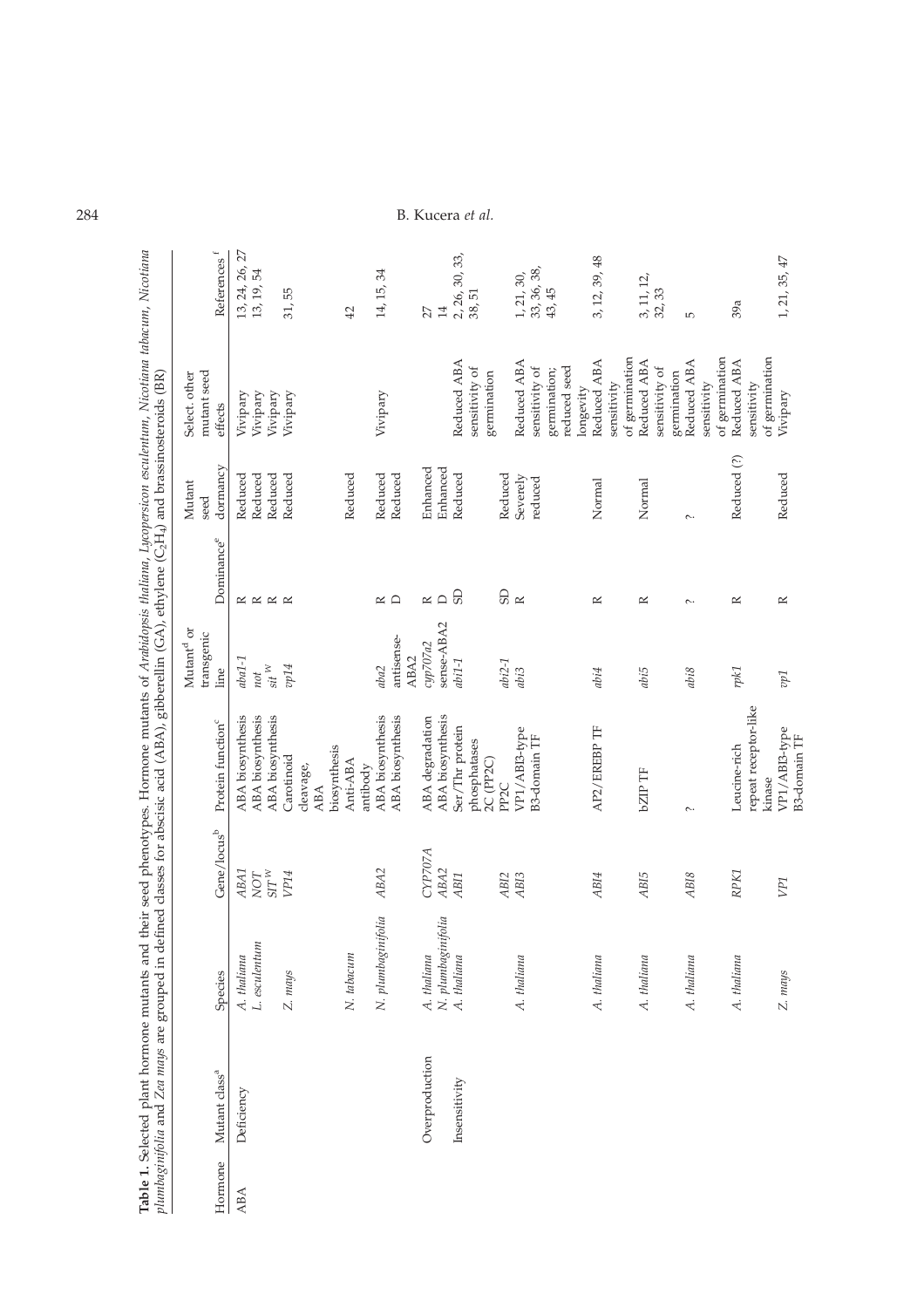| Hormone      | Mutant class <sup>a</sup>                       | Species       | $Gene/locus^b$   | Protein function <sup>c</sup>          | Mutant <sup>d</sup> or<br>transgenic<br>line | Dominance <sup>e</sup>    | dormancy<br>Mutant<br>seed | mutant seed<br>Select. other<br>effects               | References $^{\rm f}$                 |
|--------------|-------------------------------------------------|---------------|------------------|----------------------------------------|----------------------------------------------|---------------------------|----------------------------|-------------------------------------------------------|---------------------------------------|
|              | constitutive response<br>Hypersensitivity or    | A. thaliana   | ERA1             | transferase<br>Farnesyl                | era1                                         | $\approx$                 | Enhanced                   |                                                       | 2, 8, 16, 46                          |
|              |                                                 |               | ERA3             | EIN <sub>2</sub> allele                | era <sub>3</sub>                             |                           | Enhanced                   |                                                       |                                       |
|              |                                                 | A. thaliana   | SAD <sub>1</sub> | Sm-like<br>$snRNP$                     | sad <sub>1</sub>                             | $\mathbb R$ $\mathbb R$   | Enhanced                   | ABA hyper-<br>sensitive                               | 99                                    |
|              |                                                 | A. thaliana   | ABH1             | protein<br>mRNA                        | abh1                                         | $\simeq$                  | $\sim$                     | germination<br>ABA hyper-                             | $\mathbb{Z}$                          |
|              |                                                 |               |                  | cap-binding<br>protein                 |                                              |                           |                            | germination<br>sensitive                              |                                       |
| $\mathbb{S}$ | Deficiency                                      | A. thaliana   | GAI              | GA biosynthesis                        | $g$ a $1$                                    | $\approx$                 | Enhanced                   |                                                       | 41, 44, 51<br>9, 25, 26,              |
|              |                                                 | L. esculentum | $GIB-1$          | GA biosynthesis                        | $s^{ib-1}$                                   | $\approx$                 | Enhanced                   |                                                       | 20, 25,<br>26, 44                     |
|              | Insensitivity                                   | A. thaliana   | <b>GAI</b>       | DELLA-type<br><b>GRASTF</b>            | function<br>gain-of<br>gai                   | GS                        | Enhanced                   |                                                       | 10, 26, 41, 44                        |
|              |                                                 | A. thaliana   | LCTS             | F-box protein                          | sly1                                         |                           | Enhanced                   |                                                       | 41, 50, 51, 57                        |
|              | Hypersensitivity or                             | A. thaliana   | GAI              | DELLA-type                             | $gai-t6,$                                    | $\mathbb{R}$ $\mathbb{R}$ | Reduced                    |                                                       | 6, 10,                                |
|              | constitutive<br>response                        |               |                  | <b>GRASTF</b>                          | function<br>$loss-of$                        |                           |                            |                                                       | 26, 41, 44                            |
|              |                                                 |               | RGL2             | DELLA-type<br><b>GRASTF</b>            | function<br>$loss-of$<br>$rgl2$ ,            | $\approx$                 | Reduced                    |                                                       |                                       |
|              |                                                 | A. thaliana   | $S$ P $\gamma$   | transferase<br>O-GlcNAc                | hás                                          | $\approx$                 | Reduced                    |                                                       | 18, 23, 41,                           |
| $C_2H_4$     | Insensitivity                                   | A. thaliana   | ETR <sub>1</sub> | Ethylene                               | $etr1-1$                                     | $\Box$                    | Enhanced                   | ABA hyper-                                            | 52, 54, 57<br>2, 4, 16,<br>17, 29, 40 |
|              |                                                 |               |                  | receptor                               |                                              |                           |                            | germination<br>sensitive                              |                                       |
|              |                                                 |               | EIN <sub>2</sub> | transporter?<br>Metal                  | ein2                                         | $\approx$                 | Enhanced                   | ABA hyper-<br>sensitive                               | $2,17$                                |
|              |                                                 |               |                  |                                        |                                              |                           |                            | germination                                           |                                       |
|              |                                                 |               | EIN <sub>3</sub> | Ë                                      | ein <sub>3</sub>                             | $\mathbb{R}$ $\mathbb{R}$ |                            |                                                       | $\overline{\Theta}$                   |
|              | Hypersensitivity or<br>constitutive<br>response | A. thaliana   | <b>CTR1</b>      | Raf-like protein<br>(MAPKKK)<br>kinase | ctr1                                         |                           | reduced<br>Slightly        | ABA sensitivity of<br>Slightly reduced<br>germination | 2, 7, 17, 40                          |

Hormone interactions during dormancy release and germination 285

Table 1. Continued Table 1. Continued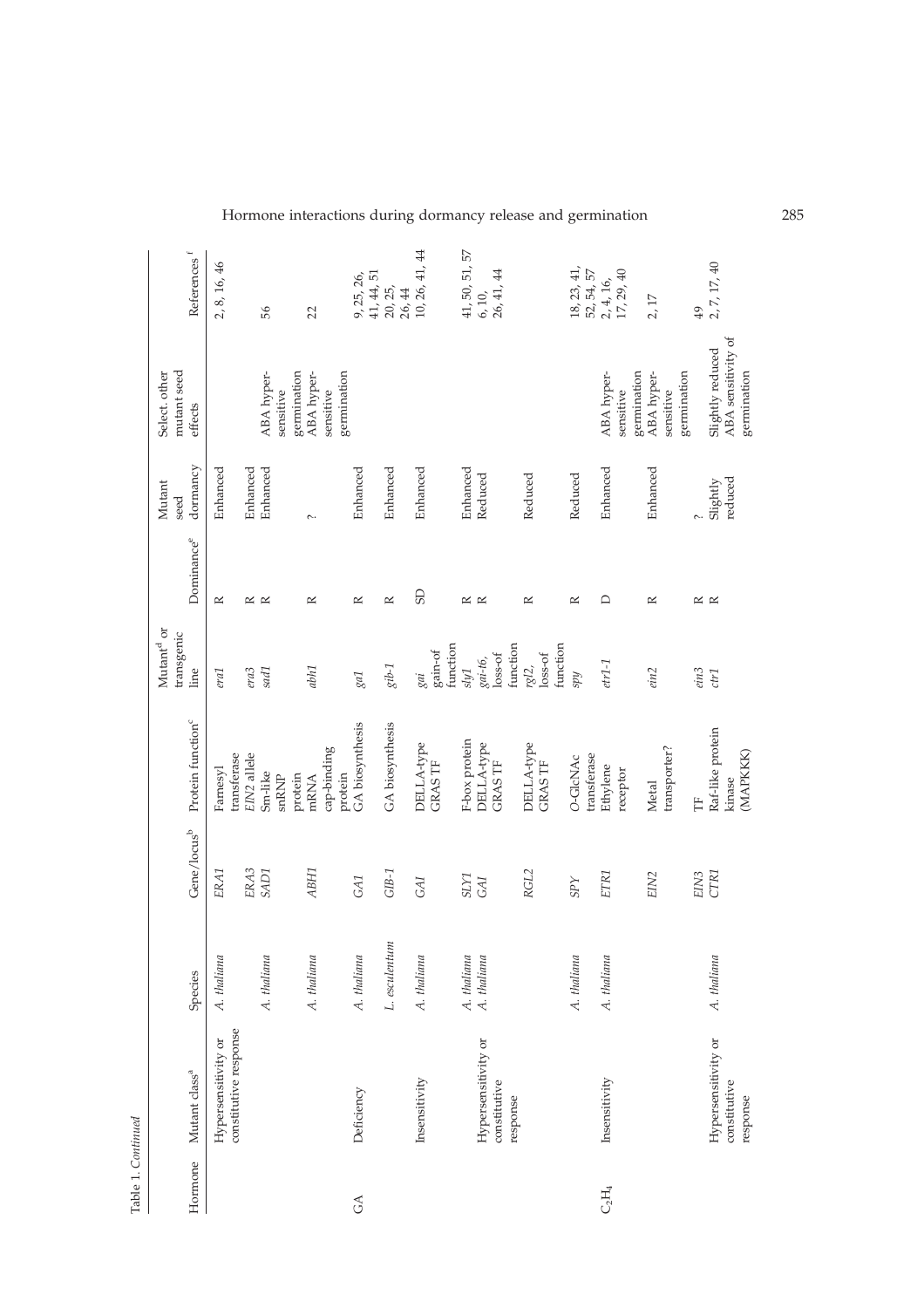| ١ |  |
|---|--|
|   |  |

|    | Hormone Mutant class <sup>a</sup> | Species     |                  | Gene/locus <sup>b</sup> Protein function <sup>c</sup> | Mutant <sup>d</sup> or<br>transgenic<br>line | Dominancee | dormancy<br>Mutant<br>seed | Select. other<br>mutant seed<br>effects | References |
|----|-----------------------------------|-------------|------------------|-------------------------------------------------------|----------------------------------------------|------------|----------------------------|-----------------------------------------|------------|
| BR | Deficiency                        | A. thaliana | DET <sub>2</sub> | BR biosynthesis                                       | $det2-1$                                     |            |                            | ABA hyper-<br>sensitive                 | 50         |
|    | Insensitivity                     | A. thaliana | <b>BRI1</b>      | <b>BR</b> receptor                                    | $bri1-1$                                     |            |                            | germination<br>ABA hyper-<br>sensitive  | 28, 50, 53 |
|    |                                   |             |                  |                                                       |                                              |            |                            | germination                             |            |

<sup>a</sup> Four mutant classes either altered in hormone biosynthesis (hormone-deficient mutants, hormone-overproducing mutants) or in hormone response/signal Four mutant classes either altered in hormone biosynthesis (hormone-deficient mutants, hormone-overproducing mutants) or in hormone response/signal transduction (hormone-insensitive mutants, constitutive response/hormone-hypersensitive mutants).

transduction (hormone-insensitive mutants, constitutive response/hormone-hypersensitive mutants).<br><sup>b</sup> Mutant abbreviations: *aba1, aba2 = ABA-deficient1, 2; abh1 = ABA-hypersensitive1; abi1 to abi8 = ABA-insensitive1 to AB*  $\Delta$  Mutant abbreviations: aba1, aba2 = ABA-deficient1, 2; abh1 = ABA-hypersensitive1; abi1 to abi8 = ABA-insensitive1 to ABA-insensitive8; bri1 = Brassinosteriod-insensitive1;  $ctrl1 =$  constitutive triple responsel;  $det2-1 = detidated2$ ;  $ein2$ ,  $ein3 = etlu/ene$  insensitive2, 3;  $era3 = enluared$  response to ABA1, ABA3;  $etr1 = ethulene$  resistant1; ctr1 = constitutive triple response1; det2-1 = de-etiolated2; ein2, ein3 = ethylene insensitive2, 3; era3 = enhanced response to ABA1, ABA3; etr1 = ethylene resistant1; gal = GA-deficient1; gai = GA-insensitive; gib-1 = GA-deficient-1; not = motabilis; sit  $^W$  = sitiens", siy1 = sleepy1; spy = spindly; rga = repressor-of-gal-3; rgl2 = rga-like2;  $gal=GA\cdot deficient1; \; gai=GA\cdot insensitive; \; gib\cdot1=GA\cdot deficient\cdot1; \; mot=notability; \; sitW=sitensW; \; siy1=slepy1; \; spy=spindly; \; rga=repressor-of-ga1-3; \; rgl2=rga-like2; \; sj1=3; \; sj1=1/2; \; sj1=1/2; \; sj2=1/2; \; sj1=1/2; \; sj2=1/2; \; sj1=1/2; \; sj2=1/2; \; sj1=1/2; \; sj2=1/2; \; sj1=1/2; \; sj2=1/2; \; sj$  $pb(1 = receptor-like protein kinase1; sad1 = supersemitive to ABA and drought; spy = spindly; vp1 = viriparous1$ rpk1 = receptor-like protein kinase1; sad1 = supersensitive to ABA and drought; spy = spindly; vp1 = viviparous1  $c$  TF  $=$  transcription factor.

<sup>d</sup> In some cases several alleles, in some cases specific alleles, are given. <sup>c</sup> TF = transcription factor.<br><sup>d</sup> In some cases several alleles, in some cases specific alleles, are given.

 $e$  Dominance over wild-type locus:  $D =$  dominant,  $SD =$  semi-dominant,  $R =$  recessive.

° Dominance over wild-type locus: D = dominant, SD = semi-dominant, R = recessive.<br>' Selected references: 1, Baumbusch et al. (2004); 2, Beaudoin et al. (2000); 3, Bensmihen et al. (2005); 4, Bleecker et al. (1988); 5, Bro Selected references: 1, Baumbusch et al. (2004); 2, Beaudoin et al. (2000); 3, Bensmihen et al. (2005); 4, Bleecker et al. (1988); 5, Brocard-Gifford et al. (2004); 6, Cao et al. (2005); 7, Chang (2003); 8, Cutler et al. (1996); 9, Debeaujon and Koormeef (2000); 10, Derkx and Karssen (1993); 11, Finkelstein and Lynch (2000); 12, Finkelstein et al. (2002); 13, 7, Chang (2003); 8, Cutler et al. (1996); 9, Debeaujon and Koornneef (2000); 10, Derkx and Karssen (1993); 11, Finkelstein and Lynch (2000); 12, Finkelstein et al. (2002); 13, Finkelstein et al. (1998); 14, Frey et al. (1999); 15, Frey et al. (2004); 16, Chassemian et al. (2000); 17, Hall et al. (2001); 18, Hartweck et al. (2002); 19, Hilhorst (1995); 20, Hilhorst Finkelstein et al. (1998); 14, Frey et al. (1999); 15, Frey et al. (2004); 16, Ghassemian et al. (2000); 17, Hallet al. (2001); 18, Hartweck et al. (2002); 19, Hilhorst (1995); 20, Hilhorst and Karssen, 1992; 21, Holdsworth et al. (2001); 22, Hugouvieux et al. (2002); 23, Izhaki et al. (2001); 24, Karssen et al. (1983); 25, Karssen et al. (1989); 26, Koormeef and and Karssen, 1992; 21, Holdsworth et al. (2001); 22, Hugouvieux et al. (2002); 23, Izhaki et al. (2001); 24, Karssen et al. (1983); 25, Karssen et al. (1989); 26, Koornneef and Karssen (1994); 27, Kushiro et al. (2004); 28, Leubner-Metzger (2001); 29, Leubner-Metzger et al. (1998); 30, Leung and Giraudat (1998); 31, Liotenberg et al. (1999); 32, Lopez-Karssen (1994); 27, Kushiro et al. (2004); 28, Leubner-Metzger (2001); 29, Leubner-Metzgeret al. (1998); 30, Leung and Giraudat (1998); 31, Liotenberg et al. (1999); 32, Lopez-Molina et al. (2001); 33, Lopez-Molina et al. (2003); 34, Marin et al. (1996); 35, McCarty (1995); 36, Nambara et al. (1992); 37, Nambara et al. (1998); 38, Nambara et al. (2002); 39, Molina et al. (2001); 33, Lopez-Molina et al. (2003); 34, Marin et al. (1996); 35, McCarty (1995); 36, Nambara et al. (1992); 37, Nambara et al. (1998); 38, Nambara et al. (2002); 39, Ohta et al. (2000); 39a, Osakabe et al. (2005); 40, Ouaked et al. (2003); 41, Peng and Harberd (2002); 42, Phillips et al. (1997); 43, Raz et al. (2001); 44, Richards et al. (2001); 45, Ohta et al. (2000); 39a, Osakabe et al. (2005); 40, Ouaked et al. (2003); 41, Peng and Harberd (2002); 42, Phillips et al. (1997); 43, Raz et al. (2001); 44, Richards et al. (2001); 45, Rohde et al. (2000); 46, Ross and O'Neill (2001); 47, Schwechheimer and Bevan (1998); 48, Söderman et al. (2000); 49, Solano et al. (1998); 50, Steber and McCourt (2001); 51, Rohde *et al.* (2000); 46, Ross and O'Neill (2001); 47, Schwechheimer and Bevan (1998); 48, Söderman *et al.* (2001); 49, Solano *et al.* (1998); 50, Steber and McCourt (2001); 51, Steber et al. (1998); 52, Swain et al. (2001); 53, Szekeres (2003); 54, Thompson et al. (2000); 55, White et al. (2000); White and Rivin (2000); 56, Xiong et al. (2001); 57, Yamaguchi Steberet al. (1998); 52, Swain et al. (2001); 53, Szekeres (2003); 54, Thompson et al. (2000); 55, White et al. (2000); White and Rivin (2000); 56, Xiong et al. (2001); 57, Yamaguchi and Kamiya (2002). and Kamiya (2002)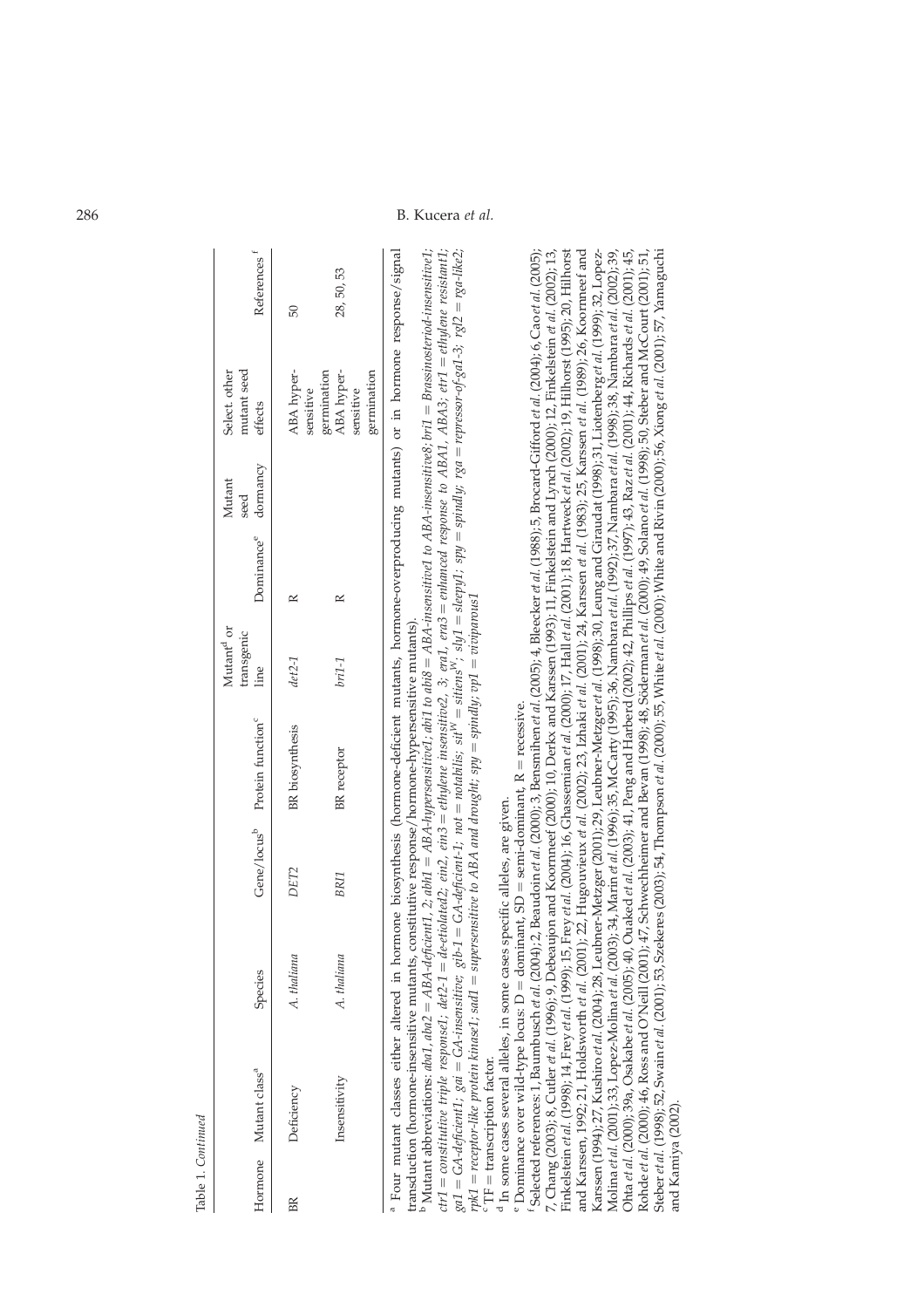et al., 2001). The aao3 mutants with reduced seed ABA biosynthesis exhibit reduced dormancy (Gonzalez-Guzman et al., 2004).

In contrast to ABA overproduction, ABA deficiency during seed development is associated with the absence of primary dormancy of the mature seed [\(Table 1](#page-3-0)). ABA production during seed development can be of dual origin, the embryo and/or the maternal tissues. Reciprocal crosses and/or grafting experiments between wild-type and ABA-deficient mutants of Arabidopsis (Karssen et al., 1983; Koornneef and Karssen, 1994; Nambara and Marion-Poll, 2003), tomato (Groot and Karssen, 1992; Hilhorst, 1995) and Nicotiana plumbaginifolia (Frey et al., 1999) have shown that only ABA produced by the embryo itself during seed development is necessary to impose a lasting dormancy. Maternal ABA produced by the seedcovering layers, or ABA application (resembling maternal ABA) during seed development, both fail to induce seed dormancy. It is not known if maternal ABA penetrates the embryonic axis, but it is known that it affects aspects of seed development other than dormancy (Finkelstein, 1994; Koornneef and Karssen, 1994). For example, it increases both seed yield and rate of embryo growth in N. plumbaginifolia (Frey et al., 2004) and promotes carrot embryo growth (Homrichhausen et al., 2003). This suggests either that the covering layers control embryo growth, or that maternal ABA penetrates the zygotic embryonic axis. Why it does not affect dormancy is unknown.

The formation of non-dormant seeds and precocious germination on the mother plant (vivipary) can occur in ABA-deficient biosynthesis mutants ([Table 1\)](#page-3-0), e.g. in aba1 and aba2 of Arabidopsis (Karssen et al., 1983; Koornneef and Karssen, 1994), sitiens (sit<sup> $w$ </sup>) and notabilis (not) of tomato (Hilhorst, 1995; Thompson et al., 2000), aba2 of N. plumbaginifolia (Marin et al., 1996), and in several  $viviparous$   $(vp)$  mutants of maize (Liotenberg et al., 1999; White et al., 2000). In the aba2 mutant of N. plumbaginifolia, ABA deficiency is due to a mutation in the ABA2 gene, encoding zeaxanthin epoxidase, a key step in ABA biosynthesis (Marin et al., 1996). Antisense and sense ABA2 transformation of N. plumbaginifolia results in decreased and increased ABA biosynthesis and seed dormancy, respectively ([Table 1,](#page-3-0) Frey et al., 1999). The onset of dormancy induction in Nicotiana tabacum is associated with a peak in ABA at approximately 15–20 d after pollination (DAP), followed by a rapid decline in ABA during later seed maturation. Tobacco dormancy is present in seeds harvested 25 DAP (Yamaguchi-Shinozaki et al., 1990; Jiang et al., 1996; Phillips et al., 1997; Leubner-Metzger, 2005b). Seed dormancy is not established in transgenic tobacco expressing an anti-ABA antibody that causes a deficiency in free ABA (Phillips et al., 1997).

The Arabidopsis ABA-insensitive (abi) response mutants, abi1 to abi5 and abi8, have been identified by selecting for seeds capable of germination and good seedling growth in the presence of ABA concentrations that are inhibitory to the wild type (Koornneef and Karssen, 1994; Leung and Giraudat, 1998; Brocard-Gifford et al., 2004). Like the ABAdeficient mutants, several of these ABA-insensitive mutants also exhibit a marked reduction in seed dormancy ([Table 1\)](#page-3-0). The original abi1 mutant seed phenotype was described as having: (1) reduced dormancy, which can be broken by chilling or dry storage; (2) reduced ABA sensitivity of germination; and (3) no precocious germination (Karssen et al., 1990). The ABI1 and ABI2 genes encode paralogous serine/threonine protein phosphatases 2C (PP2C) (Leung and Giraudat, 1998; Beaudoin et al., 2000; Schweighofer et al., 2004). The abi1-1 and abi2-1 mutations are dominant and lead to the ABAinsensitive seed phenotype and to vegetative responses. In contrast to the gain of function mutant allele abi1-1 response, loss-of-function alleles of ABI1 lead to an ABA-hypersensitive response, indicating that the ABI1 PP2C is a negative regulator of ABA responses. However, results from overexpression and microinjection experiments are not compatible with a negative regulatory role of ABI1 (reviewed in Schweighofer et al., 2004). Transcripts of a PP2C are synergistically up-regulated by ABA and calcium in dormant seeds of Fagus sylvatica (Lorenzo et al., 2002).

The seed responses of strong alleles of the Arabidopsis ABI3 gene ([Table 1](#page-3-0)) are severe compared to the abi1, abi2 and the ABA-deficient mutant alleles (Leung and Giraudat, 1998; Schwechheimer and Bevan, 1998; Raz et al., 2001; Finkelstein, 2004). ABI3 gene promoter activity has been detected in seeds and in vegetative meristems (Rohde et al., 1999; Ng et al., 2004). ABI3 might play a major role in seed and bud dormancy (Rohde et al., 2000). The ABA-insensitive viviparous1 (vp1) mutant of maize is characterized by severe seed responses, including reduced sensitivity of germination to exogenous ABA and vivipary (e.g. McCarty, 1995; Li and Foley, 1997; Schwechheimer and Bevan, 1998). The Arabidopsis ABI3 and the maize VP1 are orthologous genes that encode transcription factors of the B3 domain class that are essential for ABA action. Other members of this class influencing germination include the wild oat AfVP1 (Jones et al., 2000), and the Arabidopsis FUS3 and LEC2 (Rohde et al., 2000; Mönke et al., 2004). Binding of ABI3 and FUS3 to the RY motif located in promoter elements has been shown (Mönke et al.,  $2004$ ); the B3 motif is both necessary and sufficient for DNA binding of both transcription factors. VP1/ABI3-like proteins can function as activators and repressors of ABAdependent and -independent gene expression in seeds (e.g. Ezcurra et al., 2000; Holdsworth et al., 2001; Suzuki et al., 2001; Clerkx et al., 2003; Zeng et al., 2003). Ectopic expression of ABI3 or VP1 in Arabidopsis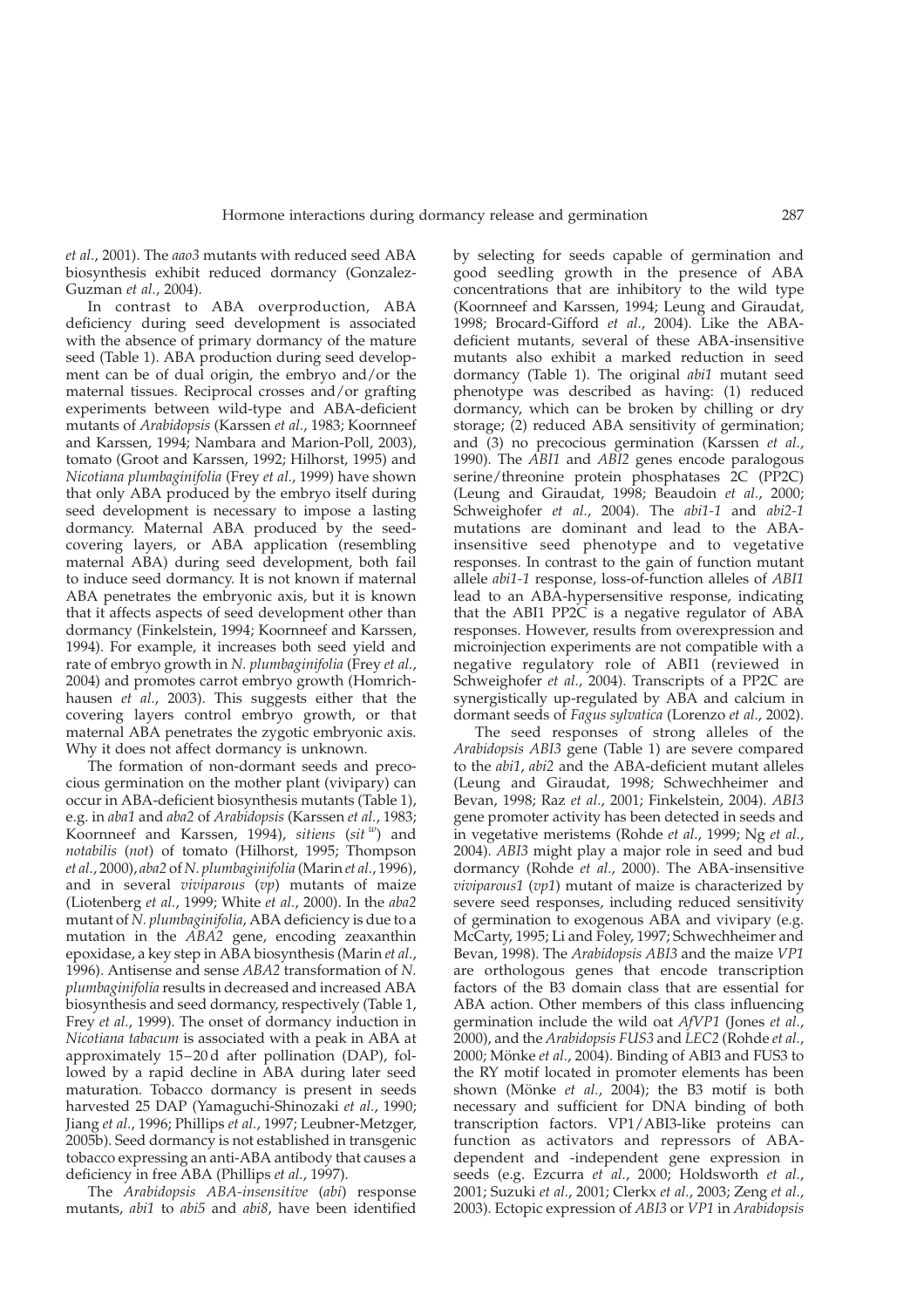confers ABA- and seed-specific responses to vegetative tissues (Leung and Giraudat, 1998; Suzuki et al., 2001; Ng et al., 2004), suggesting that the VP1/ABI3like proteins are multifunctional transcription factors that integrate ABA and other regulatory signals of seed maturation and developmental arrest. However, expression studies in severely and moderately dormant ecotypes of Arabidopsis suggest that ABI3 is not the major immediate regulator required for the establishment of dormancy (Baumbusch et al., 2004). Factors that interact with VP1/ABI3 have been identified, and it has been proposed that the VP1/ ABI3-like transcription factors not only regulate seed responses, but function as general regulators for the timing of developmental transitions throughout the life cycle of plants (Hobo et al., 1999; Rohde et al., 2000; Holdsworth et al., 2001). Post-translational targeting of ABI3 for protein degradation (Zhang et al., 2005) and perhaps also farnesylation of ABI3 (Brady et al., 2003) are mechanisms to regulate ABI3-mediated ABA signalling. ABA induction of ABI1 and ABI2, possible negative regulators of ABA signaling, is inhibited by VP1/ABI3 in a feed-forward pathway (Suzuki et al., 2003). Mutation alleles like abi3-4 show reduced seed longevity and reduced chlorophyll breakdown, which may be partially related to the reduced seed dormancy phenotype (Clerkx et al., 2003).

In another feed-forward pathway, VP1/ABI3 activates ABI5 ([Table 1](#page-3-0)), a positive regulator of ABA signalling (Nambara and Marion-Poll, 2003; Suzuki et al., 2003; Nakabayashi et al., 2005). The Arabidopsis ABI5 gene encodes a basic leucine zipper (bZIP) transcription factor that binds to the ABA responsive cis-acting element (ABRE) of ABA-induced gene promoters. Physical interaction of ABI3 and ABI5 has been demonstrated and appears to be important for the transcriptional activation of genes. Recently, a nuclear protein, Imbibition-inducible 1 (IBM1) was identified that promotes germination of Arabidopsis seeds by negatively regulating the ABA transduction pathway (Duque and Chua, 2003). Loss-of-function imb1 mutants have higher ABI5 contents than wild type. ABI5 is important in determining ABA responsiveness during embryogenesis, seed maturation and regulating the transition after germination to vegetative growth (Finkelstein and Lynch, 2000; Lopez-Molina et al., 2001, 2002; Bensmihen et al., 2002, 2005; Lu et al., 2002). A post-germination developmental arrest checkpoint is mediated by ABA and requires the ABI5 transcription factor. Degradation of ABI5 is regulated by interaction with the ABI five binding protein (AFP), which itself is induced by ABA. In Arabidopsis, two mutant alleles, afp-1 and afp-2, have been identified that confer hypersensitivity to ABA (Lopez-Molina et al., 2003).

The transition from water uptake (phases 1 and 2) during germination to water uptake during

post-germination growth (phase 3) is inhibited by ABA. ABA inhibits phase 3 water uptake, endosperm rupture, further embryo extension and seedling growth after radicle emergence. However, ABA does not inhibit initial imbibition of water, initial embryo extension growth or testa rupture, e.g. of rape (Schopfer and Plachy, 1984), N. plumbaginifolia (Frey et al., 2004), N. tabacum (Manz et al., 2005), carrot (Homrichhausen et al., 2003), and Arabidopsis (Müller et al., 2005). ABA may inhibit embryo growth by regulating ion-channel activities, aquaporin abundance or other tissue-specific alterations of water uptake (Gao et al., 1999; Manz et al., 2005). The inhibition by ABA of Arabidopsis and tobacco seed germination is not a consequence of inhibition of storage lipid mobilization (Pritchard et al., 2002; Penfield et al., 2004; Manz et al., 2005). Two independent programmes appear to operate; one is inhibited by ABA and governs developmental growth resulting in germination, and a second, largely ABAindependent, programme governs storage lipid mobilization.

Arabidopsis ABI4 [\(Table 1](#page-3-0)) shows the greatest sequence homology with ethylene-responsive element binding protein (EREBP)-type transcription factors, and contains an APETALA2 (AP2)-like DNA binding domain characteristic of AP2/EREBP family transcriptional regulators (Finkelstein et al., 1998; Ohta et al., 2000; Söderman et al., 2000). ABI4 is likely to be seed-specific and may act downstream of ABI3 or in a parallel pathway. ABA signal transduction via ABI4 is also involved in responses of seeds to sugars (Wobus and Weber, 1999; Huijser et al., 2000; Finkelstein and Gibson, 2002; Finkelstein, 2004). High sugar induces both ABA biosynthesis and expression of ABI3, ABI4 and ABI5. Germination of the abi4 mutant is insensitive to ABA and sugar; their signalling occurs in either parallel or intersecting pathways. ABI3, ABI4 and ABI5 interact, and it is proposed that these transcription factors are key factors in a signalling network that regulates ABA-related seed responses (Brocard-Gifford et al., 2003; Finkelstein, 2004; Katagiri et al., 2005). Another component of this signaling pathway is MARD1 (Mediator of ABA-regulated dormancy 1). Mard1 mutant seeds are insensitive to external ABA, are less dormant than wild-type seeds and are able to germinate in complete darkness (He and Gan, 2004).

Several Arabidopsis ABA-hypersensitive response mutants ([Table 1](#page-3-0)), including enhanced response to ABA1 (era1) and supersensitive to ABA and drought (sad1), exhibit enhanced seed dormancy (Cutler et al., 1996; Ghassemian et al., 2000; Xiong et al., 2001; Brady et al., 2003). Their germination is inhibited by low ABA concentrations that do not affect the wild type. The ERA1 gene encodes the  $\beta$ -subunit of a farnesyl transferase, and it is proposed that a negative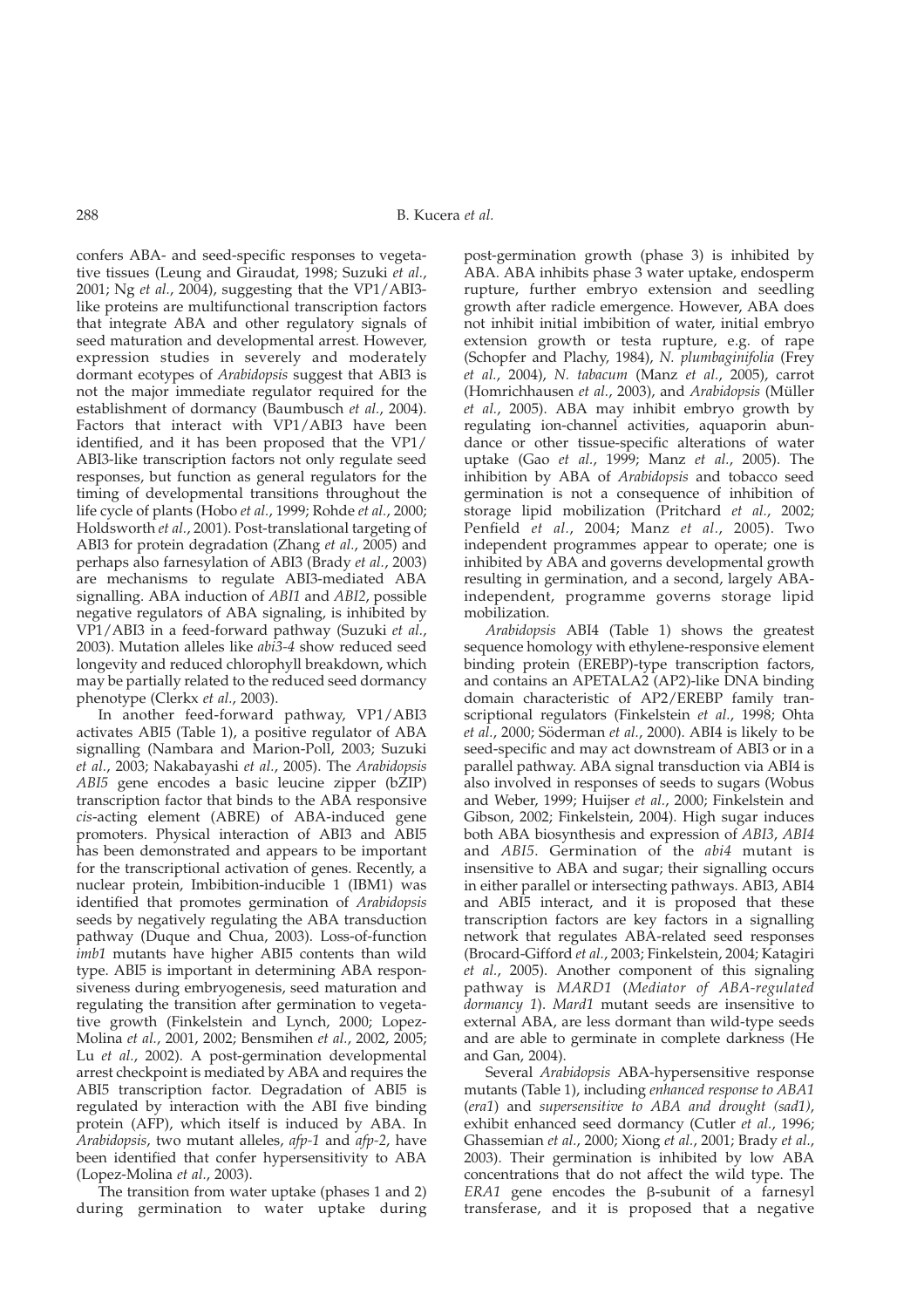regulator of ABA sensitivity is modulated by protein farnesylation. The SAD1 gene encodes a Sm-like U6 small nuclear riboprotein and appears to be involved in the self-regulatory loop that regulates ABA biosynthesis by affecting the AAO3 transcript content. Germination of the ABA-hypersensitive1 (abh1) mutant is also hypersensitive to ABA, and ABH1 encodes an mRNA cap-binding protein (Hugouvieux et al., 2002). Further proteins that are associated with RNAdependent processes in germinating seeds are two ribosomal proteins (Toorop et al., 2005). These findings are in agreement with the view that translation of stored mRNAs is required for seed germination and that de novo mRNA synthesis controls germination rate and onset (Rajjou et al., 2004). Two other ABA hypersensitive response mutants, atpirin1 and gpa1 are impaired in a G-protein-coupled signal transduction pathway (Lapik and Kaufman, 2003), and the ABAhypersensitive germination (ahg) mutants exhibit an altered ABI5 expression pattern (Nishimura et al., 2004). However, not all Arabidopsis mutants showing reduced dormancy are altered in ABA biosynthesis or sensitivity (e.g. Leon-Kloosterziel et al., 1996; Papi et al., 2000; Peeters et al., 2002).

ABA is not only a positive regulator of dormancy induction; it also inhibits seed germination, has a role during after-ripening and has been proposed to be a positive regulator of dormancy maintenance. Afterripening, i.e. a period of dry storage at room temperature of freshly harvested, mature seeds, is a common method to facilitate dormancy release (Bewley, 1997b; Leubner-Metzger, 2003b). A decline in ABA content, decreased sensitivity to ABA and increased sensitivity to gibberellins (GA) are associated with the after-ripening-mediated transition from the dormant to the non-dormant state of many species (e.g. Hilhorst, 1995; Benech-Arnold et al., 1999; Beaudoin et al., 2000; Grappin et al., 2000; Romagosa et al., 2001; Koornneef et al., 2002; Leubner-Metzger, 2002; Schmitz et al., 2002; Ali-Rachedi et al., 2004; Feurtado et al., 2004). An exception is the seed of Avena fatua, in which ABA and after-ripening, but not GA, are the primary regulators of seed dormancy (Fennimore and Foley, 1998). High ABA contents are present in the strongly dormant seeds of an Arabidopsis ecotype (Cape Verde Island, Cvi), but not in afterripened, non-dormant ones (Ali-Rachedi et al., 2004). The carotenoid biosynthesis inhibitors, norflurazon and fluridone, have been used in experiments to inhibit ABA biosynthesis (e.g. Grappin et al., 2000; Ali-Rachedi et al., 2004; Chae et al., 2004; da Silva et al., 2004). Grappin et al. (2000) demonstrated that freshly harvested N. plumbaginifolia seeds have higher ABA content and sensitivity. Moreover, de novo ABA biosynthesis occurs in imbibed fresh, but not imbibed after-ripened seeds. This de novo ABA biosynthesis occurs very early upon imbibition of fresh seeds. Grappin et al. (2000) also added gibberellins (GA) or fluridone to the seeds, both of which prevented ABA biosynthesis and accelerated the rate of germination. Simultaneous addition of  $GA + ABA$  or fluridone  $+$ ABA negated the germination-promoting effects. Expression studies of ABA-regulated genes in N. tabacum seeds are in agreement with decreased ABA content and sensitivity in after-ripened seeds, and suggest a common role for ABA during the afterripening-mediated release from dormancy and control of germination rate of Nicotiana species (Leubner-Metzger and Meins, 2000; Leubner-Metzger, 2002, 2005; Bove et al., 2005). ABA inhibits embryo growth potential and endosperm cap weakening during coffee seed germination (da Silva et al., 2004). A transient rise in ABA content in the embryo was evident early during imbibition. ABA treatment inhibits, and fluridone treatment accelerates, radicle protrusion of coffee seeds. Vegetation-derived ABA is also of ecological importance in the regulation of seed dormancy and germination. ABA leached from plant litter plays an important role in the germination control of the post-fire annual Nicotiana attenuata (Krock et al., 2002; Preston et al., 2002; Schwachtje and Baldwin, 2004).

Rupture of the testa and the endosperm are distinct and temporally separate events during the germination of Nicotiana seeds [\(Fig. 1](#page-1-0); Leubner-Metzger, 2003b; Web site: 'The Seed Biology Place' http://www. seedbiology.de). Such two-step germination, with testa rupture subsequently followed by endosperm rupture, has also been demonstrated recently for Arabidopsis (Liu et al., 2005; Müller et al., 2005). The after-ripening-mediated promotion of tobacco germination is due to the promotion of both testa and subsequent endosperm rupture (Leubner-Metzger, 2005b). The addition of ABA to the medium during imbibition has effects resembling those of maternal ABA during seed development and residual ABA in mature seeds. It does not appreciably affect the kinetics of testa rupture, but it delays endosperm rupture and results in the formation of a novel structure, consisting of the enlarged radicle with a sheath of greatly elongated endosperm tissue (Leubner-Metzger, 2003b). The visible distinction between testa and endosperm rupture, and the finding that ABA inhibits endosperm rupture, but not testa rupture, is typical for the seed germination of the Cestroideae (Nicotiana, Petunia) subgroup of the Solanaceae (Krock et al., 2002; Petruzzelli et al., 2003a). A visible distinction between testa rupture and endosperm rupture is not possible for the seed germination of the Solanoideae (Capsicum, Lycopersicon) subgroup of the Solanaceae (Wu et al., 2000; Leubner-Metzger, 2003b; Petruzzelli et al., 2003a), nor the Asteraceae (Lactuca). However, ABA also inhibits the germination of Solanoideae-type seeds, and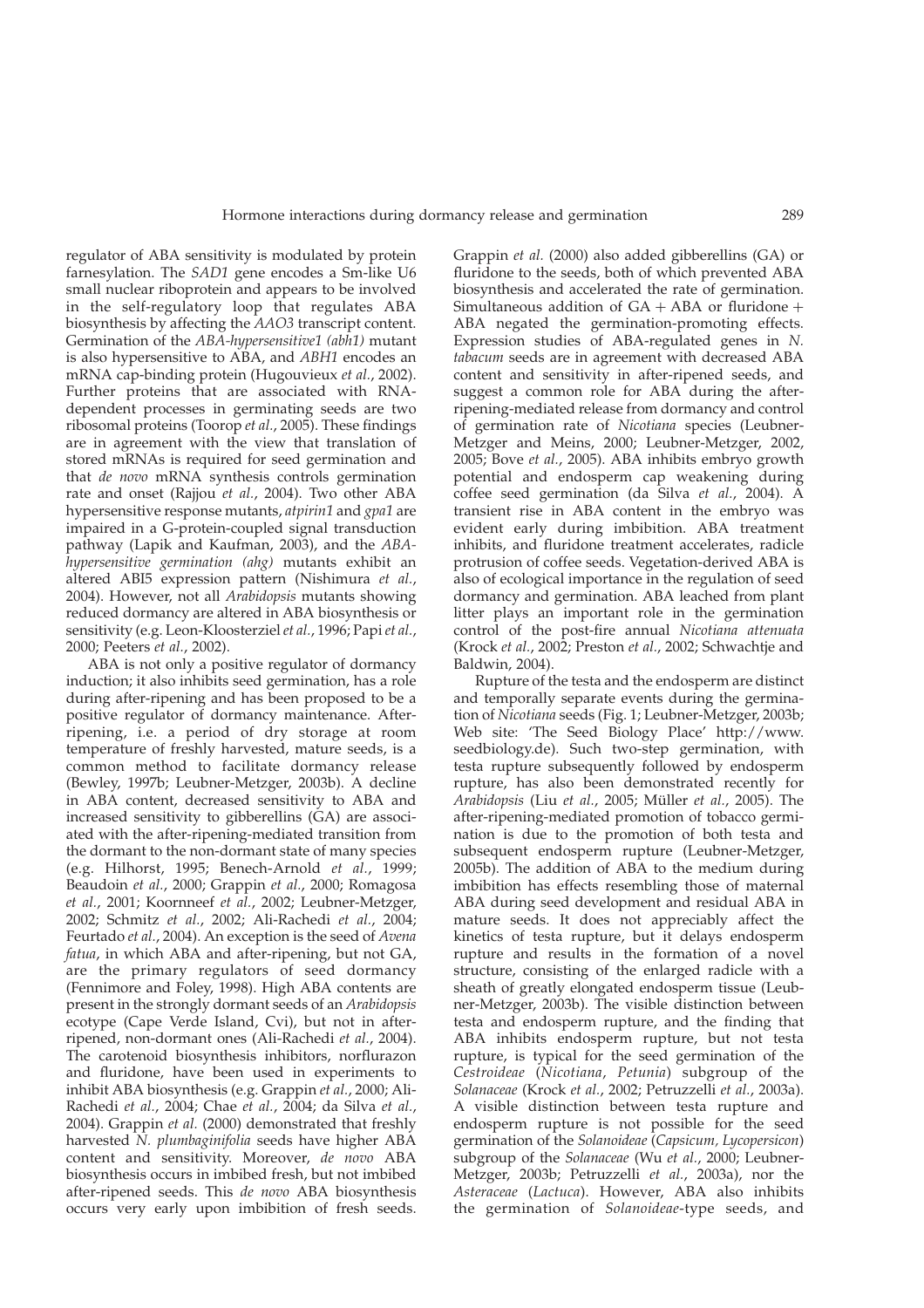experiments with the ABA-deficient  $s$ it  $w$  mutant of tomato demonstrate that ABA deficiency is associated with a thinner testa (Hilhorst and Downie, 1995; Toorop et al., 2000). In Arabidopsis, an arabinogalactanprotein (APG30) regulates the timing of germination by modulating ABA perception and presumably by altering the force generated by the penetrating radicle (Van Hengel and Roberts, 2003). Class I  $\beta$ -1,3glucanase ( $\beta$ Glu I) is induced after testa rupture and just prior to endosperm rupture of Nicotiana seeds (Leubner-Metzger, 2003b). This induction is exclusively localized in the micropylar endosperm where the radicle will emerge. ABA inhibits the induction of bGlu I genes during tobacco seed germination and specifically delays endosperm rupture. Direct evidence for a causal role of  $\beta$ Glu I during endosperm rupture comes from sense-transformation of N. tabacum with a chimeric ABA-inducible BGlu I transgene (Leubner-Metzger and Meins, 2000). Sense- $\beta$ Glu I transformation results in overexpression of  $\beta$ Glu I in seeds and promotes endosperm rupture of fresh, mature seeds and ABA-treated after-ripened seeds.  $\beta$ Glu I overexpression in the seed-covering layers can replace the promoting effect of afterripening on testa rupture (Leubner-Metzger, 2002, 2005). ABA inhibition of germination and  $\beta$ Glu accumulation in the micropylar endosperm appears to be a widespread event during the germination of Solanaceous species (Wu et al., 2000; Leubner-Metzger, 2003b; Petruzzelli et al., 2003a).

# Gibberellins (GA) release dormancy, promote germination and counteract ABA effects

According to the revised hormone-balance hypothesis for seed dormancy proposed by Karssen and Lacka (1986), ABA and GA act at different times and sites during 'seed life'. ABA induces dormancy during maturation, and GAs play a key role in dormancy release and in the promotion of germination. GA biosynthesis in developing seeds of many species leads to the accumulation and storage of either bioinactive GA precursors or bioactive GA (e.g. Groot et al., 1987; Toyomasu et al., 1998; Kamiya and Garcia-Martinez, 1999; Yamaguchi et al., 2001). GA biosynthesis in developing seeds appears not to be involved in the establishment of primary dormancy per se (Karssen and Laçka, 1986; Groot et al., 1987; Koornneef and Karssen, 1994; Bewley, 1997b), but in other aspects of seed development, including fertilization, embryo growth, assimilate uptake, fruit growth and the prevention of seed abortion, in tomato, pea and several species of the Brassicaceae (e.g. Groot et al., 1987; Swain et al., 1997; Batge et al., 1999; Hays et al., 2002; Koornneef et al., 2002; Singh et al., 2002). However, experiments with ABAdeficient and -insensitive mutants of maize, and with

GA biosynthesis inhibitors, demonstrate that GA is a positive regulator of vivipary (White and Rivin, 2000; White et al., 2000). Bioactive GAs accumulate prior to the ABA peak during embryo development of maize. Inhibition of GA biosynthesis mimics the effects of exogenous ABA, e.g. in suppressing vivipary. Interestingly, the GA/ABA ratio, and not the absolute hormone amounts, appears to control vivipary. Thus, it is possible that GA directly antagonizes ABA signalling during maize kernel development.

The temporal and spatial expression pattern of GA biosynthesis genes has been investigated during Arabidopsis seed germination (Yamaguchi et al., 2001; Ogawa et al., 2003; Yamauchi et al., 2004). Bioactive GAs accumulate just prior to radicle protrusion and appear to occur in two separate locations within the embryo: (1) the early biosynthetic pathway, including the geranylgeranyl diphosphate cyclization reaction catalysed by ent-copalyl diphosphate synthetase (CPS), in the provascular tissue where CPS1 gene promoter activity is localized, and (2) the late biosynthetic pathway, including the formation of bioactive GA by GA 3-oxidase, in the cortex and endodermis of the root, where GA3ox1 and GA3ox2 transcripts accumulate, and GA3ox2 gene promoter activity is localized. This implies that intercellular transport of an intermediate of the GA biosynthetic pathway (probably ent-kaurene) is required to produce bioactive GA. Two functions for GA during seed germination have been proposed (reviewed by Hilhorst, 1995; Bewley, 1997a, b; Koornneef et al., 2002; Leubner-Metzger, 2003b). First, GA increases the growth potential of the embryo. Secondly, GA is necessary to overcome the mechanical restraint conferred by the seed-covering layers, by weakening of the tissues surrounding the radicle. The localization of seed GA biosynthesis in the Arabidopsis radicle (Yamaguchi et al., 2001) is consistent with the hypothesis that embryonic GA is released and triggers the weakening of seed-covering layers. This is further supported by the finding that at least some GAresponsive genes are expressed in non-GA-producing seed tissues (Ogawa et al., 2003). Environmental cues like light and temperature can alter the tissue-specific localization of GA biosynthesis (Yamauchi et al., 2004). The temporal and spatial pattern of GA biosynthesis and sensitivity are both important for the GAmediated seed responses.

GA-deficient biosynthesis mutants ([Table 1\)](#page-3-0) of Arabidopsis (e.g. ga1) and tomato (e.g. gib-1) have been isolated (Karssen et al., 1989; Hilhorst and Karssen, 1992; Koornneef and Karssen, 1994; Richards et al., 2001). Seed germination of several of these GAdeficient mutants absolutely depends on the addition of GA to the medium during imbibition. The Arabidopsis GA1 gene encodes a CPS, which catalyses a key cyclization step in early GA biosynthesis. It was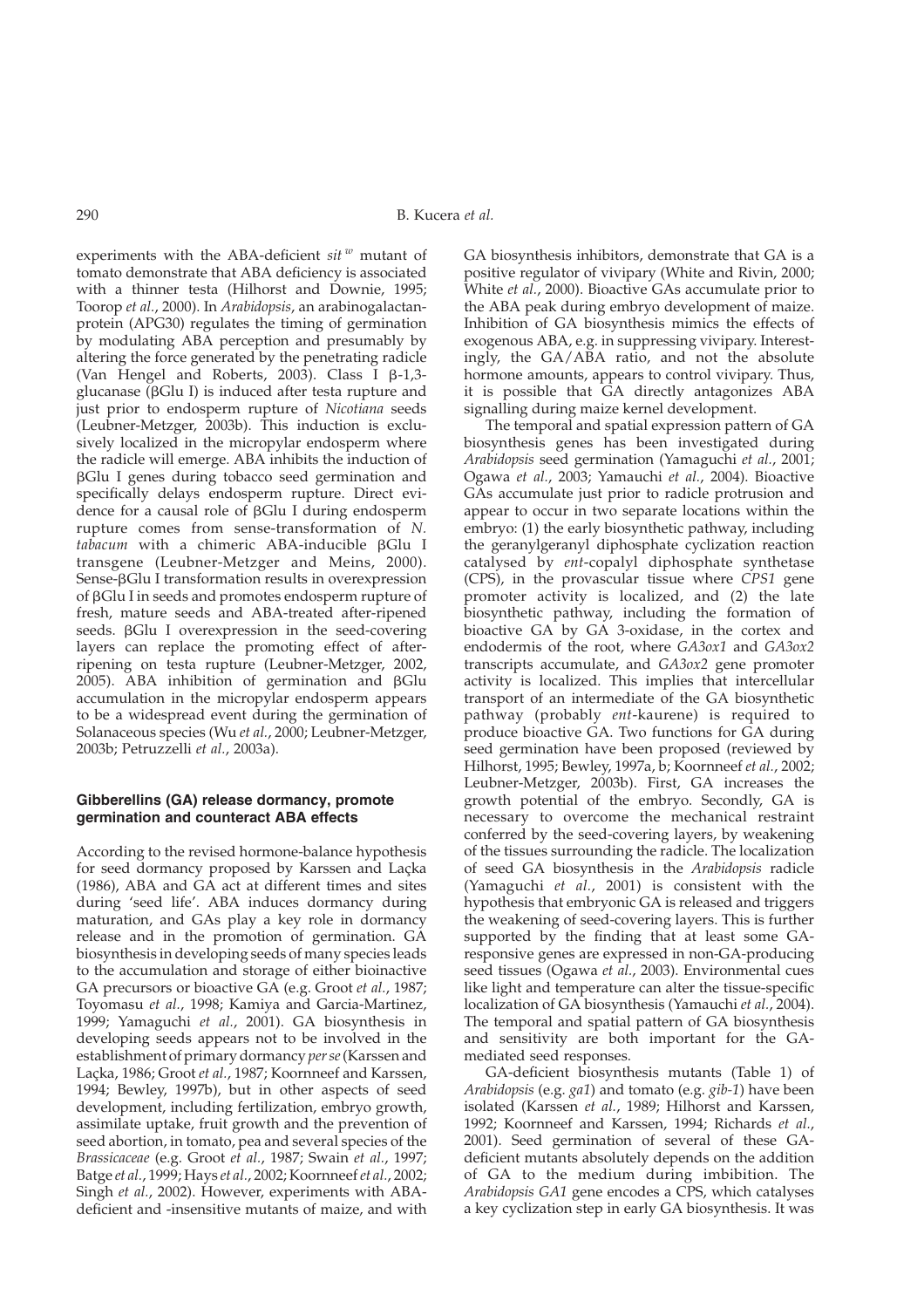cloned by genomic subtraction based on a 5-kb deletion in the severe ga1-3 mutant allele (Sun and Kamiya, 1994). The mechanisms imposing a GA requirement to promote the germination of dormant and non-dormant Arabidopsis seeds have been analysed using the GA-deficient mutant ga1, the ABAdeficient mutant *aba1*, and several testa mutants, which exhibit reduced seed dormancy (Debeaujon and Koornneef, 2000; Debeaujon *et al.,* 2000). Testa mutants are not resistant to GA biosynthesis inhibitors. However, in the presence of the inhibitors, or when transferred to a GA-deficient background, they are more sensitive to exogenous GA than the wild type. The germination capacity of the ga1-1 mutant can be restored, without the help of exogenous GA, by removing the surrounding testa and endosperm, or by incorporating this mutation into a testa-mutant background. Debeaujon and Koornneef (2000) concluded that dormancy and germination are the net result of a balance between many promoting and inhibiting factors, including GA and ABA, which have the embryo and the testa as targets. Their results support the view that the GA requirement for dormancy release and germination is determined by: (1) ABA produced in the developing seeds and/or the state of dormancy set by ABA; and (2) the amount of ABA produced upon imbibition, especially in dormant seeds. Furthermore, when the restraint to radicle protrusion imposed by the seed envelopes is weakened by testa mutations, the embryo growth potential threshold required for germination is lowered. Thus, the GA requirement for Arabidopsis seed germination is determined by testa characteristics, embryonic growth potential and by embryonic ABA.

GA appears to regulate dormancy release and germination positively, by a complex interaction with ABA and environmental conditions. Regarding temperature as an environmental condition, Gonai et al. (2004) concluded that ABA is an important factor in the regulation of thermoinhibition of lettuce seed germination, and that GA affects the temperature responsiveness of the seeds through ABA metabolism. In members of the Asteraceae (e.g. lettuce), Rubiaceae (e.g. coffee) and Solanaceae (e.g. tomato, pepper and tobacco), the micropylar endosperm and testa tissues impose a constraint to radicle protrusion (Ni and Bradford, 1993; Hilhorst, 1995; Bewley, 1997a; Leubner-Metzger, 2003b; da Silva et al., 2005). The assumption that the micropylar tissues impose a physical constraint to radicle protrusion is supported by puncture force measurements and surgical experiments. Removal of the micropylar testa and the endosperm tissues permits radicle growth under conditions that inhibit germination of intact seeds, e.g. of tobacco (Kincaid, 1935; Leubner-Metzger, 2003b), tomato (Liptay and Schopfer, 1983; Hilhorst, 1995) and lettuce (Bewley, 1997a; Dutta et al., 1997). Since GA-deficient tomato gib-1 mutant seeds germinate only upon treatment with GA, and isolated gib-1 embryos elongate without a GA requirement, it can be concluded that the GA is needed to overcome the constraint of the seed coverings (Bassel et al., 2004). In tomato and Arabidopsis, physiological, biochemical and genetic evidence suggests a role for GA in weakening the structures covering the embryo during germination (Bewley, 1997a; Yamaguchi and Kamiya, 2002; Yamauchi et al., 2004). Weakening of the micropylar endosperm appears to be a prerequisite for germination and is likely to be achieved by cellwall hydrolysis through the collaborative or successive action of several GA-induced cell-wall hydrolases (e.g. Bewley, 1997a; Nonogaki et al., 2000; Leubner-Metzger, 2003b; Mo and Bewley, 2003; da Silva et al., 2005). Endosperm rupture is inhibited by ABA, and endosperm weakening, at least in part and depending on the species, is also inhibited by ABA (Toorop et al., 2000; Wu et al., 2000; Leubner-Metzger, 2003b; da Silva et al., 2004; Müller et al., 2005). This direct or indirect GA–ABA antagonism is supported by physiological and biochemical experiments and by screens for suppressor mutants (Finkelstein et al., 2002; Finkelstein, 2004). Several of the non-dormant Arabidopsis mutants that originated from a screen for seedling emergence in the presence of the GA biosynthesis inhibitor uniconazol are new alleles of abi3 and aba2 [\(Table 1](#page-3-0), [Fig. 2](#page-2-0); Nambara et al., 1992, 1998). Suppressor screens of the ABA-insensitive abi1-1 mutation not only identified sleepy1 (sly1), but also ga1 mutant alleles [\(Table 1](#page-3-0), [Fig. 2](#page-2-0); Steber et al., 1998).

Among the GA-response mutants [\(Table 1](#page-3-0)) of Arabidopsis, the GA-insensitive gai mutant is characterized by a dwarf phenotype, increased GA content and complex seed effects that are consistent with a severely decreased GA sensitivity of dormancy release and germination (Derkx and Karssen, 1993; Koornneef and Karssen, 1994; Richards et al., 2001). No appreciable seed germination of gai occurs in the dark, and only a combination of light with either chilling or dry after-ripening causes dormancy release and germination. The Arabidopsis GAI gene and its orthologues in other species encode nucleus-localized proteins that act as transcription factors, and appear to be negative regulators of the GA-signal transduction pathway. The GAI protein belongs to the DELLA subfamily of GRAS regulatory proteins, which includes several other negative regulators of GA responses, e.g. in Arabidopsis RGA (repressor-of-ga1-3), RGL1 (RGA-like1), RGL2 and RGL3 (Silverstone et al., 1997; Richards et al., 2001; Peng and Harberd, 2002). The DELLA domain region is involved in modulating the GA response, and its deletion in the gai mutant causes a gain-of-function mutation characterized by dominant GA-insensitive repression of GA responses.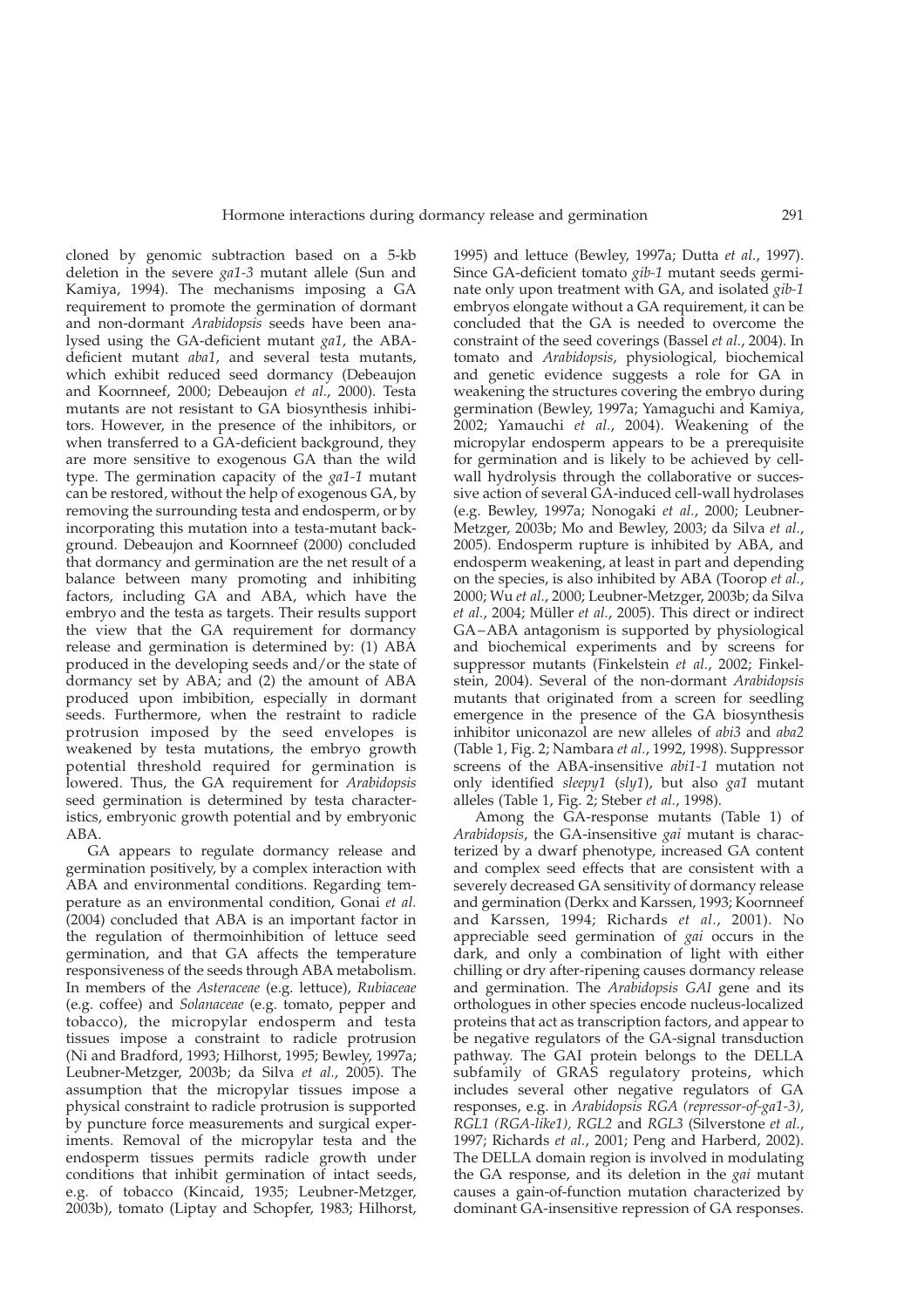In agreement with this, the loss-of-function allele gait6 confers increased resistance of stem growth to the GA biosynthesis inhibitor paclobutrazol and wildtype-like germination in the light; gai-t6 cannot rescue the non-germination phenotype of ga1-3 (Dill and Sun, 2001; Richards et al., 2001). The different negative DELLA-type regulators appear to possess separate, as well as overlapping, roles in GA responses [\(Fig. 2](#page-2-0)). It has been proposed that RGL1 plays a greater role in seed germination than do GAI and RGA (Wen and Chang, 2002), but RGL2 has been proposed to be the most important regulator of Arabidopsis seed germination in response to GA (Lee et al., 2002; Tyler et al., 2004; Cao et al., 2005). Loss-of-function rgl2 alleles suppress the GA-deficient seed germination phenotype conferred either by treatment with paclobutrazol or by ga1-3. Loss of function of the four DELLA genes (RGL2, RGL1, RGA and GAI) leads to light- and gibberellin-independent seed germination (Cao et al., 2005). Arabidopsis ga1-3 seeds lacking  $RGA + RGL1 +$  $RGL2$  or  $GAI + RGL1 + RGL2$ , confer  $GA$ -independent germination in the light but not in the darkness, while ga1-3 seeds lacking  $GAI + RGA + RGL2$  germinate both in the light and darkness (Cao et al., 2005). This suggests that the destabilization or inactivation of RGA and GAI is not only triggered by GA, but also possibly by light. Therefore, DELLA proteins may act as integrators of environmental and endogenous cues to regulate seed germination.

RGL2 and the other DELLA-type proteins are transcription factors that inhibit GA responses and, thus, are considered to be negative regulators of GA signal transduction (Dill and Sun, 2001; Peng and Harberd, 2002). Therefore, GA should induce their degradation, as has been demonstrated for some DELLA-type regulators. Lee et al. (2002) found that RGL2 transcripts are undetectable in dry Arabidopsis seeds and increase rapidly following seed imbibition; this expression is restricted to elongating regions of radicles. In contrast, Tyler et al. (2004) and Bassel et al. (2004) found that RGL2 transcripts are abundant in dry Arabidopsis seeds, remain high during imbibition and germination, and decrease in emerged seedlings. An interpretative oversight of numerous Arabidopsis research papers is that early post-germination seedling growth is measured, and conclusions are extrapolated back to visible germination (radicle emergence), which occurs much earlier (Cohn, 1996). A careful time-course analysis of Arabidopsis seed germination showed that the RGL2 mRNA decline occurred after radicle emergence, i.e. after germination had been completed (Bassel et al., 2004). In tomato, there is only one DELLA gene (LeGAI); its mRNA is expressed during seed germination, during which there is an increase, but no decline, in its transcripts in either the embryo or in the endosperm (Bassel et al., 2004). LeGAI mRNA contents also increase in

GA-treated gib-1 mutant seeds (endosperm and embryo) of tomato. There is also no decline of two DELLA gene transcripts in the radicle of soybean seeds before and after germination. Bassel et al. (2004) conclude that the embryo of soybean has the potential to complete germination without a requirement for GA biosynthesis or response. However, in seeds such as those of tomato and Arabidopsis, where germination is constrained by the surrounding structures, i.e. coat dormancy, an appropriate amount of GA is required to overcome this. But even when germination does require the intervention of GA, this is not achieved by the suppression of DELLA gene transcription. An assumption that is often made is that there is a direct correspondence between transcript and protein amounts. While this occurs in many cases, it is not always so, especially in seeds. Tyler et al. (2004) also investigated DELLA protein contents, while Lee et al. (2002) and Bassel et al. (2004, unfortunately their antibody did not work) base their conclusions solely on transcript amounts. Tyler et al. (2004) conclude from their experiments: 'We showed that RGL2 protein in imbibed seeds is rapidly degraded by GA treatment'. Although this might be the case, it is not supported by the data provided in the publication. No germination time-course is presented, and what is shown in their immunoblot analyses is that GA causes protein degradation of RGL2 and RGA at  $>50$  h, i.e. in seedlings and not in seeds.

The Arabidopsis sleepy1 (sly1) and the comatose (cts) mutants exhibit marked seed germination reduction that cannot be rescued by GA (Steber et al., 1998; Russell et al., 2000; Steber and McCourt, 2001; Strader et al., 2004). The SLY1 and CTS proteins are proposed to be key factors involved in GA signalling of seeds. The *cts* mutant is impaired in seed dormancy release in the dry or imbibed state by after-ripening or cold treatment, respectively. CTS encodes a peroxisomal protein of the ATP-binding cassette (ABC) transporter class, and regulation of CTS function seems to be a major control point for the switch between dormancy and germination (Footitt et al., 2002). CTS may be involved as an importer of precursors in the biosynthesis of jasmonic acid (Theodoulou et al., 2005). Jasmonic acid inhibits germination of nondormant seeds and affects dormancy (e.g. Bogatek et al., 2002; Preston et al., 2002). The sly1 mutant was selected in a screen for suppressors of the ABAinsensitive abi1-1 mutant. The SLY1 gene is a positive regulator of GA signalling and an F-box protein (McGinnis et al., 2003). RGA and RGL2 are substrates of SLY1, and this suggests that their degradation through the 26S proteasome pathway is involved in GA signalling. Tyler et al. (2004) show that the F-box protein SLY1 is required for RGL2 protein degradation in Arabidopsis seedlings. SLY1 has been postulated to be a 'key factor in GA reception' (Steber et al., 1998;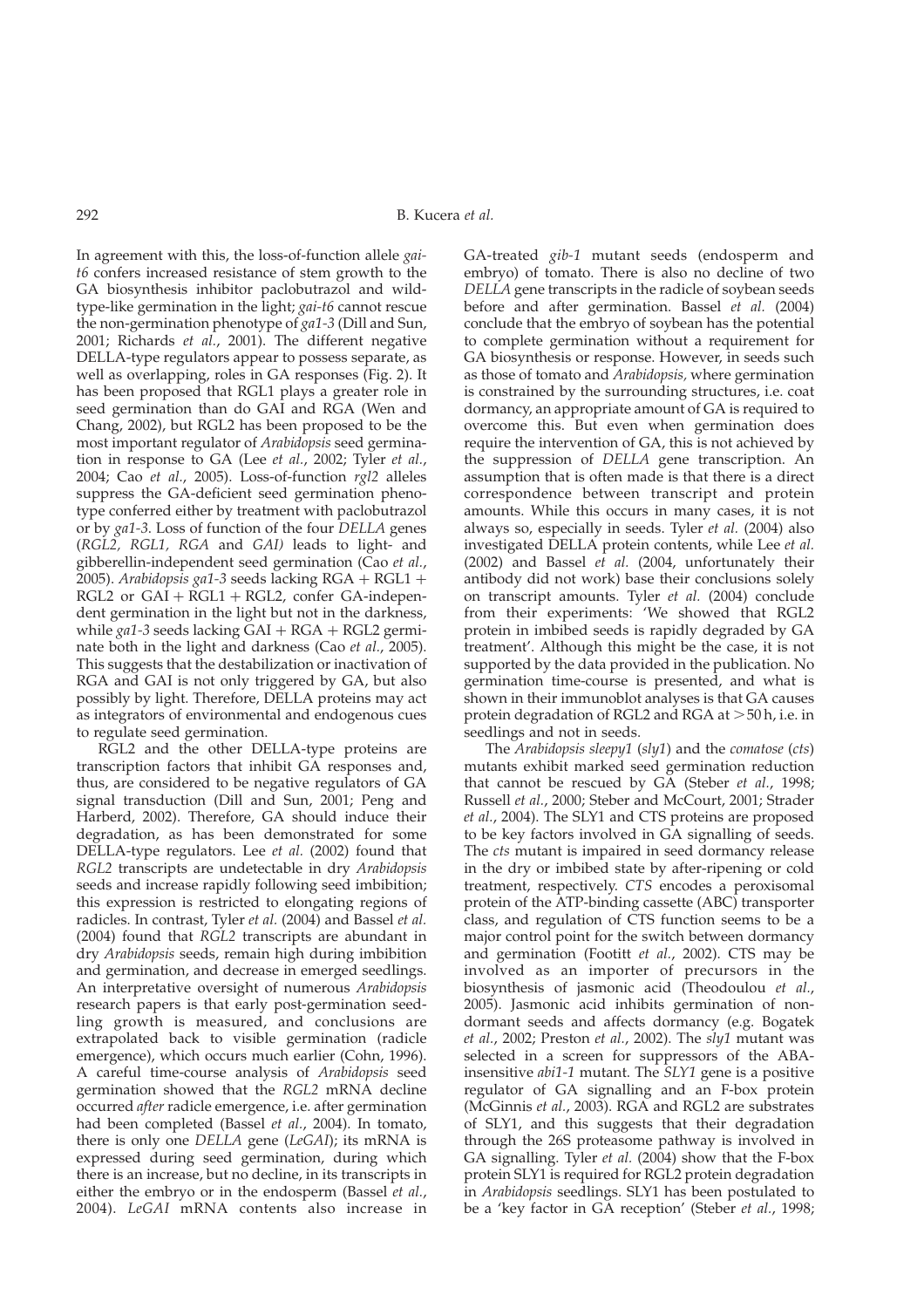McGinnis et al., 2003). The F-box protein TIR1 is an auxin receptor that mediates auxin responses by promoting the degradation of the Aux/IAA transcriptional repressors (Dharmasiri et al., 2005). We, therefore, postulate that the F-box protein SLY1 is a GA receptor that mediates GA responses by promoting the degradation of DELLA-type transcription repressors, e.g. RGL2, in seeds and seedlings.

The constitutive GA-response mutant spindly (spy) of Arabidopsis has been isolated in a screen for seeds able to germinate in the presence of paclobutrazol (Izhaki et al., 2001; Richards et al., 2001; Swain et al., 2001). Thus, the GA requirement for seed dormancy release and germination is decreased in the spy mutant. The elongated growth phenotype of spy mutant plants resembles wild-type plants treated with GA. Furthermore, spy mutations suppress the effects of GA deficiency on germination, and overexpression of (wild-type) SPY inhibits seed germination of Arabidopsis and petunia. The Arabidopsis SPY gene and its orthologues in other species encode tetratricopeptide repeat proteins that might function as Olinked N-acetylglucosamine (O-GlcNAc) transferases (Hartweck et al., 2002). SPY appears to act as a negative regulator of GA responses upstream of GAI. A possible function of SPY is to regulate GAI function by O-GlcNAc modification and thereby influence the nuclear localization of GAI (Richards et al., 2001).

The release from photodormancy and promotion of germination of light-requiring seeds of many species are regulated by phytochrome (Kamiya and Garcia-Martinez, 1999; Yamaguchi and Kamiya, 2002). Red light up-regulates the biosynthesis of bioactive  $GA<sub>1</sub>$  and  $GA<sub>4</sub>$  by inducing GA biosynthetic genes in germinating seeds of lettuce and Arabidopsis (Toyomasu et al., 1993, 1998; Yamaguchi et al., 1998, 2001; Ogawa et al., 2003). Gene induction of GA 3-oxidases (i.e. GA 3b-hydroxylases) during imbibition is controlled by light via phytochrome. In lettuce, synthesis of a GA-degrading enzyme (GA 2-oxidase, LsGA2ox2) is suppressed by red light, which might lead to an additional increase in bioactive GA in these seeds (Nakaminami et al., 2003). Light-induced GA biosynthesis during Arabidopsis seed germination appears to occur in two separate embryo tissues, the provascular tissue (early steps, CPS) and in the cortex and endodermis of the radicle (late steps, GA 3 oxidase transcripts GA3ox1 and GA3ox2); the intercellular transport of a GA precursor has been proposed (Yamaguchi et al., 2001; Ogawa et al., 2003). Stratification (cold treatment at  $4^{\circ}$ C), commonly used to promote and synchronize seed germination, caused GA3ox1 mRNA expression in the entire radicle and in the aleurone layer, and an increase in bioactive GA content (Yamauchi et al., 2004). Thus, light and low temperature can modulate the spatial expression pattern of GA biosynthetic genes. N. tabacum seed germination is also regulated by phytochrome, and GA substitutes for the red-light trigger needed to release photodormancy, inducing dark germination (Kretsch et al., 1995; Leubner-Metzger, 2003b). Similar results have been obtained for  $\breve{N}$ . attenuata seeds, where GA treatment causes germination in the dark (Schwachtje and Baldwin, 2004). Normally, those seeds require smoke for breaking their dormancy, but smoke treatment in the dark without addition of GA is not sufficient to cause germination. Therefore, smoke exposure may increase the sensitivity of N. attenuata seeds to GA. Far less is known about the role of GA sensitivity during the after-ripening-mediated release of N. tabacum photodormancy. Fresh N. tabacum seeds are photodormant, i.e. they do not germinate during incubation in darkness, and even prolonged incubation in the dark does not induce testa rupture, βGlu I accumulation or endosperm rupture (Leubner-Metzger, 2002, 2003b). After-ripening contributes to the release of photodormancy, but its effect varies greatly between different seed batches, as reported for several tobacco cultivars. The GA requirements for photodormancy release of fresh and completely after-ripened photodormant seed batches are equal.

Non-photodormant tobacco seeds have lost the GA requirement for dark germination, which could be due to increased GA sensitivity and/or increased endogenous GA (Leubner-Metzger, 2001, 2002, 2005). GA treatment of dark-imbibed non-photodormant tobacco seeds increases the rate of germination in the dark, demonstrating that GA is also a positive regulator of germination speed. Thus, GA not only releases dormancy, it promotes germination rate and onset, as also supported by other studies with GA biosynthesis inhibitors and with non-dormant seeds (Steinbach et al., 1997; Tadeo et al., 1997; Kamiya and Garcia-Martinez, 1999; Yamaguchi and Kamiya, 2002). Endogenous GAs are required for embryo cell elongation and endosperm cap weakening (e.g. Bewley, 1997a; da Silva et al., 2005). Taken together, GA releases coat and embryo dormancy, promotes germination and counteracts inhibitory ABA effects, directly or indirectly.

# Ethylene promotes seed germination and counteracts ABA effects

Ethylene is implicated in the promotion of germination of non-dormant seeds of many species (Corbineau et al., 1990; Esashi, 1991; Kepczynski and Kepczynska, 1997; Matilla, 2000). In some species (e.g. peanut, sunflower), ethylene releases dormancy. In many species, ethylene alone is not sufficient to release seed dormancy, even when it promotes germination of non-dormant seeds of a given species.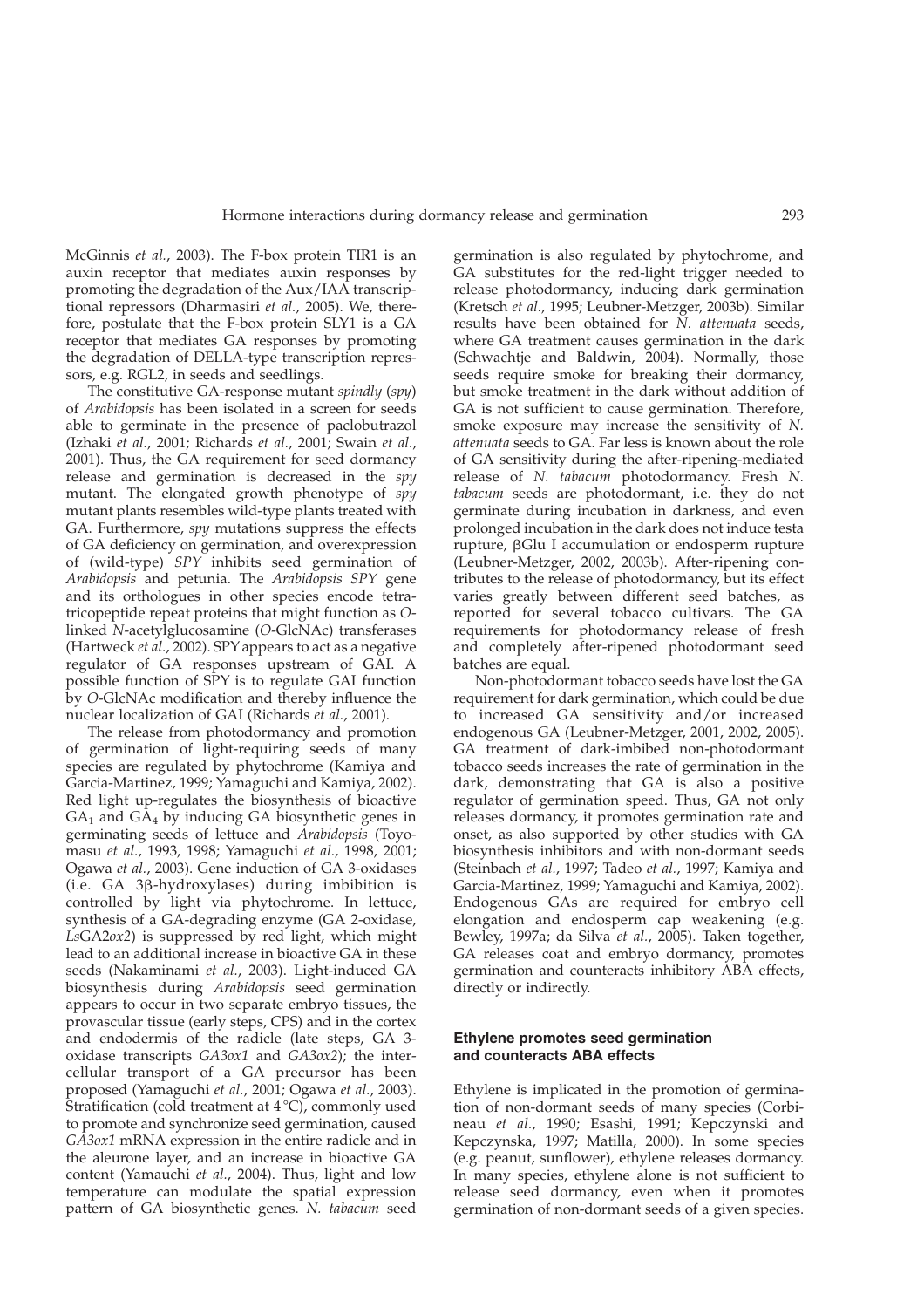For example, inhibition of ethylene biosynthesis or action inhibits germination in the light, but treatment with ethylene does not release photodormancy and permit subsequent germination in darkness (e.g. Saini et al., 1989; Leubner-Metzger et al., 1998). Increased ethylene evolution is associated with the germination of eudicot seeds, e.g. Cicer arietinum (Matilla, 2000; Gómez-Jiménez *et al.,* 2001), Pisum sativum (Gorecki et al., 1991; Petruzzelli et al., 1995), L. esculentum (Lashbrook et al., 1998), N. tabacum (Leubner-Metzger et al., 1998), and Lactuca sativa (Saini et al., 1989; Matilla, 2000). The need for endogenous ethylene for optimal germination of non-dormant seeds has been demonstrated in several of these studies by utilizing the ethylene action inhibitors 2,5-norbornadiene (NBD) or 1-methylcyclopropene (1-MCP) (Sisler and Serek, 2003). Ethylene production is higher in nondormant compared to dormant seeds (Esashi, 1991; Kepczynski and Kepczynska, 1997; Matilla, 2000), and is positively correlated with the germination rate of non-dormant pea seeds (Gorecki et al., 1991). A major peak of ethylene evolution coincides with the completion of germination, but ethylene production is already detectable very early during imbibition and before radicle protrusion through the covering layers.

Several hypotheses have been proposed to explain the mechanism(s) of ethylene action in germinating seeds (Esashi, 1991; Kepczynski and Kepczynska, 1997; Matilla, 2000). The primary action of ethylene could be the promotion of radial cell expansion in the embryonic hypocotyl, increased seed respiration or increased water potential. High-level induction of ABA-sensitive class I  $\beta$ -1,3-glucanase ( $\beta$ Glu I) gene expression in the micropylar endosperm of tobacco requires endogenous ethylene and promotes endosperm rupture (Leubner-Metzger et al., 1998). The molecular mechanisms of gene regulation by ethylene have been thoroughly studied in vegetative tissues, during flower senescence and fruit ripening (Hall et al., 2001; Klee, 2004; Stepanova and Alonso, 2005). However, there are also a few reports for ethylenealtered gene expression during seed germination: three members of the ETR gene family encoding putative ethylene receptors in tomato (Lashbrook et al., 1998), cysteine proteinase in chick-pea (Cervantes et al., 1994),  $\beta$ Glu I in tobacco and pea (Leubner-Metzger et al., 1998; Petruzzelli et al., 1999), and 1-aminocyclopropane-1-carboxylic acid (ACC, the ethylene precursor) oxidase (ACO, the ethylene-forming enzyme) of pea (Petruzzelli et al., 2000, 2003b) and of Brassica rapa (Puga-Hermida et al., 2003).

Ethylene is perceived by a family of receptors related to ETR1 of Arabidopsis, and ethylene binding inhibits the signalling activities of these receptors (Hall et al., 2001; Klee, 2004; Stepanova and Alonso, 2005). An increase in responsiveness to ethylene is associated with the germination of non-endospermic

and endospermic seeds, e.g. pea (Petruzzelli et al., 2000) and tomato (Lashbrook et al., 1998). The transcript amounts of three tomato ethylene receptor genes increase during seed germination. Ethylene biosynthesis and sensitivity are both important for the germination of tobacco (Leubner-Metzger et al., 1998) and Arabidopsis (Beaudoin et al., 2000; Ghassemian et al., 2000; Gallardo et al., 2002a, b; Siriwitayawan et al., 2003). ABA inhibits the seed germination of Arabidopsis, an effect that can be partially reversed by treatment with ACC (Ghassemian et al., 2000). The etr1 mutant seed of Arabidopsis exhibits poor germination (Bleecker et al., 1988; Chiwocha et al., 2005), and the seeds are also hypersensitive to ABA (Beaudoin et al., 2000). In the absence of ethylene, the ETR1 activates CTR1, which is a negative regulator of downstream signalling components. CTR1 is inactive in the presence of ethylene. Etiolated seedlings of the constitutive triple response1 (ctr1) mutant of Arabidopsis ([Table 1](#page-3-0), [Fig. 2](#page-2-0)) are characterized by a constitutive ethylene triple response, i.e. inhibition of shoot elongation, shoot swelling and intensified curvature of the apical hook. Seed germination of ctr1 is less sensitive to ABA, and freshly harvested ctr1 seeds germinate slightly faster than wild-type seeds (Beaudoin et al., 2000). CTR1 functions as a RAS-like mitogen-activated protein kinase kinase kinase (MAPKKK), and is the start of an ethylene-activated MAPK pathway (Chang, 2003; Ouaked et al., 2003). Additional ethylene signalling pathways exist, and an ethylene receptor complex is proposed to consist of ETR1, CTR1 and phosphorelay intermediates (Hall et al., 2001; Lohrmann and Harter, 2002). This type of phosphorelay signalling, which is likely to function via histidine protein kinases, involves signal receptors for ethylene, cytokinins, light and osmolarity. The phosphorelay permits the conversion of hormonal and environmental signals into biochemical reactions, allows the linking of the different signals to form a complex signalling network and provides signal integration.

EIN2 is a downstream signalling component that, in the absence of ethylene, is down-regulated by CTR1. As with etr1, the ethylene insensitive2 (ein2) mutants of Arabidopsis are characterized by higher seed dormancy and by hypersensitivity to ABA [\(Table](#page-3-0) [1](#page-3-0); [Fig. 2](#page-2-0)). Interestingly, ctr1 and ein2 mutants have been recovered as enhancer and suppressor mutants, respectively, of the ABA-insensitive seed germination phenotype of the abi1-1 mutant (Beaudoin et al., 2000). Arabidopsis enhanced response to ABA3 (era3) mutants are characterized by increased sensitivity of the seed to ABA and by overaccumulation of ABA (Ghassemian et al., 2000). The era3 alleles turned out to be new alleles of the EIN2 locus [\(Fig. 2\)](#page-2-0). The ein2-45 allele increases seed dormancy, but this effect is completely counteracted by severely ABA-insensitive mutations,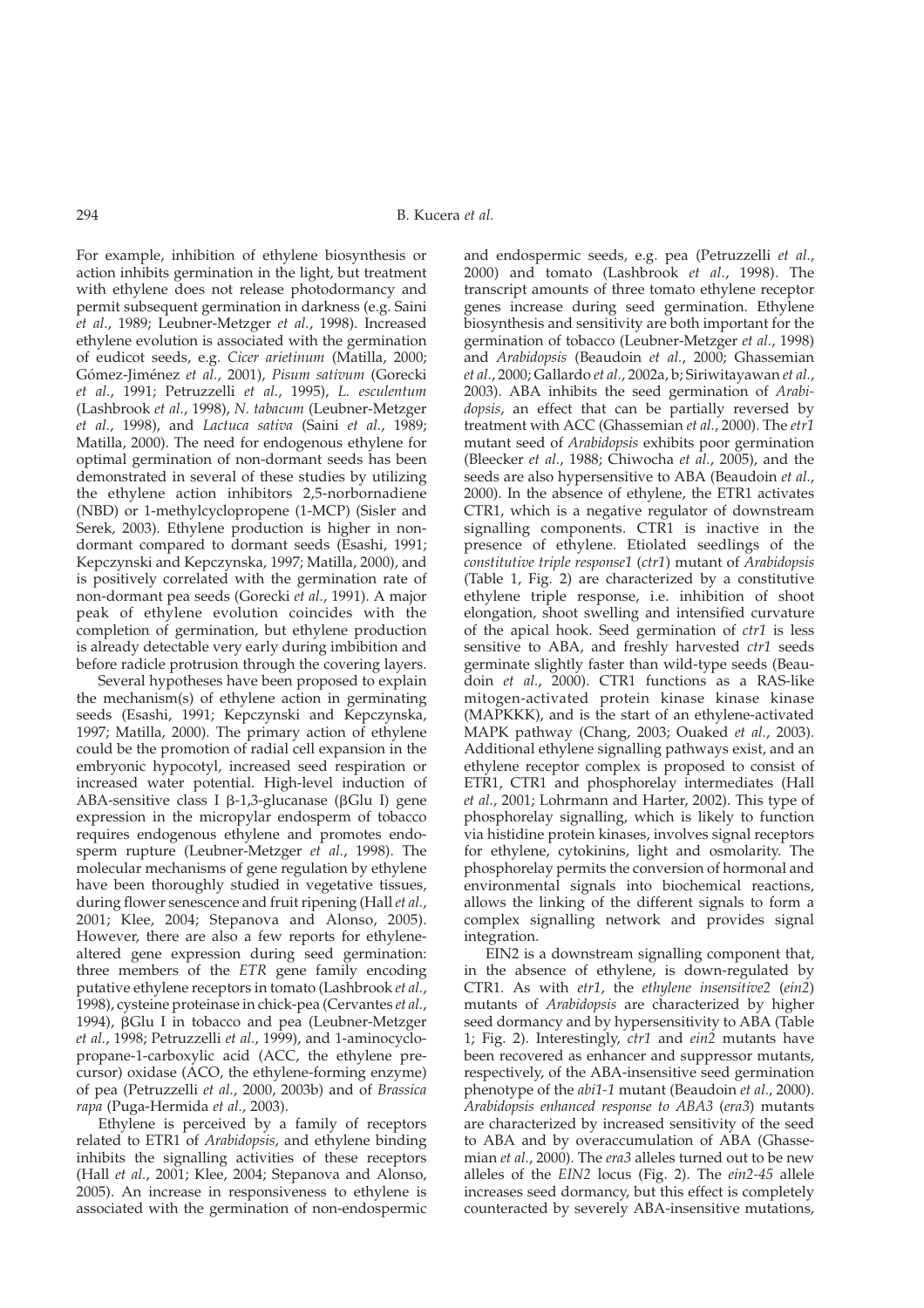such as abi3-4 (Beaudoin et al., 2000). As a consequence, the ein2-45 abi3-4 double mutant is as nondormant as the abi3-4 single mutant. The non-dormant phenotype of the *ein2 abi3-4* double mutant suggests that ethylene suppresses seed dormancy by inhibiting ABA action. Thus, EIN2 is a possible negative regulator of ABA response. However, as the abi3-4 allele causes vivipary, pleiotropic effects may mask real interactions. The enhanced dormancy of etr1 and ein2 seeds suggests that endogenous ethylene is a negative regulator of Arabidopsis seed dormancy. The finding that ein2 mutations can suppress, and ctr1 mutations can enhance, the ABA-insensitive germination phenotype of abi1 suggests that ethylene also influences the sensitivity of the seed to ABA. These results indicate a strong interaction between the ethylene and ABA signal transduction pathways, and a key conclusion is that ethylene can promote germination by directly interfering with ABA signalling (Beaudoin et al., 2000; Ghassemian et al., 2000). ABA–ethylene interactions are also evident in seeds and seedlings of other species (e.g. Leubner-Metzger et al., 1998; Spollen et al., 2000). In summary, ethylene alone probably cannot act as a positive regulator of germination, but can only act by interfering with ABA signalling.

Genetically downstream of EIN2 are transcription factors that regulate gene expression in response to ethylene [\(Fig. 2\)](#page-2-0). Ethylene–ABA interactions are also manifested at this level of ethylene signalling (Ghassemian et al., 2000). EIN3 and EIN3-LIKE proteins bind to the promoter of the Arabidopsis ethylene responsive factor 1 (ERF1) gene, which encodes an ethylene-responsive element binding protein (EREBP)-type transcription factor, and thereby confers a hierarchy of transcription factors involved in ethylene signalling (Solano et al., 1998; Lee and Kim, 2003). The EREBP-type transcription factors mediate ethylene regulation of gene expression ([Figs 1, 2\)](#page-1-0). They bind to the GCC box within the positively acting ethylene-responsive element (ERE) of target promoters, and this cis-regulatory element is necessary and sufficient for the regulation of transcription by ethylene. Ethylene is involved in endosperm rupture and high  $\beta$ Glu I expression during tobacco seed germination, but it does not affect the spatial and temporal pattern of  $\beta$ Glu I expression (Leubner-Metzger et al., 1998). A promoter deletion analysis in germinating tobacco seeds suggests that the distal region, which contains the ERE, is required for high, ethylene-sensitive expression; the proximal region is necessary and sufficient for low-level micropylarendosperm specific expression; and both regions contribute to down-regulation by ABA. Transcription factors, like the tobacco EREBP-3 (Leubner-Metzger et al., 1998), the Arabidopsis bromodomain protein IMB1 (Duque and Chua, 2003) and the tobacco EIN3-LIKE homologues (Lee and Kim, 2003), are involved in mediating ABA–ethylene regulation of  $\beta$ -1,3-glucanase expression. Transcripts of EREBP-3 and IMB1 are stored in air-dry seeds, induced during early seed imbibition, down-regulated during late germination and regulated by ABA (Leubner-Metzger et al., 1998; Duque and Chua, 2003). Interestingly, sequences that are homologous to the GCC box are also present in the promoters of some ACO genes (see below, and references in Petruzzelli et al., 2000).

Ethylene promotes ethylene biosynthesis during pea seed germination by positive feedback regulation of ACC oxidase (ACO), which catalyses the final step of ethylene biosynthesis (Petruzzelli et al., 2000, 2003b). An early onset and sequential induction of ACC biosynthesis, Ps-ACO1 mRNA, a 36-kDa Ps-ACO1 protein, ACO activity and ethylene production are localized almost exclusively in the embryonic axis. Within the axis, ethylene biosynthesis and responsiveness are localized in the cell elongation and differentiation zones of the radicle. Maximal contents of ACC, Ps-ACO1 and ethylene evolution occur when radicle emergence is just completed. Accumulation of Ps-ACO1 mRNA, protein and ACO enzyme activity in the embryonic axis during late germination requires ethylene, whereas Ps-ACS1 mRNA and overall ACC contents are not induced by ethylene. Ethylene does not induce ACO in the embryonic axis during early germination. Similar observations have been made for the highly homologous ACO in chickpea seeds (Nicolas et al., 1998; Matilla, 2000; Gómez-Jiménez et al., 2001). ABA inhibits chickpea ACO expression, ACC accumulation and ethylene production during germination, but not after radicle emergence. This suggests that interference of ethylene and ABA signalling confers an opposing feedback regulation of ethylene production in the embryonic axis. Calcium is required for ethylene and ABA responses during pea and chickpea seed germination (Nicolas et al., 1998; Petruzzelli et al., 2003b). Although ABA and ethylene act antagonistically on seed germination, they both inhibit root elongation of Arabidopsis seedlings (Beaudoin et al., 2000; Ghassemian et al., 2000; Petruzzelli et al., 2003b). Thus, seeds and vegetative tissues differ with regard to the ethylene– ABA interactions and integrated responses.

Cross-talk between ethylene and GA during the transition from seed dormancy to germination has been postulated from the hormonal regulation of a GA 20-oxidase in Fagus sylvatica (Calvo et al., 2004). GA treatment induces ACO expression in imbibed ga1-3 seeds (Ogawa et al., 2003). An excess of ethylene can bypass the GA requirement and induce germination of Arabidopsis ga1 mutant seeds imbibed in the light, the effect being much weaker in darkness (Karssen et al., 1989; Koornneef and Karssen, 1994). The GA– ethylene interaction seems reciprocal, because high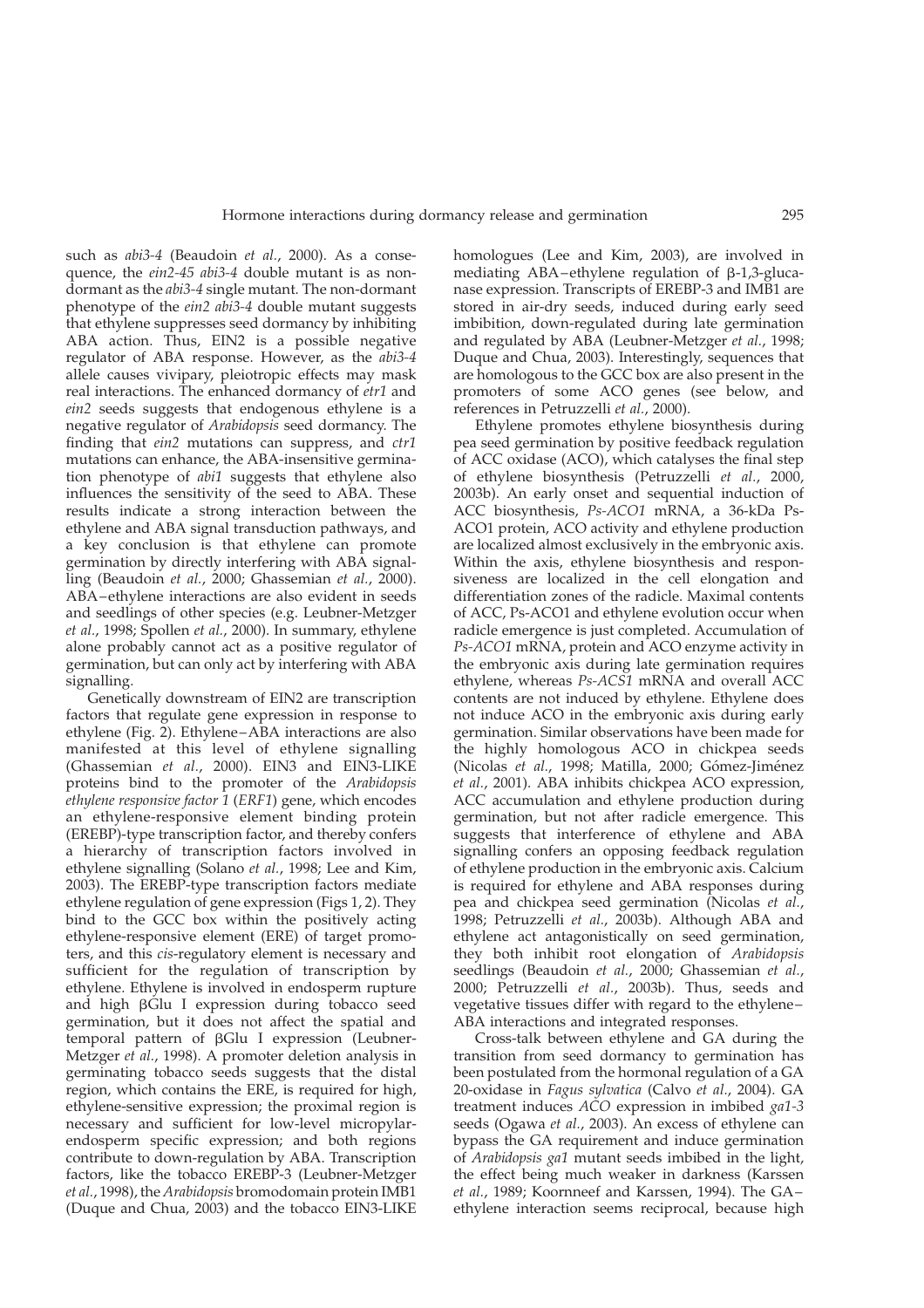GA concentrations restore the germination of etr1 mutant seeds to wild-type levels (Bleecker et al., 1988). By contrast, ethylene does not break dormancy of the tomato gib-1 mutant, although it promotes the germination of tomato wild-type seeds (Nelson and Sharples, 1980; Groot and Karssen, 1987). Treatments with GA, ethylene or cytokinins alone are not able to overcome lettuce thermoinhibition in the dark (Saini et al., 1989; Matilla, 2000). In addition to exogenous ethylene, at least one other hormone, or light, is required. Ethylene biosynthesis is essential for the release of thermoinhibition in the dark following application of GA or cytokinin, as well as for the lightinduced release of thermoinhibition. The cytokinin or ethylene requirements for overcoming thermoinhibition of lettuce germination can also be eliminated or diminished by removing or weakening the endosperm. Thus, ethylene biosynthesis is involved as a negative regulator of coat dormancy. Furthermore, thermoinhibition of lettuce is correlated with the accumulation of ABA (Yoshioka et al., 1998).

Taken together, promotion of seed germination by ethylene appears to be a general phenomenon, while in some species ethylene also appears to be required for dormancy release. Ethylene seems to counteract the inhibitory effects of ABA on seed germination by interfering with ABA signalling.

#### Brassinosteroids promote seed germination

Brassinosteroids (BR) and GA interact with light in regulating elongation of shoots and photomorphogenesis of seedlings by apparently independent pathways (Altmann, 1999; Szekeres, 2003). Endogenous BR have been identified in seeds of several species (e.g. Adam and Marquardt, 1986; Schmidt et al., 1997). They are perceived by the plasma membrane-localized leucinerich repeat receptor kinase, BRI1 (BR insensitive 1) in Arabidopsis, and several homologues have been identified utilizing BR-insensitive mutants of other species (Szekeres, 2003; Kinoshita et al., 2005). Whereas BR application enhances germination of certain parasitic angiosperms (Takeuchi et al., 1991, 1995), cereals (Yamaguchi et al., 1987), Arabidopsis mutants (Steber and McCourt, 2001) and tobacco (Leubner-Metzger, 2001), it does not affect the germination of non-photodormant, non-endospermic cress seeds imbibed in the dark (Jones-Held et al., 1996). Germination of the endospermic seeds of parasitic Orobanche and Striga species is, in contrast to Arabidopsis and tobacco, inhibited by light (Takeuchi et al., 1991, 1995; Rugutt et al., 2003). BR, ethylene and GA cannot substitute for the conditioning treatment with strigol, which is needed for inducing germination of unconditioned (i.e. dormant) seeds of those species. Conditioning removes the restriction on the

ethylene biosynthetic pathway and increases the capacity to produce ethylene (Babiker et al., 2000). In Striga hermothica the transcripts of ACC synthase and ACO increase after treatment with the strigolactone GR24 and after conditioning, supporting the idea that endogenous ethylene is involved in the germination of Striga seeds (Sugimoto et al., 2003). ACO enzyme activity of Striga asiatica seeds can only be stimulated by conditioning, but not by strigol treatment (Mohamed et al., 2001). Germination of conditioned (i.e. non-dormant) Orobanche and Striga seeds imbibed in the light and in the dark is promoted by treatment with BR. ABA inhibits germination of Orobanche seeds. Consistent with this, inhibition of carotenoid biosynthesis by norflurazon or fluridone promotes strigolinduced germination of Orobanche seeds. Unexpectedly, this effect is not due to a decreased ABA content of the seeds and therefore must be attributed to perturbations other than inhibition of ABA biosynthesis (Chae et al., 2004).

BR promotes the germination of pre-chilled (i.e. non-dormant) seeds of the BR-deficient biosynthesis mutant det2-1 and the BR-insensitive response mutant bri1-1 of Arabidopsis ([Table 1\)](#page-3-0) imbibed in the light (Steber and McCourt, 2001). Seed germination of det2- 1 and bri1-1 is more strongly inhibited by ABA than is germination of the wild type, and therefore BR is able to partially overcome the inhibition of germination by ABA. BR treatment rescues the germination phenotype of the severe GA-deficient biosynthesis mutant ga1-3, which normally requires GA treatment for dormancy release and germination. BR treatment also partially rescues the germination phenotype of the severe GA-insensitive response mutant sly1, which also cannot be rescued by treatment with GA. Interestingly, a new allele for sly1 has been identified in a screen for BR-dependent germination that suggests interactions between BR and GA signalling in seeds (Steber et al., 1998; Steber and McCourt, 2001). These results point to a role for BR in stimulating germination of Arabidopsis seeds. This is further supported by the germination phenotype of the *gpa1* mutant of Arabidopsis (Ullah et al., 2002). The GPA1 gene encodes the  $\alpha$ -subunit of a heterotrimeric G protein. Seeds with the gpa1 null mutation are 100-fold less responsive to GA, and GPA1 overexpressing seeds are hypersensitive to GA. The gpa1 mutant seeds are also completely insensitive to BR rescue of germination when the seed GA content is reduced. These findings support the view that there is a complex interaction between GA and BR in regulating seed germination of Arabidopsis.

BR promotes seedling elongation and germination of non-photodormant tobacco seeds, but does not appreciably affect testa rupture and the subsequent induction of  $\beta$ Glu I in the micropylar endosperm (Leubner-Metzger, 2001). Treatment with BR, but not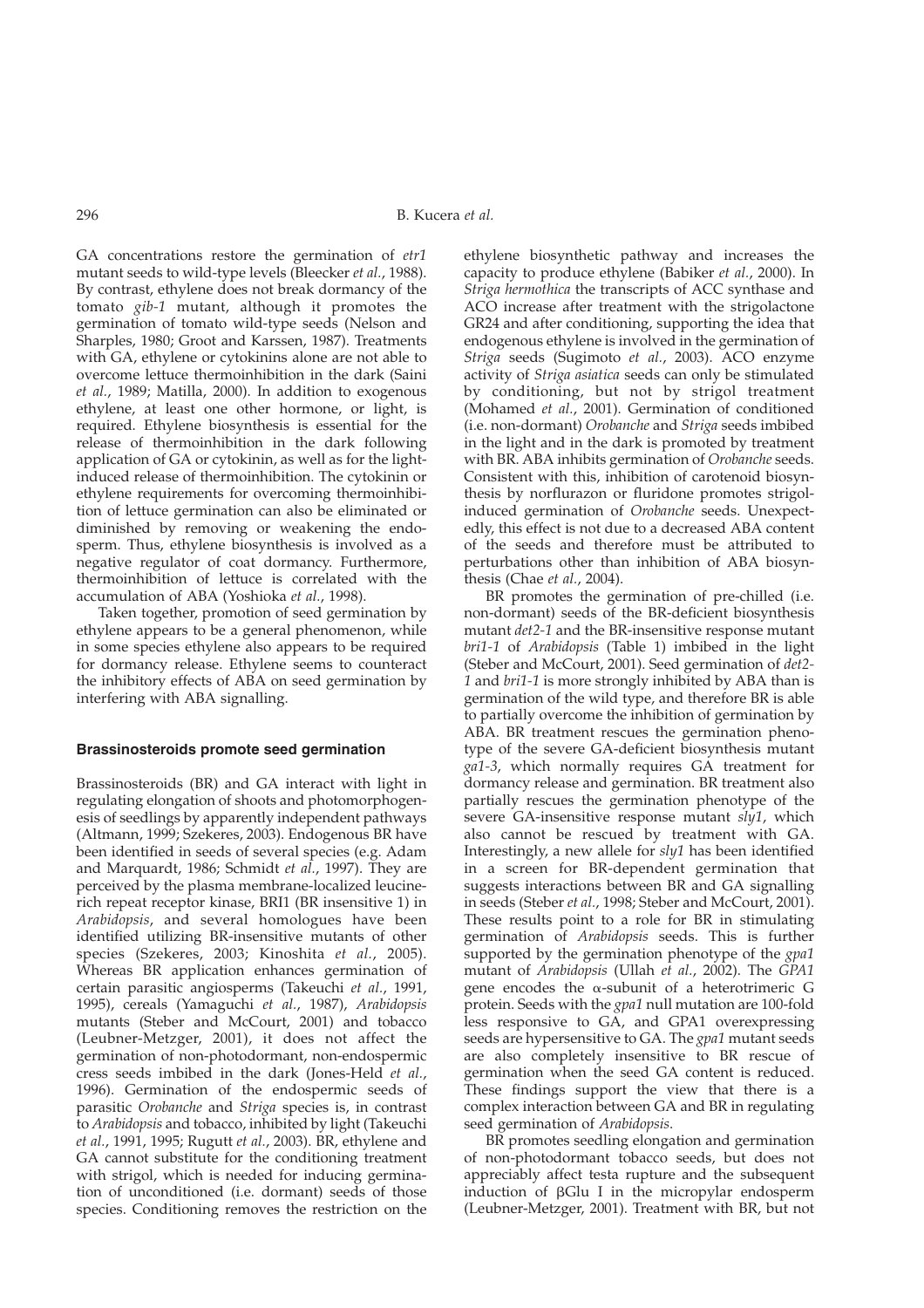GA, accelerates endosperm rupture of tobacco seeds imbibed in the light. In contrast, in dark-imbibed seeds, both BR and GA promote endosperm rupture, but only GA enhances  $\beta$ Glu I induction. Promotion of endosperm rupture by BR is dose-dependent, and  $0.01 \mu M$  brassinolide is most effective. BR and GA promote ABA-inhibited dark-germination of nonphotodormant seeds, but only GA replaces light in inducing bGlu I. These results indicate that BR and GA promote tobacco seed germination by distinct signal transduction pathways and distinct mechanisms. GA and light act in a common pathway to release photodormancy, whereas BR does not release photodormancy.  $\beta$ Glu I induction in the micropylar endosperm and release of coat dormancy appear to be associated with the GA/light pathway, but not with BR signalling. Xyloglucan endo-transglycosylase (XET) enzyme activity accumulates in the embryo and the endosperm of germinating tobacco seeds, and this appears to be partially controlled by BR (Leubner-Metzger, 2003a). A GA-regulated XET mRNA also is expressed exclusively in the micropylar endosperm of tomato seeds (Chen et al., 2002). Therefore, it is possible that the XET induction in the tobacco embryo is controlled by BR. These findings suggest as a model for the endosperm-limited germination of tobacco: (1) Photodormancy is released exclusively by the GA/ light pathway. (2) Promotion of subsequent endosperm rupture by the BR and the GA/light signal transduction pathways is achieved by independent and distinct mechanisms. (3) ABA inhibits endosperm rupture by interfering with both pathways. (4) The  $GA/light$  pathway regulates  $\beta$ Glu I induction in the micropylar endosperm and controls endosperm weakening. (5) The BR pathway promotes endosperm rupture of non-dormant seeds, at least in part, by enhancing the growth potential of the embryo (Leubner-Metzger, 2001, 2003b).

Taken together, these findings suggest that GA and BR act in parallel to promote cell elongation and germination and to counteract the inhibitory action of ABA. Since BR stimulates germination of the GAinsensitive mutant sly1, it is unlikely that BR acts by increasing GA sensitivity. It is possible that BR acts by stimulating GA biosynthesis in Arabidopsis seeds imbibed in the light (Steber and McCourt, 2001). However, this stimulation is unlikely to occur in tobacco, because BR does not promote the expression of  $\beta$ Glu I, which is induced by GA in the dark (Leubner-Metzger, 2001). It is known that BR can stimulate ethylene production, and ethylene treatment can rescue the germination phenotype of the GAdeficient Arabidopsis ga1-1 mutant (Karssen et al., 1989; Koornneef and Karssen, 1994; Steber and McCourt, 2001). However, there are several arguments against the hypothesis that BR acts via ethylene: (1) Ethylene does not increase in cress seedlings following BR treatment of seeds (Jones-Held et al., 1996). (2) Endogenous ethylene promotes  $\beta$ Glu I accumulation in the micropylar endosperm of tobacco, but BR treatment promotes endosperm rupture without enhancing  $\beta$ Glu I accumulation (Leubner-Metzger et al., 1998; Leubner-Metzger, 2001). (3) Ethylene rescue of ga1-1 seed germination results in seedlings exhibiting a triple response, but BR rescue of ga1-3 seed germination results in seedlings that do not (Steber and McCourt, 2001). Another possibility is that BR action occurs via auxin, because auxin response factors are subject to BR regulation (Müessig et al., 2003). If BR promotes germination via embryo expansion, this effect is probably specific to embryos and is not found in seedlings.

### Cytokinins and auxins

Cytokinins are present in developing seeds and accumulate predominantly in the liquid endosperm (Emery et al., 2000; Fischer-Iglesias and Neuhaus, 2001; Mok and Mok, 2001). It has been proposed that the endosperm is a source of cytokinins needed for the promotion of cell division in the embryo. They may have roles in embryogenesis, in embryonic pattern formation, in the early period of grain filling of cereals, and in enhancing sink strength. In sorghum grains the cytokinin content is high in the embryo, low in endosperm, and it declines during imbibition (Dewar et al., 1998). After radicle protrusion a cytokinin peak is associated with  $\alpha$ -amylase accumulation. This cytokinin might play a role in cell division and elongation of the emerged root. It may also be redistributed within the embryo to regions where it effectively concentrates and directs root growth. There is a high ABA content in the embryo during germination, very low amounts of bioactive GA, and it has been proposed that the cytokinin/ABA interaction plays a role in controlling Sorghum germination (Dewar et al., 1998). Confirmation of these trends in other species may revive interest in the concept of a permissive role of cytokinins in the regulation of germination, as developed by Khan (1975). For example, the ability of cytokinins alone (GA is without effect) to overcome ABA-inhibited germination of isolated Grand Rapids lettuce embryos (Bewley and Fountain, 1972) merits reinvestigation at the molecular level. It would not be surprising to learn that there is extensive cross-talk between cytokinins and other plant hormone signalling systems in the regulation of dormancy and germination.

Many species are known where cytokinins alone break seed dormancy (summarized in Cohn and Butera, 1982). During the conditioning of parasitic Orobanche and Striga species and the release of lettuce thermoinhibition, cytokinins appear to contribute to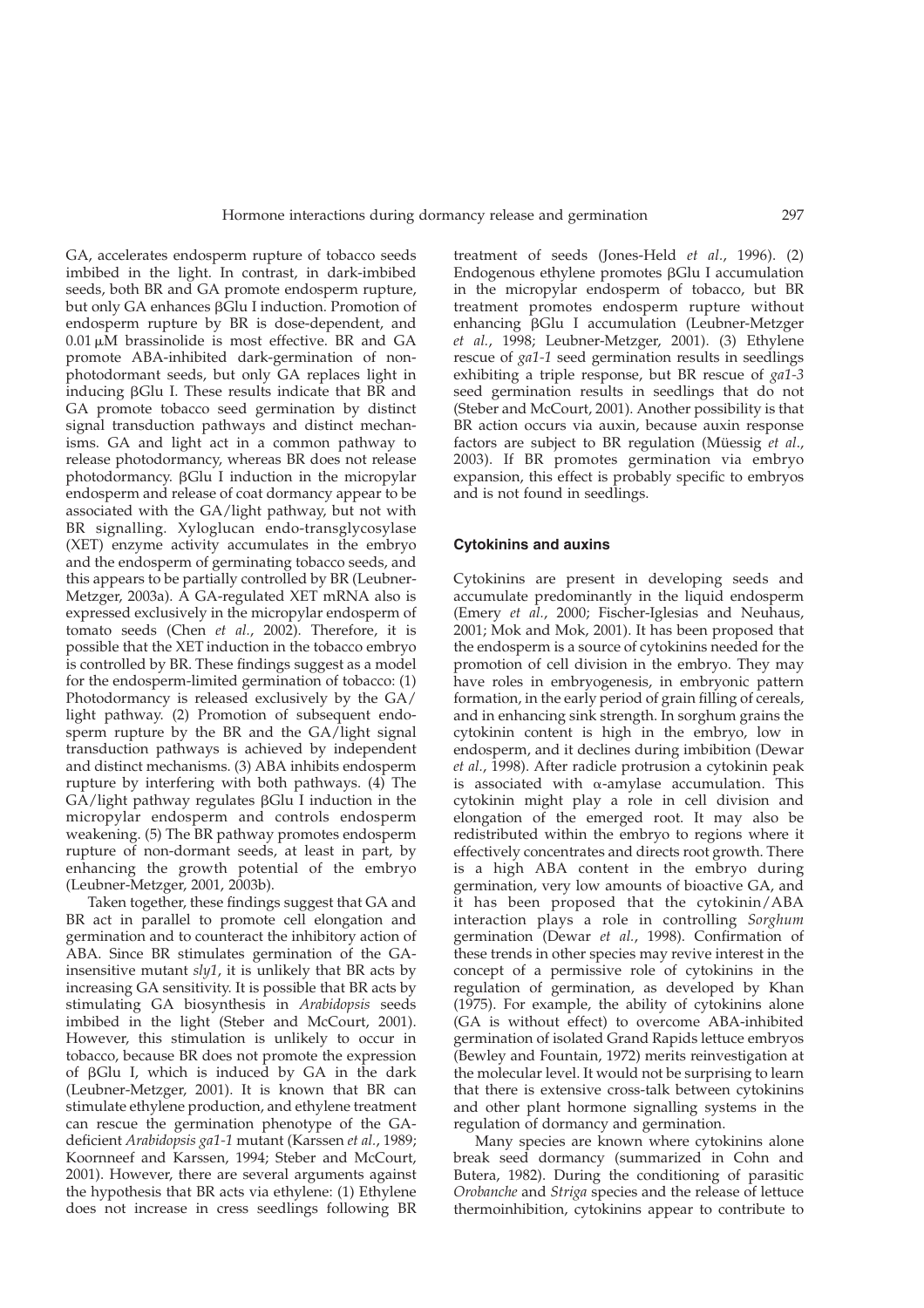the promotion of dormancy release and subsequent germination by enhancing ethylene biosynthesis (Saini et al., 1989; Babiker et al., 2000; Matilla, 2000). A cytokinin–ethylene connection is also supported by the discovery that the Arabidopsis cytokinin-resistant1 (ckr1) mutant is insensitive to ethylene and allelic to the ethylene-insensitive mutant ein2 (Fischer-Iglesias and Neuhaus, 2001). Cytokinin-resistant mutants of N. plumbaginifolia have been isolated that exhibit reduced seed dormancy and pleiotropic seed effects suggestive of cytokinin–ABA interactions (Rousselin et al., 1992).

Auxins seem to play a major role in embryogenesis, providing positional information for the coordination of correct cellular patterning from the globular stage onwards (Fischer-Iglesias and Neuhaus, 2001; Teale et al., 2005). While recent molecular and genetic data support an essential role for auxins in apical–basal pattern formation during embryogenesis, very little is known at the molecular level about the role of auxin during seed germination. Free indoleacetic acid (IAA) decreases during the imbibition of Sorghum grains (Dewar et al., 1998), and auxin regulates catalase expression in the scutellum of germinating maize kernels (Guan and Scandalios, 2002). A relationship between IAA, dormancy and preharvest sprouting of wheat has been reported (Ramaih et al., 2003).

IAA is released from conjugates stored in seeds of Scots pine during germination (Ljung et al., 2001). A peak of free IAA occurs prior to the initiation of root elongation and coincides with initial seed swelling during imbibition. In bean seeds, increasing synthesis of IAA occurs during germination (Bialek et al., 1992). Free IAA contents decline during radicle emergence, and new IAA synthesis is established in the emerged seedling. An IAA-modified protein from bean seeds, lAP1, is associated with rapid growth during seed development (Walz et al., 2002). Moreover, this protein undergoes rapid degradation during germination. IAA-modified proteins represent a distinct class of conjugated phytohormones and appear to be the major form of auxin in bean seeds. The postgermination accumulation of ACO and ethylene production of chick-pea seedlings is promoted by IAA (Gómez-Jiménez et al., 2001). IAA has no appreciable effect on ACO expression prior to or during germination. Several auxin-resistant mutants of N. plumbaginifolia have been isolated that exhibit reduced seed dormancy, and pleiotropic effects suggest auxin–GA interactions (Rousselin et al., 1992). However, there appears to be no auxin effect on the seed germination of GA-deficient Arabidopsis and tomato mutants (Koornneef and Karssen, 1994).

Whether or not auxins play a role in Arabidopsis germination is unclear; however, exogenous GA upregulates the early expression of several auxin-related genes (Ogawa et al., 2003) that putatively encode auxin carrier proteins, as well as genes that may be associated with auxin biosynthesis. This suggests that GA causes substantial changes in auxin content and transport during Arabidopsis seed germination.

### Summary and conclusions

Dormancy and germination are complex phenomena that are controlled by a large number of genes, which are affected by both developmental and environmental factors (Bewley, 1997b; Koornneef et al., 2002). We are only beginning to understand part of the intensive cross-talk between the hormones implicated in these processes (Brady and McCourt, 2003; Finkelstein, 2004). A crucial role for ABA has been identified in inducing seed dormancy. Factors determining spatial and temporal ABA content and sensitivity patterns in seeds positively regulate induction of dormancy and probably its maintenance, and negatively regulate dormancy release and germination. GA releases dormancy, promotes germination and counteracts inhibitory ABA effects, directly or indirectly. GA is required for embryo cell elongation, for overcoming coat restrictions to germination of non-dormant and dormant seeds, and for inducing endosperm weakening. BR and ethylene also counteract the inhibitory effects of ABA on seed germination, but in most species they appear to act after dormancy has been released by GA. Ethylene seems to counteract the inhibitory effects of ABA on seed germination by interfering with ABA signalling. This is completely different from the situation in seedling root growth, which is inhibited by both hormones. The ABA– ethylene antagonism in seeds shows that hormonal interactions and responses differ between germinating seeds and vegetative tissues.

Molecular approaches using the angiosperm model species, Arabidopsis thaliana, have provided valuable data sets from transcriptome and proteome approaches. An absolute requirement for this type of evaluation is that it must be based on solid seed physiology. Cohn (1996) has discussed many of the relevant issues; additionally, numerous, more recent studies indicate that mutant seeds must be compared to corresponding wild-type seeds harvested from plants grown simultaneously under the same conditions. A good example of a 'solid-physiology' proteome approach is the work of Rajjou et al. (2004, http://seed.proteome.free.fr); it is based on germination time courses, in which germination per se, i.e. radicle emergence, was counted.

Exploiting natural variation and using clearly dormant Arabidopsis ecotypes, like Cvi, are promising areas for seed dormancy research (Koornneef et al., 2002). However, the time has also come to move beyond Arabidopsis and apply molecular approaches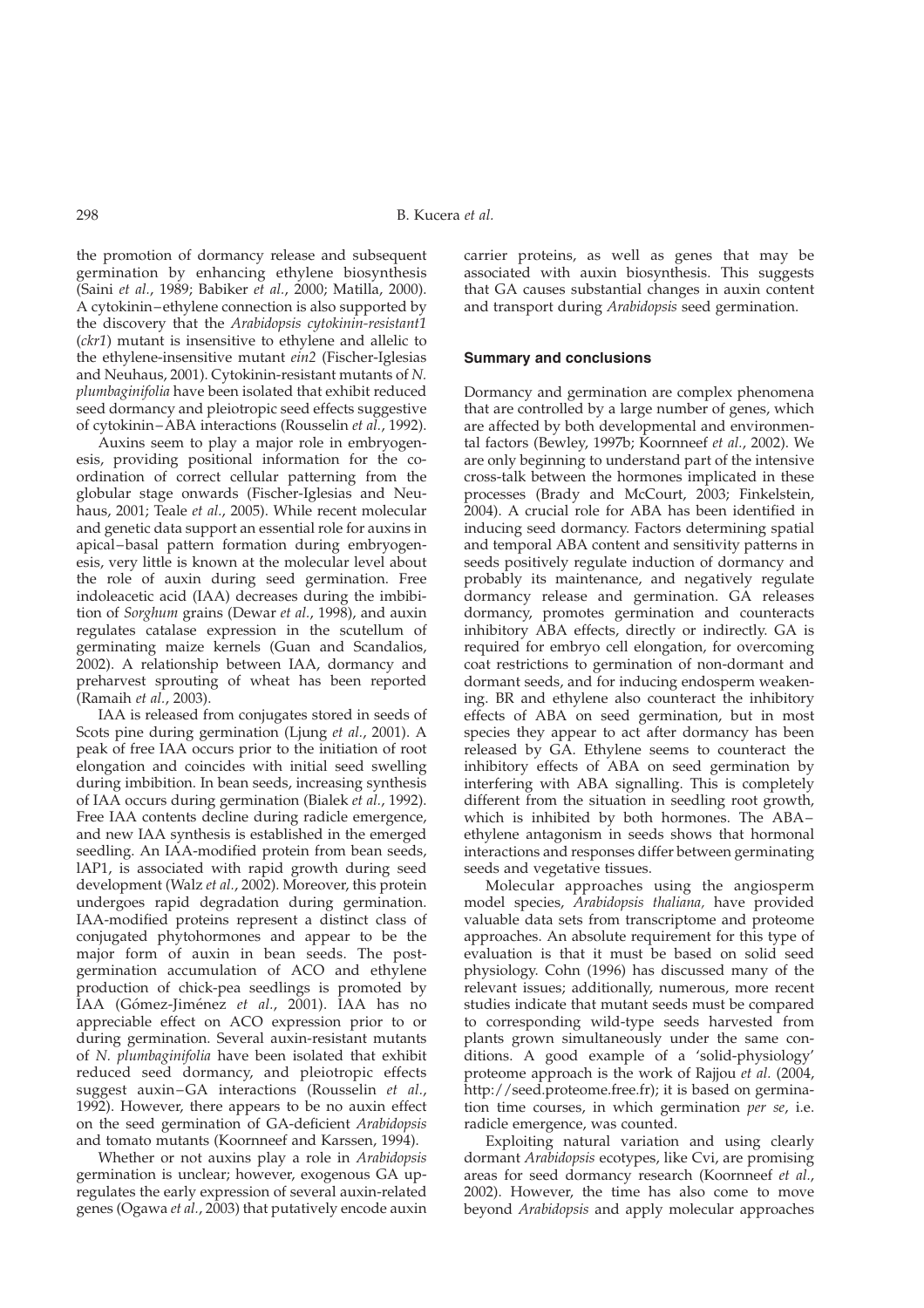like transcriptomics and proteomics to other seed model species. Seeds are an important factor of the enormous angiosperm biodiversity (Baskin and Baskin, 2004). The comparative investigation of representatives from each phylogenetic angiosperm clade offers the opportunity for seed research that enhances our understanding of the evolution of biodiversity.

#### Acknowledgements

We thank Eberhard Schäfer (Albert-Ludwigs-University Freiburg, Germany), Klaus Harter (University Tübingen, Germany), Michael Holdsworth (University of Nottingham, UK) and the reviewers for their critical comments. [Figure 2](#page-2-0) is reprinted with permission from: Leubner-Metzger, G. Hormonal interactions during seed dormancy release and germination in Basra, A. (Ed.) Handbook of seed science. ©2003, The Haworth Press, Inc., Binghamton, NY, USA; article copies available from The Haworth Document Delivery Service: 1-800-HAWORTH, E-mail address: docdelivery@haworthpress.com.

#### **References**

- Adam, G. and Marquardt, V. (1986) Brassinosteroids. Phytochemistry  $25, 1787 - 1799$ .
- Ali-Rachedi, S., Bouinot, D., Wagner, M.H., Bonnet, M., Sotta, B., Grappin, P. and Jullien, M. (2004) Changes in endogenous abscisic acid levels during dormancy release and maintenance of mature seeds: studies with the Cape Verde Islands ecotype, the dormant model of Arabidopsis thaliana. Planta 219, 479–488.
- Altmann, T. (1999) Molecular physiology of brassinosteroids revealed by the analysis of mutants. Planta 208, 1–11.
- Babiker, A.G.T., Ma, Y.Q., Sugimoto, Y. and Inanaga, S. (2000) Conditioning period,  $CO<sub>2</sub>$  and GR24 influence ethylene biosynthesis and germination of Striga hermonthica. Physiologia Plantarum 109, 75–80.
- Barroco, R.M., Van Poucke, K., Bergervoet, J.H.W., De Veylder, L., Groot, S.P.C., Inze, D. and Engler, G. (2005) The role of the cell cycle machinery in resumption of postembryonic development. Plant Physiology 137, 127–140.
- Baskin, J.M. and Baskin, C.C. (2004) A classification system for seed dormancy. Seed Science Research 14, 1–16.
- Bassel, G.W., Zielinska, E., Mullen, R.T. and Bewley, J.D. (2004) Down-regulation of DELLA genes is not essential for germination of tomato, soybean, and Arabidopsis seeds. Plant Physiology 136, 2782-2789.
- Batge, S.L., Ross, J.J. and Reid, J.B. (1999) Abscisic acid levels in seeds of the gibberellin-deficient mutant lh-2 of pea (Pisum sativum). Physiologia Plantarum 105, 485–490.
- Baumbusch, L.O., Hughes, D.W., Galau, G.A. and Jakobsen, K.S. (2004) LEC1, FUS3, ABI3 and Em expression reveals no correlation with dormancy in Arabidopsis. Journal of Experimental Botany 55, 77–87.
- Beaudoin, N., Serizet, C., Gosti, F. and Giraudat, J. (2000) Interactions between abscisic acid and ethylene signaling cascades. Plant Cell 12, 1103–1115.
- Benech-Arnold, R.L., Giallorenzi, M.C., Frank, J. and Rodriguez, V. (1999) Termination of hull-imposed dormancy in developing barley grains is correlated with changes in embryonic ABA levels and sensitivity. Seed Science Research 9, 39–47.
- Bensmihen, S., Rippa, S., Lambert, G., Jublot, D., Pautot, V., Granier, F., Giraudat, J. and Parcy, F. (2002) The homologous ABI5 and EEL transcription factors function antagonistically to fine-tune gene expression during late embryogenesis. Plant Cell 14, 1391–1403.
- Bensmihen, S., Giraudat, J. and Parcy, F. (2005) Characterization of three homologous basic leucine zipper transcription factors (bZIP) of the ABI5 family during Arabidopsis thaliana embryo maturation. Journal of Experimental Botany 56, 597–603.
- Bewley, J.D. (1997a) Breaking down the walls a role for endo-β-mannanase in release from seed dormancy? Trends in Plant Science 2, 464–469.
- Bewley, J.D. (1997b) Seed germination and dormancy. Plant Cell 9, 1055–1066.
- Bewley, J.D. and Fountain, D.W. (1972) A distinction between the actions of abscisic acid, gibberellic acid and cytokinins in light-sensitive lettuce seed. Planta 102, 368–371.
- Bialek, K., Michalczuk, L. and Cohen, J.D. (1992) Auxin biosynthesis during seed germination in Phaseolus vulgaris. Plant Physiology 100, 509–517.
- Bleecker, A.B., Estelle, M.A., Somerville, C. and Kende, H. (1988) Insensitivity to ethylene conferred by a dominant mutation in Arabidopsis thaliana. Science 241, 1086–1089.
- Bogatek, R., Come, D., Corbineau, F., Ranjan, R. and Lewak, S. (2002) Jasmonic acid affects dormancy and sugar catabolism in germinating apple embryos. Plant Physiology and Biochemistry 40, 167–173.
- Bove, J., Lucas, P., Godin, B., Ogé, L., Jullien, M. and Grappin, P. (2005) Gene expression analysis by cDNA-AFLP highlights a set of new signaling networks and translational control during seed dormancy breaking in Nicotiana plumbaginifolia. Plant Molecular Biology 57, 593–612.
- Brady, S.M. and McCourt, P. (2003) Hormone cross-talk in seed dormancy. Journal of Plant Growth Regulation 22, 25–31.
- Brady, S.M., Sarkar, S.F., Bonetta, D. and McCourt, P. (2003) The ABSCISIC ACID INSENSITIVE 3 (ABI3) gene is modulated by farnesylation and is involved in auxin signaling and lateral root development in Arabidopsis. Plant Journal 34, 67–75.
- Brocard-Gifford, I.M., Lynch, T.J. and Finkelstein, R.R. (2003) Regulatory networks in seeds integrating developmental, abscisic acid, sugar, and light signaling. Plant Physiology **131**, 78-92.
- Brocard-Gifford, I., Lynch, T.J., Garcia, M.E., Malhotra, B. and Finkelstein, R.R. (2004) The Arabidopsis thaliana ABSCISIC ACID-INSENSITIVE8 locus encodes a novel protein mediating abscisic acid and sugar responses essential for growth. Plant Cell 16, 406-421.
- Calvo, A.P., Nicolas, C., Nicolas, G. and Rodriguez, D. (2004) Evidence of a cross-talk regulation of a GA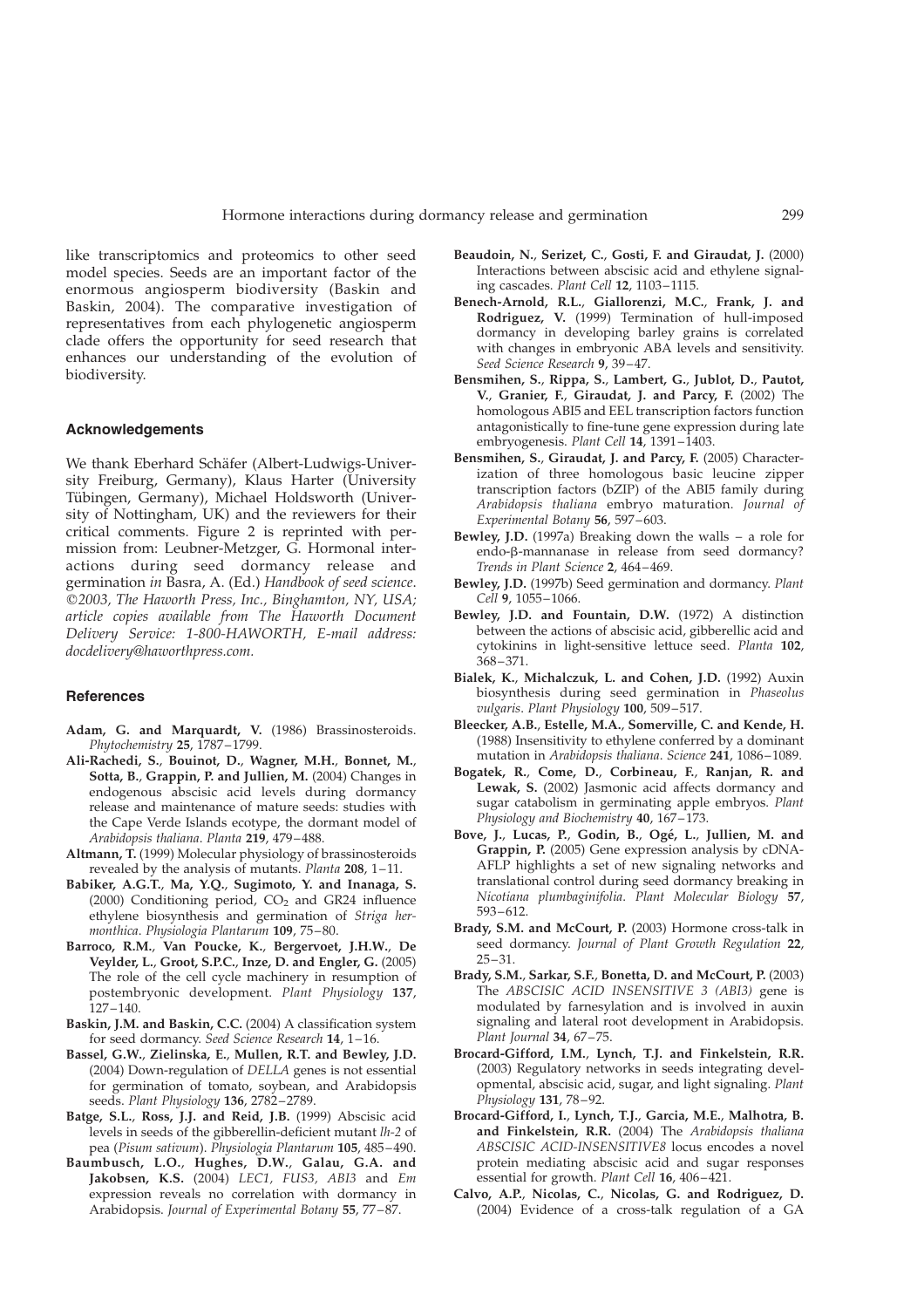20-oxidase (FsGA20ox1) by gibberellins and ethylene during the breaking of dormancy in Fagus sylvatica seeds. Physiologia Plantarum 120, 623–630.

- Cao, D., Hussain, A., Cheng, H. and Peng, J. (2005) Loss of function of four DELLA genes leads to light- and gibberellin-independent seed germination in Arabidopsis. Planta (in press).
- Cervantes, E., Rodriques, A. and Nicolas, G. (1994) Ethylene regulates the expression of a cysteine proteinase gene during germination of chickpea (Cicer arietinum L.). Plant Molecular Biology 25, 207–215.
- Chae, S.H., Yoneyama, K., Takeuchi, Y. and Joel, D.M. (2004) Fluridone and norflurazon, carotenoid-biosynthesis inhibitors, promote seed conditioning and germination of the holoparasite Orobanche minor. Physiologia Plantarum 120, 328–337.
- Chang, C.R. (2003) Ethylene signaling: the MAPK module has finally landed. Trends in Plant Science 8, 365–368.
- Chen, F., Nonogaki, H. and Bradford, K.J. (2002) A gibberellin-regulated xyloglucan endotransglycosylase gene is expressed in the endosperm cap during tomato seed germination. Journal of Experimental Botany 53,  $215 - 223$ .
- Chiwocha, S.D.S., Cutler, A.J., Abrams, S.R., Ambrose, S.J., Yang, J., Ross, A.R.S. and Kermode, A.R. (2005) The etr1-2 mutation in Arabidopsis thaliana affects the abscisic acid, auxin, cytokinin and gibberellin metabolic pathways during maintenance of seed dormancy, moistchilling and germination. Plant Journal 42, 35–48.
- Clerkx, E.J.M., Blankestijn-De Vries, H., Ruys, G.J., Groot, S.P.C. and Koorneef, M. (2003) Characterization of green seed, an enhancer of abi3-1 in Arabidopsis that affects seed longevity. Plant Physiology 132, 1077-1084.
- Cohn, M.A. (1996) Operational and philosophical decisions in seed dormancy research. Seed Science Research 6, 147–153.
- Cohn, M.A. and Butera, D.L. (1982) Seed dormancy in red rice (Oryza sativa). 2. Response to cytokinins. Weed Science 30, 200–205.
- Corbineau, F., Bagniol, S. and Come, D. (1990) Sunflower (Helianthus annuus L.) seed dormancy and its regulation by ethylene. Israel Journal of Botany 39, 313–325.
- Cutler, S., Ghassemian, M., Bonetta, D., Cooney, S. and McCourt, P. (1996) A protein farnesyl transferase involved in abscisic acid signal transduction in Arabidopsis. Science 273, 1239–1241.
- da Silva, E.A.A., Toorop, P.E., van Aelst, A.C. and Hilhorst, H.W.M. (2004) Abscisic acid controls embryo growth potential and endosperm cap weakening during coffee (Coffea arabica cv. Rubi) seed germination. Planta 220, 251–261.
- da Silva, E.A.A., Toorop, P.E., Nijsse, J., Bewley, J.D. and Hilhorst, H.W.M. (2005) Exogenous gibberellins inhibit coffee (Coffea arabica cv. Rubi) seed germination and cause cell death in the embryo. Journal of Experimental Botany 413, 1029–1038.
- Debeaujon, I. and Koornneef, M. (2000) Gibberellin requirement for Arabidopsis seed germination is determined both by testa characteristics and embryonic abscisic acid. Plant Physiology 122, 415-424.
- Debeaujon, I., Léon-Kloosterziel, K.M. and Koornneef, M. (2000) Influence of the testa on seed dormancy,

germination, and longevity in Arabidopsis. Plant Physiology 122, 403–413.

- Derkx, M. and Karssen, C.M. (1993) Effects of light and temperature on seed dormancy and gibberellin-stimulated germination in Arabidopsis thaliana – Studies with gibberellin-deficient and gibberellin-insensitive mutants. Physiologia Plantarum 89, 360–368.
- Dewar, J., Taylor, J.R.N. and Berjak, P. (1998) Changes in selected plant growth regulators during germination in sorghum. Seed Science Research 8, 1–8.
- Dharmasiri, N., Dharmasiri, S. and Estelle, M. (2005) The F-box protein TIR1 is an auxin receptor. Nature 435, 441–445.
- Dill, A. and Sun, T.P. (2001) Synergistic derepression of gibberellin signaling by removing RGA and GAI function in Arabidopsis thaliana. Genetics 159, 777–785.
- Duque, P. and Chua, N.H. (2003) IMB1, a bromodomain protein induced during seed imbibition, regulates ABAand phyA-mediated responses of germination in Arabidopsis. Plant Journal 35, 787–799.
- Dutta, S., Bradford, K.J. and Nevins, D.J. (1997) Endo-bmannanase activity present in cell wall extracts of lettuce endosperm prior to radicle emergence. Plant Physiology 113, 155–161.
- Emery, R.J.N., Ma, Q. and Atkins, C.A. (2000) The forms and sources of cytokinins in developing white lupine seeds and fruits. Plant Physiology 123, 1593–1604.
- Esashi, Y. (1991) Ethylene and seed germination. pp. 133–157 in Mattoo, A.K.; Suttle, J.C. (Eds) The plant hormone ethylene. Boca Raton, Florida, CRC Press.
- Ezcurra, I., Wycliffe, P., Nehlin, L., Ellerstrom, M. and Rask, L. (2000) Transactivation of the Brassica napus napin promoter by ABI3 requires interaction of the conserved B2 and B3 domains of ABI3 with different cis-elements: B2 mediates activation through an ABRE, whereas B3 interacts with an RY/G-box. Plant Journal 24, 57–66.
- Fennimore, S.A. and Foley, M.E. (1998) Genetic and physiological evidence for the role of gibberellic acid in the germination of dormant Avena fatua seeds. Journal of Experimental Botany 49, 89–94.
- Feurtado, J.A., Ambrose, S.J., Cutler, A.J., Ross, A.R.S., Abrams, S.R. and Kermode, A.R. (2004) Dormancy termination of western white pine (Pinus monticola Dougl. Ex D. Don) seeds is associated with changes in abscisic acid metabolism. Planta 218, 630–639.
- Finkelstein, R.R. (1994) Maternal effects govern variable dominance of two abscisic acid response mutations in Arabidopsis thaliana. Plant Physiology 105, 1203–1208.
- Finkelstein, R.R. (2004) The role of hormones during seed development and germination. pp. 513–537 in Davies, P.J. (Ed.) Plant hormones – Biosynthesis, signal transduction, action!. Dordrecht, Kluwer Academic.
- Finkelstein, R.R. and Gibson, S.I. (2002) ABA and sugar interactions regulating development: cross-talk or voices in a crowd? Current Opinion in Plant Biology 5, 26–32.
- Finkelstein, R.R. and Lynch, T.J. (2000) The Arabidopsis abscisic acid response gene ABI5 encodes a basic leucine zipper transcription factor. Plant Cell 12, 599–609.
- Finkelstein, R.R., Wang, M.L., Lynch, T.J., Rao, S. and Goodman, H.M. (1998) The Arabidopsis abscisic acid response locus ABI4 encodes an APETALA2 domain protein. Plant Cell 10, 1043–1054.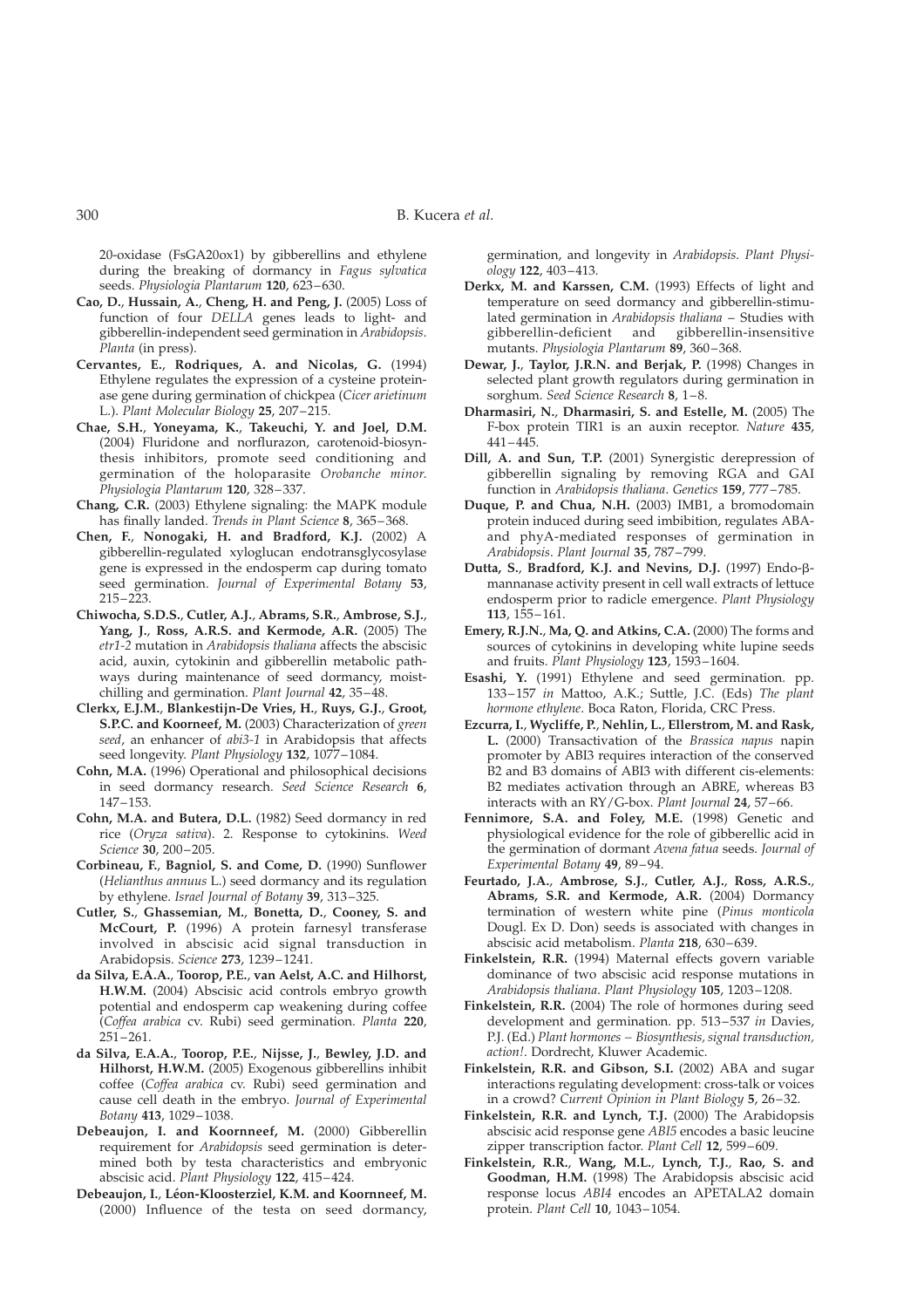- Finkelstein, R.R., Gampala, S.S.L. and Rock, C.D. (2002) Abscisic acid signaling in seeds and seedlings. Plant Cell 14, S15–S45.
- Fischer-Iglesias, C. and Neuhaus, G. (2001) Zygotic embryogenesis – Hormonal control of embryo development. pp. 223–247 in Bhojwani, S.S.; Soh, W.Y. (Eds) Current trends in the embryology of angiosperms. Dordrecht, Kluwer Academic.
- Footitt, S., Slocombe, S.P., Larner, V., Kurup, S., Wu, Y., Larson, T., Graham, I., Baker, A. and Holdsworth, M. (2002) Control of germination and lipid mobilization by COMATOSE, the Arabidopsis homologue of human ALDP. EMBO Journal 21, 2912–2922.
- Frey, A., Audran, C., Marin, E., Sotta, B. and Marion-Poll, A. (1999) Engineering seed dormancy by the modification of zeaxanthin epoxidase gene expression. Plant Molecular Biology 39, 1267–1274.
- Frey, A., Godin, B., Bonnet, M., Sotta, B. and Marion-Poll, A. (2004) Maternal synthesis of abscisic acid controls seed development and yield in Nicotiana plumbaginifolia. Planta 218, 958-964.
- Gallardo, K., Job, C., Groot, S.P.C., Puype, M., Demol, H., Vandekerckhove, J. and Job, D. (2002a) Importance of methionine biosynthesis for Arabidopsis seed germination and seedling growth. Physiologia Plantarum 116, 238–247.
- Gallardo, K., Job, C., Groot, S.P.C., Puype, M., Demol, H., Vandekerckhove, J. and Job, D. (2002b) Proteomics of Arabidopsis seed germination. A comparative study of wild-type and gibberellin-deficient seeds. Plant Physiology 129, 823–837.
- Gao, Y.P., Young, L., Bonhamsmith, P. and Gusta, L.V. (1999) Characterization and expression of plasma and tonoplast membrane aquaporins in primed seed of Brassica napus during germination under stress conditions. Plant Molecular Biology 40, 635–644.
- Ghassemian, M., Nambara, E., Cutler, S., Kawaide, H., Kamiya, Y. and McCourt, P. (2000) Regulation of abscisic acid signaling by the ethylene response pathway in Arabidopsis. Plant Cell 12, 1117–1126.
- Gómez-Jiménez, M.C., Garcia-Olivares, E. and Matilla, A.J. (2001) 1-Aminocyclopropane-1-carboxylate oxidase from embryonic axes of germinating chick-pea (Cicer arietinum L.) seeds: cellular immunolocalization and alterations in its expression by indole-3-acetic acid, abscisic acid and spermine. Seed Science Research 11, 243–253.
- Gonai, T., Kawahara, S., Tougou, M., Satoh, S., Hashiba, T., Hirai, N., Kawaide, H., Kamiya, Y. and Yoshioka, T. (2004) Abscisic acid in the thermoinhibition of lettuce seed germination and enhancement of its catabolism by gibberellin. Journal of Experimental Botany 55, 111–118.
- Gonzalez-Guzman, M., Abia, D., Salinas, J., Serrano, R. and Rodriguez, P.L. (2004) Two new alleles of the abscisic aldehyde oxidase 3 gene reveal its role in abscisic acid biosynthesis in seeds. Plant Physiology 135, 325–333.
- Gorecki, R.J., Ashino, H., Satoh, S. and Esahi, Y. (1991) Ethylene production in pea and cocklebur seeds of differing vigour. Journal of Experimental Botany 42, 407–414.
- Grappin, P., Bouinot, D., Sotta, B., Miginiac, E. and Jullien, M. (2000) Control of seed dormancy in Nicotiana plumbaginifolia: post-imbibition abscisic acid synthesis imposes dormancy maintenance. Planta 210, 279–285.
- Groot, S.P.C. and Karssen, C.M. (1987) Gibberellins regulate seed germination in tomato by endosperm weakening: A study with gibberellin-deficient mutants. Planta 171, 525–531.
- Groot, S.P.C. and Karssen, C.M. (1992) Dormancy and germination of abscisic acid-deficient tomato seeds. Plant Physiology 99, 952–958.
- Groot, S.P.C., Bruinsma, J. and Karssen, C.M. (1987) The role of endogenous gibberellin in seed and fruit development of tomato: Studies with a gibberellindeficient mutant. Physiologia Plantarum 71, 184–190.
- Guan, L.Q.M. and Scandalios, J.G. (2002) Catalase gene expression in response to auxin-mediated developmental signals. Physiologia Plantarum 114, 288–295.
- Hall, M.A., Moshkov, I.E., Novikova, G.V., Mur, L.A.J. and Smith, A.R. (2001) Ethylene signal perception and transduction: multiple paradigms? Biological Reviews 76, 103–128.
- Hartweck, L.M., Scott, C.L. and Olszewski, N.E. (2002) Two O-linked N-acetylglucosamine transferase genes of Arabidopsis thaliana L. Heynh. Have overlapping functions necessary for gamete and seed development. Genetics 161, 1279–1291.
- Hays, D.B., Yeung, E.C. and Pharis, R.P. (2002) The role of gibberellins in embryo axis development. Journal of Experimental Botany 53, 1747–1751.
- He, Y.H. and Gan, S.S. (2004) A novel zinc-finger protein with a proline-rich domain mediates ABA-regulated seed dormancy in Arabidopsis. Plant Molecular Biology 54, 1–9.
- Hilhorst, H.W.M. (1995) A critical update on seed dormancy. I. Primary dormancy. Seed Science Research 5, 61–73.
- Hilhorst, H.W.M. and Downie, B. (1995) Primary dormancy in tomato (Lycopersicon esculentum cv. Moneymaker): Studies with the sitiens mutant. Journal of Experimental Botany 47, 89–97.
- Hilhorst, H.W.M. and Karssen, C.M. (1992) Seed dormancy and germination: the role of abscisic acid and gibberellins and the importance of hormone mutants. Plant Growth Regulation 11, 225–238.
- Hobo, T., Kowyama, Y. and Hattori, T. (1999) A bZIP factor, TRAB1, interacts with VP1 and mediates abscisic acidinduced transcription. Proceedings of the National Academy of Sciences, USA 96, 15348–15353.
- Holdsworth, M., Lenton, J., Flintham, J., Gale, M., Kurup, S., McKibbin, R., Bailey, P., Larner, V. and Russell, L. (2001) Genetic control mechanisms regulating the initiation of germination. Journal of Plant Physiology 158, 439–445.
- Homrichhausen, T.M., Hewitt, J.R. and Nonogaki, H. (2003) Endo-b-mannanase activity is associated with the completion of embryogenesis in imbibed carrot (Daucus carota L.) seeds. Seed Science Research 13, 219–227.
- Hugouvieux, V., Murata, Y., Young, J.J., Kwak, J.M., Mackesy, D.Z. and Schroeder, J.I. (2002) Localization, ion channel regulation, and genetic interactions during abscisic acid signaling of the nuclear mRNA cap-binding protein, ABH1. Plant Physiology 130, 1276–1287.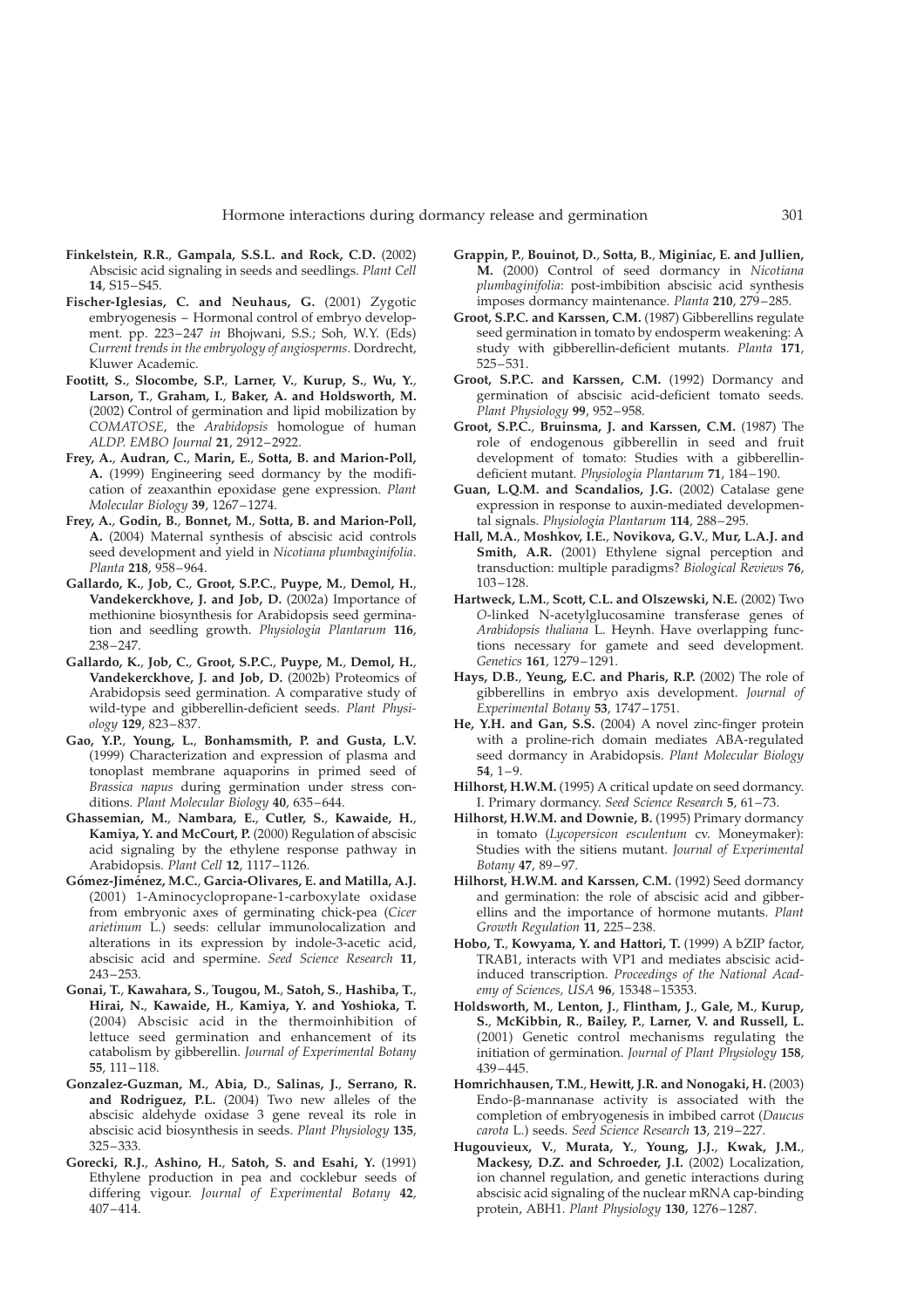- Huijser, C., Kortstee, A., Pego, J., Weisbeek, P., Wisman, E. and Smeekens, S. (2000) The Arabidopsis SUCROSE UNCOUPLED-6 gene is identical to ABSCISIC ACID INSENSITIVE-4: involvement of abscisic acid in sugar responses. Plant Journal 23, 577–585.
- Izhaki, A., Swain, S.M., Tseng, T.S., Borochov, A., Olszewski, N.E. and Weiss, D. (2001) The role of SPY and its TPR domain in the regulation of gibberellin action throughout the life cycle of Petunia hybrida plants. Plant Journal 28, 181–190.
- Jiang, L., Abrams, S.R. and Kermode, A.R. (1996) Vicilin and napin storage-protein gene promoters are responsive to abscisic acid in developing tobacco seed but lose sensitivity following premature desiccation. Plant Physiology 110, 1135–1144.
- Jones, H.D., Kurup, S., Peters, N.C.B. and Holdsworth, M.J. (2000) Identification and analysis of proteins that interact with the Avena fatua homologue of the maize transcription factor VIVIPAROUS 1. Plant Journal 21, 133-142.
- Jones-Held, S., Vandoren, M. and Lockwood, T. (1996) Brassinolide application to Lepidium sativum seeds and the effects on seedling growth. Journal of Plant Growth Regulation 15, 63–67.
- Kamiya, Y. and Garcia-Martinez, J.L. (1999) Regulation of gibberellin biosynthesis by light. Current Opinion in Plant Biology 2, 398–403.
- Karssen, C.M. and Laçka, E. (1986) A revision of the hormone balance theory of seed dormancy: Studies on gibberellin and/or abscisic acid-deficient mutants of Arabidopsis thaliana. pp. 315–323 in Bopp, M. (Ed.) Plant growth substances 1985. Berlin, Springer-Verlag.
- Karssen, C.M., Brinkhorst-van der Swan, D.L.C., Breekland, A.E. and Koornneef, M. (1983) Induction of dormancy during seed development by endogenous abscisic acid: Studies on abscisic acid deficient genotypes of Arabidopsis thaliana (L.) Heynh. Planta 157, 158–165.
- Karssen, C.M., Zagórsky, S., Kepczynski, J. and Groot, S.P.C. (1989) Key role for endogenous gibberellins in the control of seed germination. Annals of Botany 63, 71–80.
- Karssen, C.M., Hilhorst, H.W.M. and Koornneef, M. (1990) The benefit of biosynthesis and response mutants to the study of the role of abscisic acid in plants. pp. 23–31 in Pharis, R.P.; Rood, S.B. (Eds) Plant growth substances 1988. Berlin, Springer-Verlag.
- Katagiri, T., Ishiyama, K., Kato, T., Tabata, S., Kobayashi, M. and Shinozaki, K. (2005) An important role of phosphatidic acid in ABA signaling during germination in Arabidopsis thaliana. Plant Journal 43, 107–117.
- Kepczynski, J. and Kepczynska, E. (1997) Ethylene in seed dormancy and germination. Physiologia Plantarum 101, 720–726.
- Khan, A.A. (1975) Primary, preventive and permissive roles of hormones in plant systems. Botanical Review 41, 391–420.
- Kincaid, R.R. (1935) The effects of certain environmental factors on the germination of Florida cigar-wrapper tobacco seeds. Technical Bulletin University Florida, Agricultural Experiment Stations 277, 5–47.
- Kinoshita, T., Cano-Delgado, A., Seto, H., Hiranuma, S., Fujioka, S., Yoshida, S. and Chory, J. (2005) Binding of brassinosteroids to the extracellular domain of plant receptor kinase BRI1. Nature 433, 167–171.
- Klee, H.J. (2004) Ethylene signal transduction. Moving beyond Arabidopsis. Plant Physiology 135, 660–667.
- Koornneef, M. and Karssen, C.M. (1994) Seed dormancy and germination. pp. 313–334 in Meyerowitz, E.M.; Somerville, C.R. (Eds) Arabidopsis. New York, Cold Spring Harbor Laboratory Press.
- Koornneef, M., Bentsink, L. and Hilhorst, H. (2002) Seed dormancy and germination. Current Opinion in Plant Biology 5, 33–36.
- Kretsch, T., Emmler, K. and Schäfer, E. (1995) Spatial and temporal pattern of light-regulated gene expression during tobacco seedling development: The photosystem II-related genes Lhcb (Cab) and PsbP (Oee2). Plant Journal 7, 715–729.
- Krock, B., Schmidt, S., Hertweck, C. and Baldwin, I.T. (2002) Vegetation-derived abscisic acid and four terpenes enforce dormancy in seeds of the post-fire annual, Nicotiana attenuata. Seed Science Research 12, 239–252.
- Kushiro, T., Okamoto, M., Nakabayashi, K., Yamagishi, K., Kitamura, S., Asami, T., Hirai, N., Koshiba, T., Kamiya, Y. and Nambara, E. (2004) The Arabidopsis cytochrome P450 CYP707A encodes ABA 8'-hydroxylases: key enzymes in ABA catabolism. EMBO Journal 23, 1647–1656.
- Lapik, Y.R. and Kaufman, L.S. (2003) The Arabidopsis cupin domain protein AtPirin1 interacts with the G protein alpha-subunit GPA1 and regulates seed germination and early seedling development. Plant Cell 15, 1578–1590.
- Lashbrook, C.C., Tieman, D.M. and Klee, H.J. (1998) Differential regulation of the tomato ETR gene family throughout plant development. Plant Journal 15,  $243 - 252$ .
- Lee, J.H. and Kim, W.T. (2003) Molecular and biochemical characterization of VR-EILs encoding mung bean ETHYLENE INSENSITIVE3-LIKE proteins. Plant Physiology 132, 1475–1488.
- Lee, S.C., Cheng, H., King, K.E., Wang, W.F., He, Y.W., Hussain, A., Lo, J., Harberd, N.P. and Peng, J.R. (2002) Gibberellin regulates Arabidopsis seed germination via RGL2, a GAI/RGA-like gene whose expression is upregulated following imbibition. Genes and Development 16, 646–658.
- Leon-Kloosterziel, K.M., van de Bunt, G.A., Zeevaart, J.A.D. and Koornneef, M. (1996) Arabidopsis mutants with a reduced seed dormancy. Plant Physiology 110, 233–240.
- Leubner-Metzger, G. (2001) Brassinosteroids and gibberellins promote tobacco seed germination by distinct pathways. Planta 213, 758–763.
- Leubner-Metzger, G. (2002) Seed after-ripening and overexpression of class I  $\beta$ -1,3-glucanase confer maternal effects on tobacco testa rupture and dormancy release. Planta 215, 959–968.
- Leubner-Metzger, G. (2003a) Brassinosteroids promote seed germination. pp. 119–128 in Hayat, S.; Ahmad, A. (Eds) Brassinosteroids: Bioactivity and crop productivity. Dordrecht, Kluwer Academic.
- Leubner-Metzger, G. (2003b) Functions and regulation of  $\beta$ -1,3-glucanase during seed germination, dormancy release and after-ripening. Seed Science Research 13, 17–34.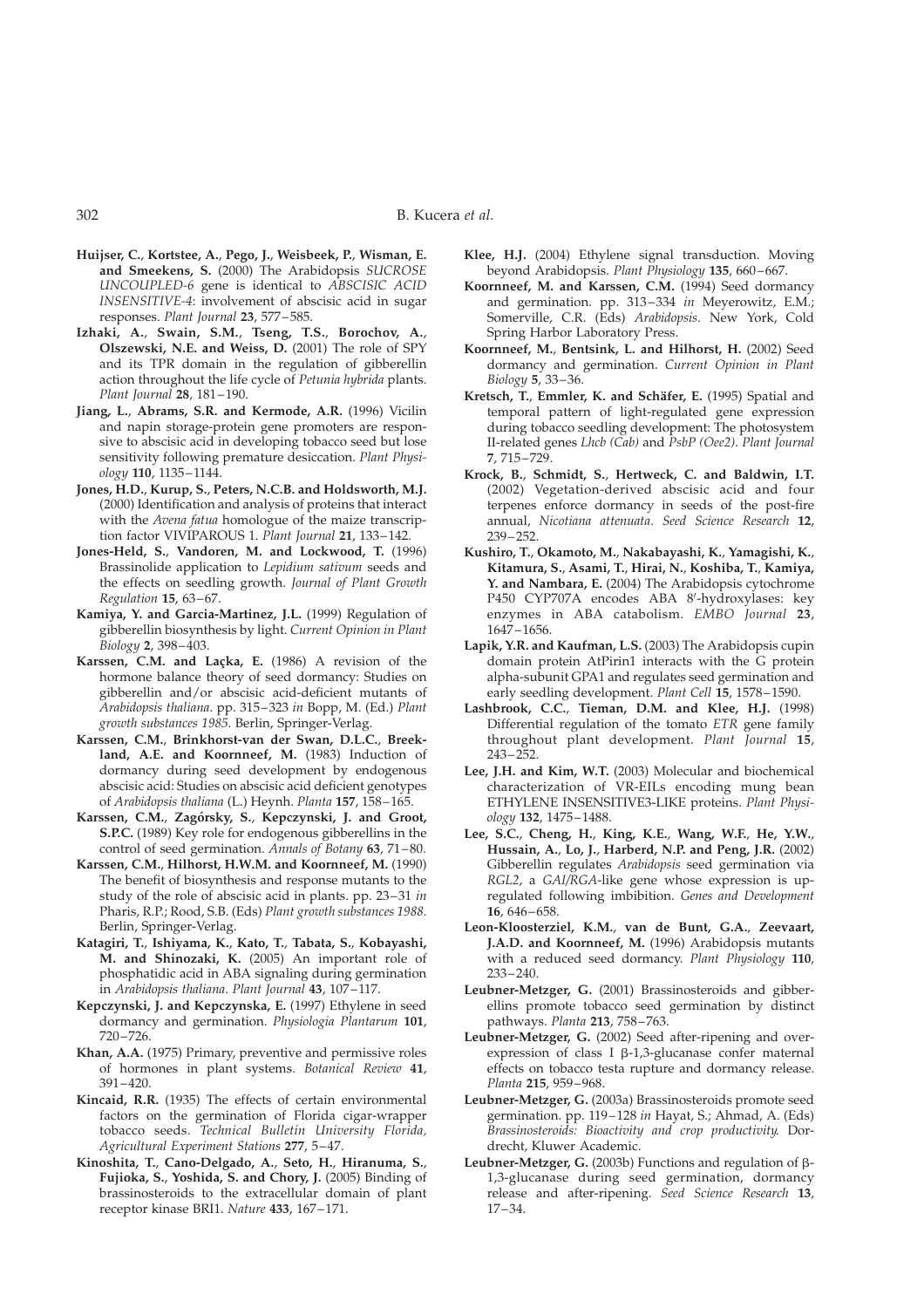- Leubner-Metzger, G. (2005a) Hormonal interactions during seed dormancy release and germination. *in* Basra, A.S. (Ed.) Handbook of Seed Science and Technology. New York, Haworth press, (in press).
- Leubner-Metzger, G.  $(2005b)$   $\beta$ -1,3-Glucanase gene expression in low-hydrated seeds as a mechanism for dormancy release during tobacco after-ripening. Plant Journal 41, 133–145.
- Leubner-Metzger, G. and Meins, F. (2000) Sense transformation reveals a novel role for class I  $\beta$ -1,3-glucanase in tobacco seed germination. Plant Journal 23, 215–221.
- Leubner-Metzger, G., Petruzzelli, L., Waldvogel, R., Vögeli-Lange, R. and Meins, F. (1998) Ethylene-responsive element binding protein (EREBP) expression and the transcriptional regulation of class I  $\beta$ -1,3-glucanase during tobacco seed germination. Plant Molecular Biology 38, 785–795.
- Leung, J. and Giraudat, J. (1998) Abscisic acid signal transduction. Annual Review of Plant Physiology and Plant Molecular Biology 49, 199–222.
- Li, B.L. and Foley, M.E. (1997) Genetic and molecular control of seed dormancy. Trends in Plant Science 2, 384–389.
- Lindgren, L.O., Stalberg, K.G. and Höglund, A.-S. (2003) Seed-specific overexpression of an endogenous Arabidopsis phytoene synthase gene results in delayed germination and increased levels of carotenoids, chlorophyll, and abscisic acid. Plant Physiology 132, 779–785.
- Liotenberg, S., North, H. and Marion-Poll, A. (1999) Molecular biology and regulation of abscisic acid biosynthesis in plants. Plant Physiology and Biochemistry 37, 341–350.
- Liptay, A. and Schopfer, P. (1983) Effect of water stress, seed coat restraint, and abscisic acid upon different germination capabilities of two tomato lines at low temperature. Plant Physiology 73, 935–938.
- Liu, P.-P., Koizuka, N., Homrichhausen, T.M., Hewitt, J.R., Martin, R.C. and Nonogaki, H. (2005) Large-scale screening of Arabidopsis enhancer-trap lines for seed germination-associated genes. Plant Journal 41, 936–944.
- Ljung, K., Östin, A., Lioussanne, L. and Sandberg, G. (2001) Developmental regulation of indole-3-acetic acid turnover in scots pine seedlings. Plant Physiology 125, 464–475.
- Lohrmann, J. and Harter, K. (2002) Plant two-component signaling systems and the role of response regulators. Plant Physiology 128, 363–369.
- Lopez-Molina, L., Mongrand, S. and Chua, N.-H. (2001) A postgermination developmental arrest checkpoint is mediated by abscisic acid and requires ABI5 transcription factor in Arabidopsis. Proceedings of the National Academy of Sciences, USA 98, 4782–4787.
- Lopez-Molina, L., Mongrand, B., McLachlin, D.T., Chait, B.T. and Chua, N.H. (2002) ABI5 acts downstream of ABI3 to execute an ABA-dependent growth arrest during germination. Plant Journal 32, 317–328.
- Lopez-Molina, L., Mongrand, S., Kinoshita, N. and Chua, N.H. (2003) AFP is a novel negative regulator of ABA signaling that promotes ABI5 protein degradation. Genes and Development 17, 410–418.
- Lorenzo, O., Nicolas, C., Nicolas, G. and Rodriguez, D. (2002) Molecular cloning of a functional protein

phosphatase 2C (FsPP2C2) with unusual features and synergistically up-regulated by ABA and calcium in dormant seeds of Fagus sylvatica. Physiologia Plantarum 114, 482–490.

- Lu, C., Han, M.H., Guevara-Garcia, A. and Fedoroff, N.V. (2002) Mitogen-activated protein kinase signaling in postgermination arrest of development by abscisic acid. Proceedings of the National Academy of Sciences, USA 99, 15812–15817.
- Manz, B., Müller, K., Kucera, B., Volke, F. and Leubner-Metzger, G. (2005) Water uptake and distribution in germinating tobacco seeds investigated in vivo by nuclear magnetic resonance imaging. Plant Physiology 138, 1538–1551.
- Marin, E., Nussaume, L., Quesada, A., Gonneau, M., Sotta, B., Hugueney, P., Frey, A. and Marion-Poll, A. (1996) Molecular identification of zeaxanthin epoxidase of Nicotiana plumbaginifolia, a gene involved in abscisic acid biosynthesis and corresponding to the ABA locus of Arabidopsis thaliana. EMBO Journal 15, 2331–2342.
- Matilla, A.J. (2000) Ethylene in seed formation and germination. Seed Science Research 10, 111–126.
- McCarty, D.R. (1995) Genetic control and integration of maturation and germination pathways in seed development. Annual Review of Plant Physiology and Plant Molecular Biology 46, 71–93.
- McGinnis, K.M., Thomas, S.G., Soulea, J.D., Straderc, L.C., Zalea, J.M., Sunb, T.-P. and Steber, C.M. (2003) The Arabidopsis SLEEPY1 gene encodes a putative F-box subunit of an SCF E3 ubiquitin ligase. Plant Cell 15, 1120–1130.
- Mo, B. and Bewley, J.D. (2003) The relationship between beta-mannosidase and endo-beta-mannanase activities in tomato seeds during and following germination: a comparison of seed populations and individual seeds. Journal of Experimental Botany 54, 2503–2510.
- Mohamed, A.H., Ejeta, G. and Housley, T.L. (2001) Striga asiatica seed conditioning and 1-aminocyclopropane-1 carboxylate oxidase activity. Weed Research 41, 165–176.
- Mok, D.W.S. and Mok, M.C. (2001) Cytokinin metabolism and action. Annual Review of Plant Physiology and Plant Molecular Biology 52, 89–118.
- Mönke, G., Altschmied, L., Tewes, A., Reidt, W., Mock, H.P., Bäumlein, H. and Conrad, U. (2004) Seed-specific transcription factors ABI3 and FUS3: molecular interaction with DNA. Planta 219, 158–166.
- Müller, K., Heß, B. and Leubner-Metzger, G. (2006) A role for reactive oxygen species in endosperm weakening in Adkins, S.; Ashmore, S.; Navie, S. (Eds) Proceedings of the 8th international workshop on seeds, May 2005, Brisbane, Australia. Wallingford, CABI Publishing, (in press).
- Mussig, C., Shin, G.-H. and Altmann, T. (2003) Brassinosteroids promote root growth in Arabidopsis. Plant Physiology 133, 1261–1271.
- Nakabayashi, K., Okamoto, M., Koshiba, T., Kamiya, Y. and Nambara, E. (2005) Genome-wide profiling of stored mRNA in Arabidopsis thaliana seed germination: epigenetic and genetic regulation of transcription in seed. Plant Journal 41, 697–709.
- Nakaminami, K., Sawada, Y., Suzuki, M., Kenmoku, H., Kawaide, H., Mitsuhashi, W., Sassa, T., Inoue, Y., Kamiya, Y. and Toyomasu, T. (2003) Deactivation of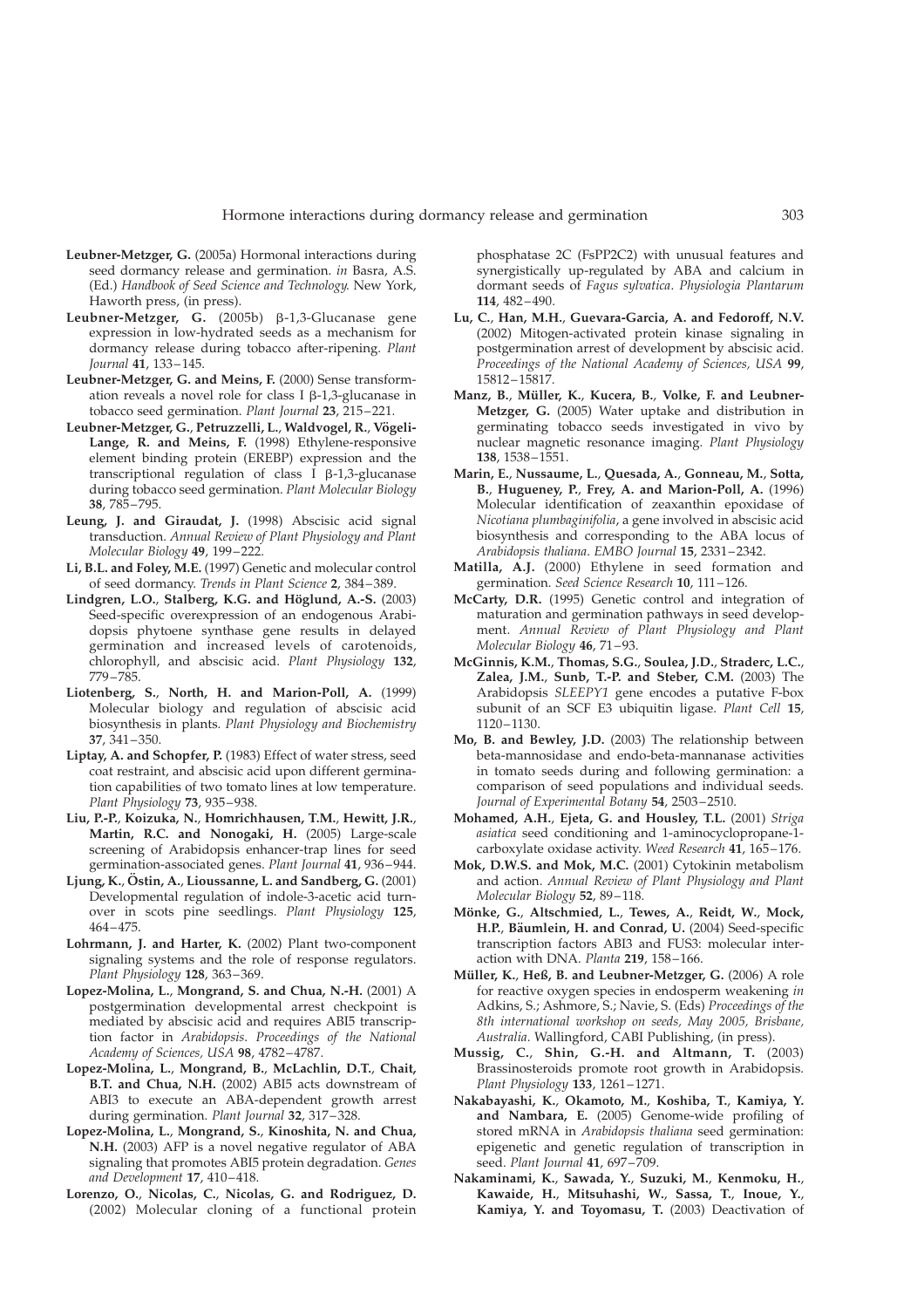gibberellin by 2-oxidation during germination of photoblastic lettuce seeds. Bioscience, Biotechnology and Biochemistry 67, 1551–1558.

- Nambara, E. and Marion-Poll, A. (2003) ABA action and interactions in seeds. Trends in Plant Science 8, 213–217.
- Nambara, E., Satoshi, N. and McCourt, P. (1992) A mutant of Arabidopsis which is defective in seed development and storage protein accumulation is a new abi3 allele. Plant Journal 2, 435–441.
- Nambara, E., Kawaide, H., Kamiya, Y. and Naito, S. (1998) Characterization of an Arabidopsis thaliana mutant that has a defect in ABA accumulation: ABA-dependent and ABA-independent accumulation of free amino acids during dehydration. Plant and Cell Physiology 39, 853–858.
- Nambara, E., Suzuki, M., Abrams, S., McCarty, D.R., Kamiya, Y. and McCourt, P. (2002) A screen for genes that function in abscisic acid signaling in Arabidopsis thaliana. Genetics 161, 1247–1255.
- Nelson, J.M. and Sharples, G.C. (1980) Stimulation of tomato, pepper and sugarbeet seed germination at low temperatures by growth regulators. Journal of Seed Technology 5, 62–68.
- Ng, D.W.K., Chandrasekharan, M.B. and Hall, T.C. (2004) The 5' UTR negatively regulates quantitative and spatial expression from the ABI3 promoter. Plant Molecular Biology 54, 25–38.
- Ni, B.R. and Bradford, K.J. (1993) Germination and dormancy of abscisic acid-deficient and gibberellindeficient mutant tomato (Lycopersicon esculentum) seeds – Sensitivity of germination to abscisic acid, gibberellin, and water potential. Plant Physiology 101, 607–617.
- Nicolas, C., Deprada, J.M., Lorenzo, O., Nicolas, G. and Rodriguez, D. (1998) Abscisic acid and stress regulate the expression of calmodulin in germinating chick-pea seeds. Physiologia Plantarum 104, 379–384.
- Nishimura, N., Yoshida, T., Murayama, M., Asami, T., Shinozaki, K. and Hirayama, T. (2004) Isolation and characterization of novel mutants affecting the abscisic acid sensitivity of Arabidopsis germination and seedling growth. Plant and Cell Physiology 45, 1485–1499.
- Nonogaki, H., Gee, O.H. and Bradford, K.J. (2000) A germination-specific endo-b-mannanase gene is expressed in the micropylar endosperm cap of tomato seeds. Plant Physiology 123, 1235-1245.
- Ogawa, M., Hanada, A., Yamauchi, Y., Kuwahara, A., Kamiya, Y. and Yamaguchi, S. (2003) Gibberellin biosynthesis and response during Arabidopsis seed germination. Plant Cell 15, 1591–1604.
- Ohta, M., Ohme-Takagi, M. and Shinshi, H. (2000) Three ethylene-responsive transcription factors in tobacco with distinct transactivation functions. Plant Journal 22, 29–38.
- Osakabe, Y., Maruyama, K., Seki, M., Satou, M., Shinozaki, K. and Yamaguchi-Shinozaki, K. (2005) Leucine-rich repeat receptor-like kinase1 is a key membrane-bound regulator of abscisic acid early signaling in Arabidopsis. Plant Cell 17, 1105–1119.
- Ouaked, F., Rozhon, W., Lecourieux, D. and Hirt, H. (2003) A MAPK pathway mediates ethylene signaling in plants. EMBO Journal 22, 1282–1288.
- Papi, M., Sabatini, S., Bouchez, D., Camilleri, C., Costantino, P. and Vittorioso, P. (2000) Identification

and disruption of an Arabidopsis zinc finger gene controlling seed germination. Genes and Development 14, 28–33.

- Peeters, A.J.M., Blankestijn-DeVries, H., Hanhart, C.J., Leon-Kloosterziel, K.M., Zeevaart, J.A.D. and Koornneef, M. (2002) Characterization of mutants with reduced seed dormancy at two novel rdo loci and a further characterization of rdo1 and rdo2 in Arabidopsis. Physiologia Plantarum 115, 604–612.
- Penfield, S., Rylott, E.L., Gilday, A.D., Graham, S., Larson, T.R. and Graham, I.A. (2004) Reserve mobilization in the Arabidopsis endosperm fuels hypocotyl elongation in the dark, is independent of abscisic acid, and requires PHOSPHOENOLPYRUVATE CARBOXYKINASE1. Plant Cell 16, 2705–2718.
- Peng, J. and Harberd, N.P. (2002) The role of GA-mediated signalling in the control of seed germination. Current Opinion in Plant Biology 5, 376–381.
- Petruzzelli, L., Harren, F., Perrone, C. and Reuss, J. (1995) On the role of ethylene in seed germination and early growth of Pisum sativum. Journal of Plant Physiology 145, 83–86.
- Petruzzelli, L., Kunz, C., Waldvogel, R., Meins, F. and Leubner-Metzger, G. (1999) Distinct ethylene- and tissue-specific regulation of  $\beta$ -1,3-glucanases and chitinases during pea seed germination. Planta 209, 195–201.
- Petruzzelli, L., Coraggio, I. and Leubner-Metzger, G. (2000) Ethylene promotes ethylene biosynthesis during pea seed germination by positive feedback regulation of 1 aminocyclopropane-1-carboxylic acid oxidase. Planta 211, 144–149.
- Petruzzelli, L., Müller, K., Hermann, K. and Leubner-Metzger, G. (2003a) Distinct expression patterns of  $\beta$ -1,3glucanases and chitinases during the germination of Solanaceous seeds. Seed Science Research 13, 139–153.
- Petruzzelli, L., Sturaro, M., Mainieri, D. and Leubner-Metzger, G. (2003b) Calcium requirement for ethylenedependent responses involving 1-aminocyclopropane-1 carboxylic acid oxidase in radicle tissues of germinated pea seeds. Plant, Cell and Environment 26, 661–671.
- Phillips, J., Artsaenko, O., Fiedler, U., Horstmann, C., Mock, H.P., Müntz, K. and Conrad, U. (1997) Seedspecific immunomodulation of abscisic acid activity induces a developmental switch. EMBO Journal 16, 4489–4496.
- Preston, C.A., Betts, H. and Baldwin, I.T. (2002) Methyl jasmonate as an allelopathic agent: Sagebush inhibits germination of a neighboring tobacco, Nicotiana attenuata. Journal of Chemical Ecology 28, 2343–2369.
- Pritchard, S.L., Charlton, W.L., Baker, A. and Graham, I.A. (2002) Germination and storage reserve mobilization are regulated independently in Arabidopsis. Plant Journal 31, 639–647.
- Puga-Hermida, M.I., Gallardo, M., Rodriguez-Gacio, M.D. and Matilla, A.J. (2003) The heterogeneity of turnip-tops (Brassica rapa) seeds inside the silique affects germination, the activity of the final step of the ethylene pathway, and abscisic acid and polyamine content. Functional Plant Biology 30, 767–775.
- Rajjou, L., Gallardo, K., Debeaujon, I., Vandekerckhove, J., Job, C. and Job, D. (2004) The effect of  $\alpha$ -amanitin on the Arabidopsis seed proteome highlights the distinct roles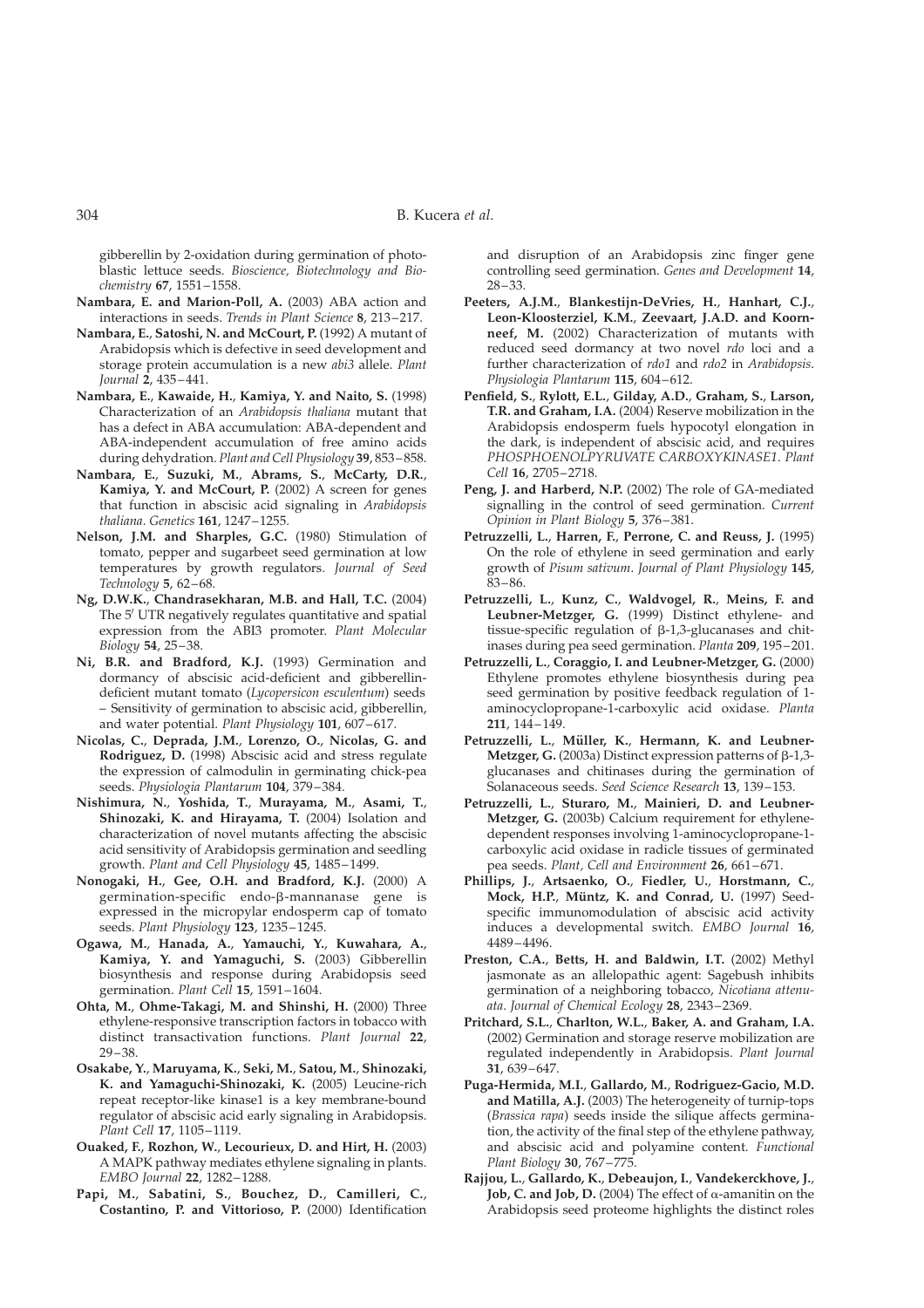of stored and neosynthesized mRNAs during germination. Plant Physiology 134, 1598-1613.

- Ramaih, S., Guedira, M. and Paulsen, G.M. (2003) Relationship of indoleacetic acid and tryptophan to dormancy and preharvest sprouting of wheat. Functional Plant Biology 30, 939–945.
- Raz, V., Bergervoet, J.H.W. and Koornneef, M. (2001) Sequential steps for developmental arrest in Arabidopsis seeds. Development 128, 243–252.
- Razem, F.A., Luo, M., Liu, J.-H., Abrams, S.R. and Hill, R.D. (2004) Purification and characterization of a barley aleurone abscisic acid-binding protein. Journal of Biological Chemistry 279, 9922–9929.
- Richards, D.E., King, K.E., Aitali, T. and Harberd, N.P. (2001) How gibberellin regulates plant growth and development: A molecular genetic analysis of gibberellin signaling. Annual Review of Plant Physiology and Plant Molecular Biology 52, 67–88.
- Rohde, A., Vanmontagu, M. and Boerjan, W. (1999) The ABSCISIC ACID-INSENSITIVE 3 (ABI3) gene is expressed during vegetative quiescence processes in Arabidopsis. Plant, Cell and Environment 22, 261–270.
- Rohde, A., Kurup, S. and Holdsworth, M. (2000) ABI3 emerges from the seed. Trends in Plant Science 5, 418–419.
- Romagosa, I., Prada, D., Moralejo, M.A., Sopena, A., Munoz, P., Casas, A.M., Swanston, J.S. and Molina-Cano, J.L. (2001) Dormancy ABA content and sensitivity of a barley mutant to ABA application during seed development and after ripening. Journal of Experimental Botany 52, 1499–1506.
- Ross, J. and O'Neill, D. (2001) New interactions between classical plant hormones. Trends in Plant Science 6, 2–4.
- Rousselin, P., Kraepiel, Y., Maldiney, R., Miginiac, E. and Caboche, M. (1992) Characterization of three hormone mutants of Nicotiana plumbaginifolia: evidence for a common ABA deficiency. Theoretical and Applied Genetics 85, 213–221.
- Rugutt, K.J., Rugutt, J.K. and Berner, D.K. (2003) In vitro germination of Striga hermonthica and Striga aspera seeds by 1-aminocyclopropane-1-carboxylic acid. Natural Products Research 17, 47–62.
- Russell, L., Larner, V., Kurup, S., Bougourd, S. and Holdsworth, M. (2000) The Arabidopsis COMATOSE locus regulates germination potential. Development 127, 3759–3767.
- Saini, H.S., Consolacion, E.D., Bassi, P.K. and Spencer, M.S. (1989) Control processes in the induction and relief of thermoinhibition of lettuce seed germination. Actions of phytochrome and endogenous ethylene. Plant Physiology 90, 311–315.
- Schmidt, J., Altmann, T. and Adam, G. (1997) Brassinosteroids from seeds of Arabidopsis thaliana. Phytochemistry 45, 1325–1327.
- Schmitz, N., Abrams, S.R. and Kermode, A.R. (2002) Changes in ABA turnover and sensitivity that accompany dormancy termination of yellow-cedar (Chamaecyparis nootkatensis) seeds. Journal of Experimental Botany 53, 89–101.
- Schopfer, P. and Plachy, C. (1984) Control of seed germination by abscisic acid. II. Effect on embryo

water uptake in Brassica napus L. Plant Physiology 76, 155–160.

- Schopfer, P. and Plachy, C. (1993) Photoinhibition of radish (Raphanus sativus L.) seed germination: control of growth potential by cell-wall yielding in the embryo. Plant, Cell and Environment 16, 223–229.
- Schwachtje, J. and Baldwin, I.T. (2004) Smoke exposure alters endogenous gibberellin and abscisic acid pools and gibberellin sensitivity while eliciting germination in the post-fire annual. Nicotiana attenuata. Seed Science Research 14, 51–60.
- Schwechheimer, C. and Bevan, M.W. (1998) The regulation of transcription factor activity in plants. Trends in Plant Science 3, 378–383.
- Schweighofer, A., Hirt, H. and Meskiene, I. (2004) Plant PP2C phosphatases: emerging functions in stress signaling. Trends in Plant Science 9, 236–243.
- Silverstone, A.L., Mak, P., Martinez, E.C. and Sun, T.P. (1997) The new RGA locus encodes a negative regulator of gibberellin response in Arabidopsis thaliana. Genetics 146, 1087–1099.
- Singh, D.P., Jermakow, A.M. and Swain, S.M. (2002) Gibberellins are required for seed development and pollen tube growth in Arabidopsis. Plant Cell 14, 3133–3147.
- Siriwitayawan, G., Geneve, R.L. and Downie, A.B. (2003) Seed germination of ethylene perception mutants of tomato and Arabidopsis. Seed Science Research 13, 303-314.
- Sisler, E.C. and Serek, M. (2003) Compounds interacting with the ethylene receptor in plants. Plant Biology 5, 473–480.
- Söderman, E.M., Brocard, I.M., Lynch, T.J. and Finkelstein, R.R. (2000) Regulation and function of the Arabidopsis ABA-insensitive4 gene in seed and abscisic acid response signaling networks. Plant Physiology 124, 1752–1765.
- Solano, R., Stepanova, A., Chao, Q.M. and Ecker, J.R. (1998) Nuclear events in ethylene signaling: a transcriptional cascade mediated by ETHYLENE-INSENSITIVE3 and ETHYLENE-RESPONSE-FACTOR1. Genes and Development 12, 3703–3714.
- Spollen, W.G., LeNoble, M.E., Samuels, T.D., Bernstein, N. and Sharp, R.E. (2000) Abscisic acid accumulation maintains maize primary root elongation at low water potentials by restricting ethylene production. Plant Physiology 122, 967–976.
- Steber, C.M. and McCourt, P. (2001) A role for brassinosteroids in germination in Arabidopsis. Plant Physiology 125, 763–769.
- Steber, C.M., Cooney, S.E. and McCourt, P. (1998) Isolation of the GA-response mutant sly1 as a suppressor of ABI1- 1 in Arabidopsis thaliana. Genetics 149, 509–521.
- Steinbach, H.S., Benech-Arnold, R. and Sanchez, R.A. (1997) Hormonal regulation of dormancy in developing sorghum seeds. Plant Physiology 113, 149-154.
- Stepanova, A.N. and Alonso, J.M. (2005) Ethylene signalling and response pathway: a unique signalling cascade with a multitude of inputs and outputs. Physiologia Plantarum 123, 195–206.
- Strader, L.C., Ritchie, S., Soule, J.D., McGinnis, K.M. and Steber, C.M. (2004) Recessive-interfering mutations in the gibberellin signaling gene SLEEPY1 are rescued by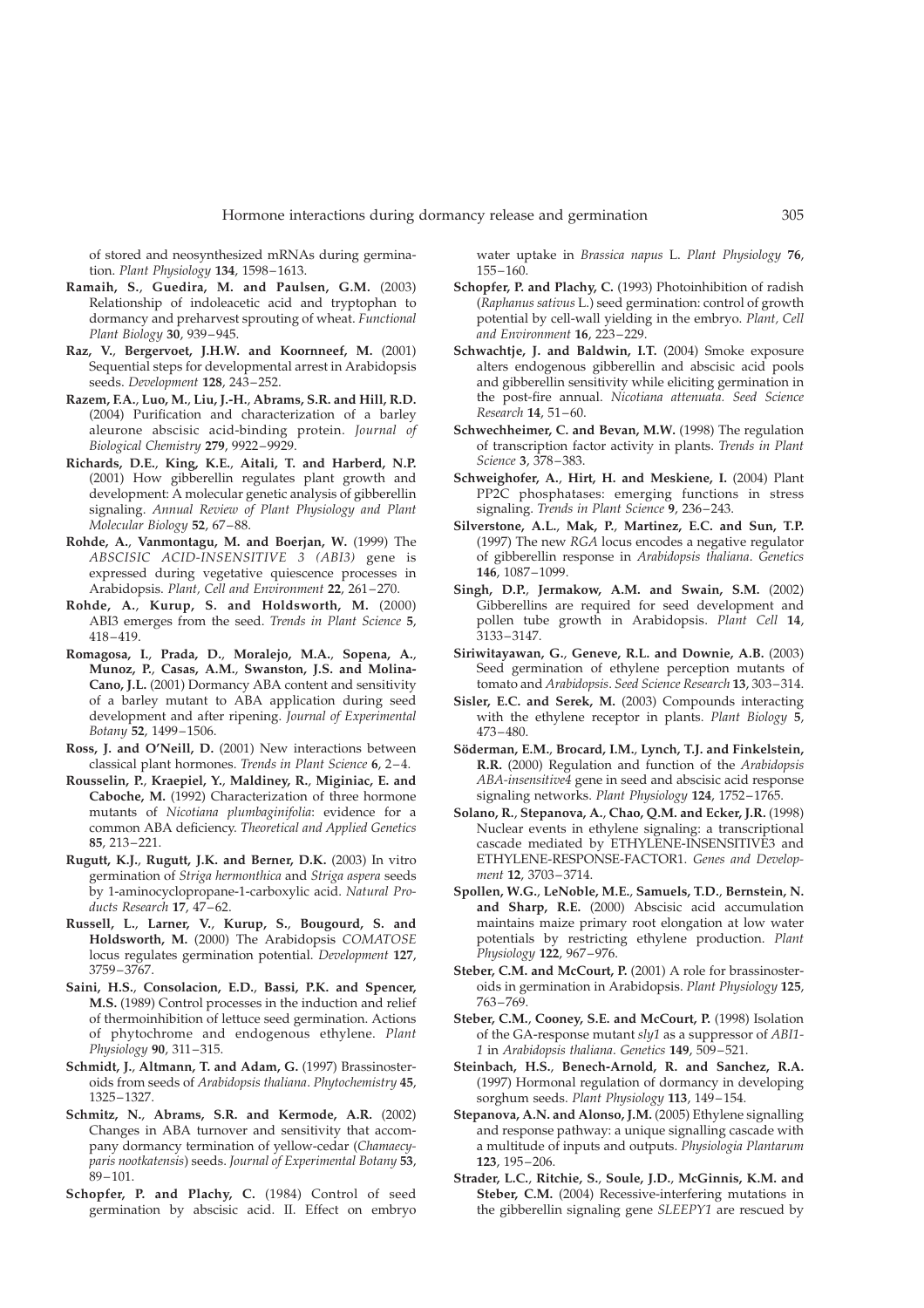overexpression of its homologue, SNEEZY. Proceedings of the National Academy of Sciences, USA 101, 12771–12776.

- Sugimoto, Y., Ali, A.M., Yabuta, S., Kinoshita, H., Inanaga, S. and Itai, A. (2003) Germination strategy of Striga hermonthica involves regulation of ethylene biosynthesis. Physiologia Plantarum 119, 137–145.
- Sun, T. and Kamiya, Y. (1994) The Arabidopsis GA1 locus encodes the cyclase ent-kaurene synthetase A of gibberellin biosynthesis. Plant Cell 6, 1509–1518.
- Suzuki, M., Kao, C.Y., Cocciolone, S. and McCarty, D.R. (2001) Maize VP1 complements Arabidopsis abi3 and confers a novel ABA/auxin interaction in roots. Plant Journal 28, 409–418.
- Suzuki, M., Ketterling, M.G., Li, Q.B. and McCarty, D.R. (2003) Viviparous1 alters global gene expression patterns through regulation of abscisic acid signaling. Plant Physiology 132, 1664–1677.
- Swain, S.M., Reid, J.B. and Kamiya, Y. (1997) Gibberellins are required for embryo growth and seed development in pea. Plant Journal 12, 1329–1338.
- Swain, S.M., Tseng, T.S. and Olszewski, N.E. (2001) Altered expression of SPINDLY affects gibberellin response and plant development. Plant Physiology 126, 1174–1185.
- Szekeres, M. (2003) Brassinosteroid and systemin: two hormones perceived by the same receptor. Trends in Plant Science 8, 102–104.
- Tadeo, F.R., Gomezcadenas, A., Bencheikh, W., Primomillo, E. and Talon, M. (1997) Gibberellin–ethylene interaction controls radial expansion in citrus roots. Planta 202, 370–378.
- Takeuchi, Y., Worsham, A.D. and Awad, A.E. (1991) Effects of brassinolide on conditioning and germination of witchweed (Striga asiatica) seeds. pp. 298–305 in Cuttler, H.G.; Yokota, T.; Adam, G. (Eds) Brassinosteroids: Chemistry, bioactivity and applications. Washington, DC, American Chemical Society.
- Takeuchi, Y., Omigawa, Y., Ogasawara, M., Yoneyama, K., Konnai, M. and Worsham, A.D. (1995) Effects of brassinosteroids on conditioning and germination of clover broomrape (Orobanche minor) seeds. Plant Growth Regulation 16, 153–160.
- Teale, W.D., Paponov, I.A., Ditengou, F. and Palme, K. (2005) Auxin and the developing root of Arabidopsis thaliana. Physiologia Plantarum  $123$ ,  $130-138$ .
- Theodoulou, F.L., Job, K., Slocombe, S.P., Footitt, S., Holdsworth, M., Baker, A., Larson, T.R. and Graham, I.A. (2005) Jasmonic acid levels are reduced in COMA-TOSE ATP-binding cassette transporter mutants. Implications for transport of jasmonate precursors into peroxisomes. Plant Physiology 137, 835–840.
- Thompson, A.J., Jackson, A.C., Symonds, R.C., Mulholland, B.J., Dadswell, A.R., Blake, P.S., Burbidge, A. and Taylor, I.B. (2000) Ectopic expression of a tomato 9-cisepoxycarotenoid dioxygenase gene causes over-production of abscisic acid. Plant Journal 23, 363–374.
- Toorop, P.E., van Aelst, A.C. and Hilhorst, H.W.M. (2000) The second step of the biphasic endosperm cap weakening that mediates tomato (Lycopersicon esculentum) seed germination is under control of ABA. Journal of Experimental Botany 51, 1371–1379.
- Toorop, P.E., Barroco, R.M., Engler, G., Groot, S.P.C. and Hilhorst, H.W.M. (2005) Differentially expressed genes

associated with dormancy or germination of Arabidopsis thaliana seeds. Planta 221, 637–647.

- Toyomasu, T., Tsuji, H., Yamane, H., Nakayama, M., Yamaguchi, I., Murofushi, N., Takahashi, N. and Inoue, Y. (1993) Light effects on endogenous levels of gibberellins in photoblastic lettuce seeds. Journal of Plant Growth Regulation 12, 85–90.
- Toyomasu, T., Kawaide, H., Mitsuhashi, W., Inoue, Y. and Kamiya, Y. (1998) Phytochrome regulates gibberellin biosynthesis during germination of photoblastic lettuce seeds. Plant Physiology 118, 1517-1523.
- Tyler, L., Thomas, S.G., Hu, J., Dill, A., Alonso, J.M., Ecker, J.R. and Sun, T.P. (2004) DELLA proteins and gibberellin-regulated seed germination and floral development in Arabidopsis. Plant Physiology 135, 1008–1019.
- Ullah, H., Chen, J.G., Wang, S.C. and Jones, A.M. (2002) Role of a heterotrimeric G protein in regulation of Arabidopsis seed germination. Plant Physiology 129, 897–907.
- Van Hengel, A.J. and Roberts, K. (2003) AtAGP30, an arabinogalactan-protein in the cell walls of the primary root, plays a role in root regeneration and seed germination. Plant Journal 36, 256–270.
- Walz, A., Park, S., Slovin, J.P., LudwigMuller, J., Momonoki, Y.S. and Cohen, J.D. (2002) A gene encoding a protein modified by the phytohormone indoleacetic acid. Proceedings of the National Academy of Sciences, USA 99, 1718–1723.
- Wen, C.K. and Chang, C. (2002) Arabidopsis RGL1 encodes a negative regulator of gibberellin responses. Plant Cell 14, 87–100.
- White, C.N. and Rivin, C.J. (2000) Gibberellins and seed development in maize. II. Gibberellin synthesis inhibition enhances abscisic acid signaling in cultured embryos. Plant Physiology 122, 1089-1097.
- White, C.N., Proebsting, W.M., Hedden, P. and Rivin, C.J. (2000) Gibberellins and seed development in maize. I. Evidence that gibberellin/abscisic acid balance governs germination versus maturation pathways. Plant Physiology 122, 1081–1088.
- Wobus, U. and Weber, H. (1999) Sugars as signal molecules in plant seed development. Biological Chemistry 380, 937–944.
- Wu, C.-T., Leubner-Metzger, G., Meins, F. Jr and Bradford, K.J. (2000) Class I  $\beta$ -1,3-glucanase and chitinase are expressed in the micropylar endosperm of tomato seeds prior to radicle emergence. Plant Physiology 126, 1299–1313.
- Xiong, L., Gong, Z., Rock, C.D., Subramanian, S., Guo, Y., Xu, W., Galbraith, D. and Zhu, J.K. (2001) Modulation of abscisic acid signal transduction and biosynthesis by an Sm-like protein in Arabidopsis. Developmental Cell 1, 771–781.
- Yamaguchi, S. and Kamiya, Y. (2002) Gibberellins and lightstimulated seed germination. Journal of Plant Growth Regulation 20, 369–376.
- Yamaguchi, S., Smith, M.W., Brown, R.G.S., Kamiya, Y. and Sun, T.P. (1998) Phytochrome regulation and differential expression of gibberellin 3<sub>β</sub>-hydroxylase genes in germinating Arabidopsis seeds. Plant Cell 10, 2115–2126.